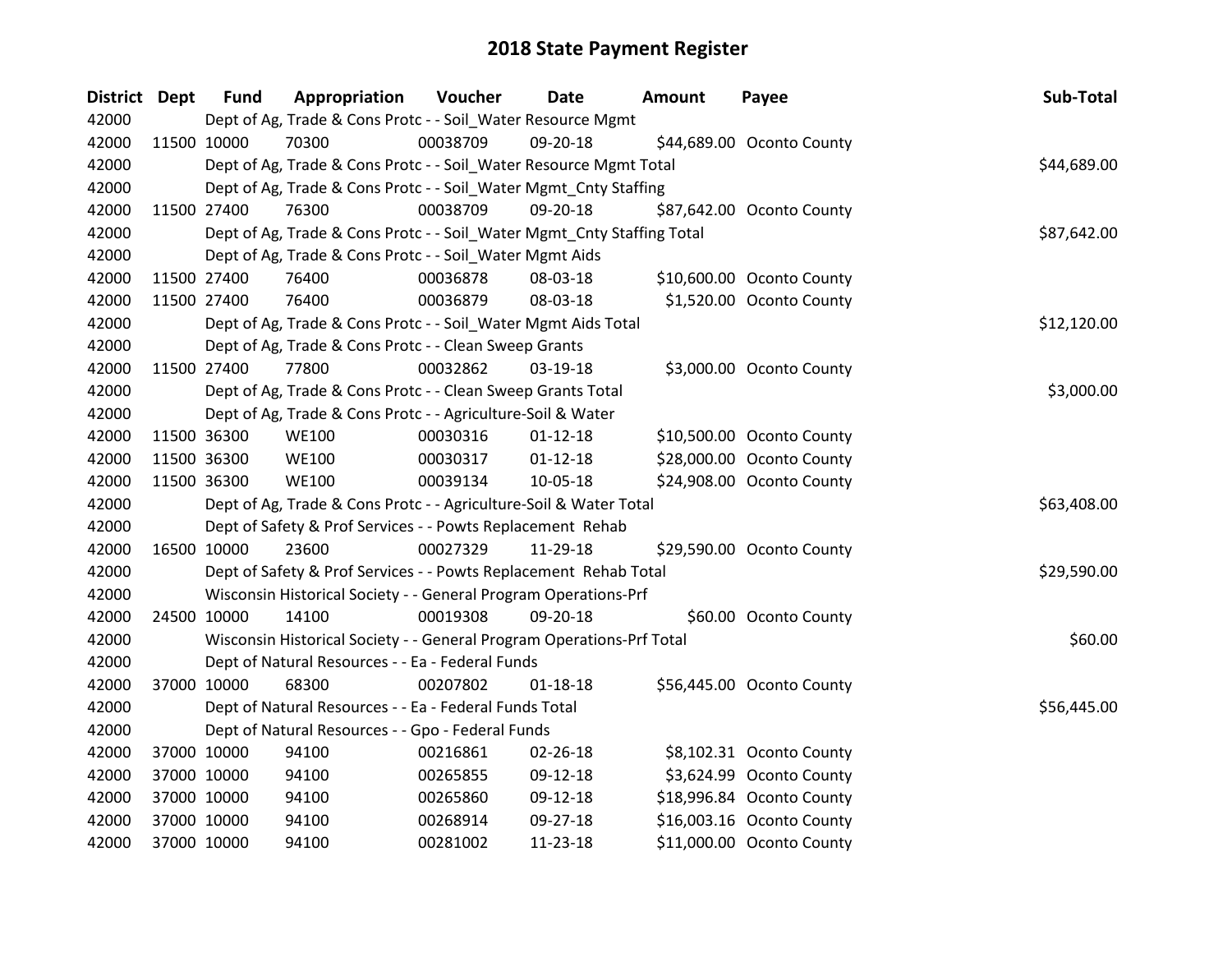| District Dept | <b>Fund</b> | Appropriation                                                      | <b>Voucher</b> | Date           | <b>Amount</b> | Payee                      | Sub-Total    |
|---------------|-------------|--------------------------------------------------------------------|----------------|----------------|---------------|----------------------------|--------------|
| 42000         |             | Dept of Natural Resources - - Gpo - Federal Funds Total            |                |                |               |                            | \$57,727.30  |
| 42000         |             | Dept of Natural Resources - - Gen Program Ops-State Funds-Fr       |                |                |               |                            |              |
| 42000         | 37000 21200 | 16600                                                              | 00207973       | $01 - 18 - 18$ |               | \$1,560.00 Oconto County   |              |
| 42000         | 37000 21200 | 16600                                                              | 00211341       | $01 - 31 - 18$ |               | \$8,011.37 Oconto County   |              |
| 42000         |             | Dept of Natural Resources - - Gen Program Ops-State Funds-Fr Total |                |                |               |                            | \$9,571.37   |
| 42000         |             | Dept of Natural Resources - - General Program Operations --        |                |                |               |                            |              |
| 42000         | 37000 21200 | 25400                                                              | 00218685       | 03-07-18       |               | \$30.00 Oconto County      |              |
| 42000         | 37000 21200 | 25400                                                              | 00225634       | 04-09-18       |               | \$1,260.00 Oconto County   |              |
| 42000         | 37000 21200 | 25400                                                              | 00225640       | 04-09-18       |               | \$30.00 Oconto County      |              |
| 42000         | 37000 21200 | 25400                                                              | 00230787       | 04-23-18       |               | \$30.00 Oconto County      |              |
| 42000         | 37000 21200 | 25400                                                              | 00252068       | $07-13-18$     |               | \$420.00 Oconto County     |              |
| 42000         | 37000 21200 | 25400                                                              | 00282916       | 12-06-18       |               | \$360.00 Oconto County     |              |
| 42000         | 37000 21200 | 25400                                                              | 00286660       | 12-27-18       |               | \$1,560.00 Oconto County   |              |
| 42000         |             | Dept of Natural Resources - - General Program Operations -- Total  |                |                |               |                            | \$3,690.00   |
| 42000         |             | Dept of Natural Resources - - Gpo--State Funds                     |                |                |               |                            |              |
| 42000         | 37000 21200 | 36100                                                              | 00255286       | 08-15-18       |               | \$250.00 Oconto County     |              |
| 42000         |             | Dept of Natural Resources - - Gpo--State Funds Total               |                |                |               |                            | \$250.00     |
| 42000         |             | Dept of Natural Resources - - Gpo -Federal Funds                   |                |                |               |                            |              |
| 42000         | 37000 21200 | 38100                                                              | 00222245       | 03-23-18       |               | \$1,571.48 Oconto County   |              |
| 42000         | 37000 21200 | 38100                                                              | 00241607       | 06-25-18       |               | \$34,500.00 Oconto County  |              |
| 42000         | 37000 21200 | 38100                                                              | 00241609       | 06-15-18       |               | \$131,250.00 Oconto County |              |
| 42000         |             | Dept of Natural Resources - - Gpo -Federal Funds Total             |                |                |               |                            | \$167,321.48 |
| 42000         |             | Dept of Natural Resources - - Ra- Utv Prj Aids, Gas Tax Pymt       |                |                |               |                            |              |
| 42000         | 37000 21200 | 54800                                                              | 00216857       | 02-26-18       |               | \$898.15 Oconto County     |              |
| 42000         | 37000 21200 | 54800                                                              | 00272224       | $10-12-18$     |               | \$9,000.00 Oconto County   |              |
| 42000         |             | Dept of Natural Resources - - Ra- Utv Prj Aids, Gas Tax Pymt Total |                |                |               |                            | \$9,898.15   |
| 42000         |             | Dept of Natural Resources - - Enf A - Boating Enforcement          |                |                |               |                            |              |
| 42000         | 37000 21200 | 55000                                                              | 00222245       | 03-23-18       |               | \$3,447.96 Oconto County   |              |
| 42000         |             | Dept of Natural Resources - - Enf A - Boating Enforcement Total    |                |                |               |                            | \$3,447.96   |
| 42000         |             | Dept of Natural Resources - - Enf A - Atv & Utv Enforcement        |                |                |               |                            |              |
| 42000         | 37000 21200 | 55100                                                              | 00268017       | 09-27-18       |               | \$29,199.05 Oconto County  |              |
| 42000         | 37000 21200 | 55100                                                              | 00268551       | 09-27-18       |               | \$23,518.59 Oconto County  |              |
| 42000         |             | Dept of Natural Resources - - Enf A - Atv & Utv Enforcement Total  |                |                |               |                            | \$52,717.64  |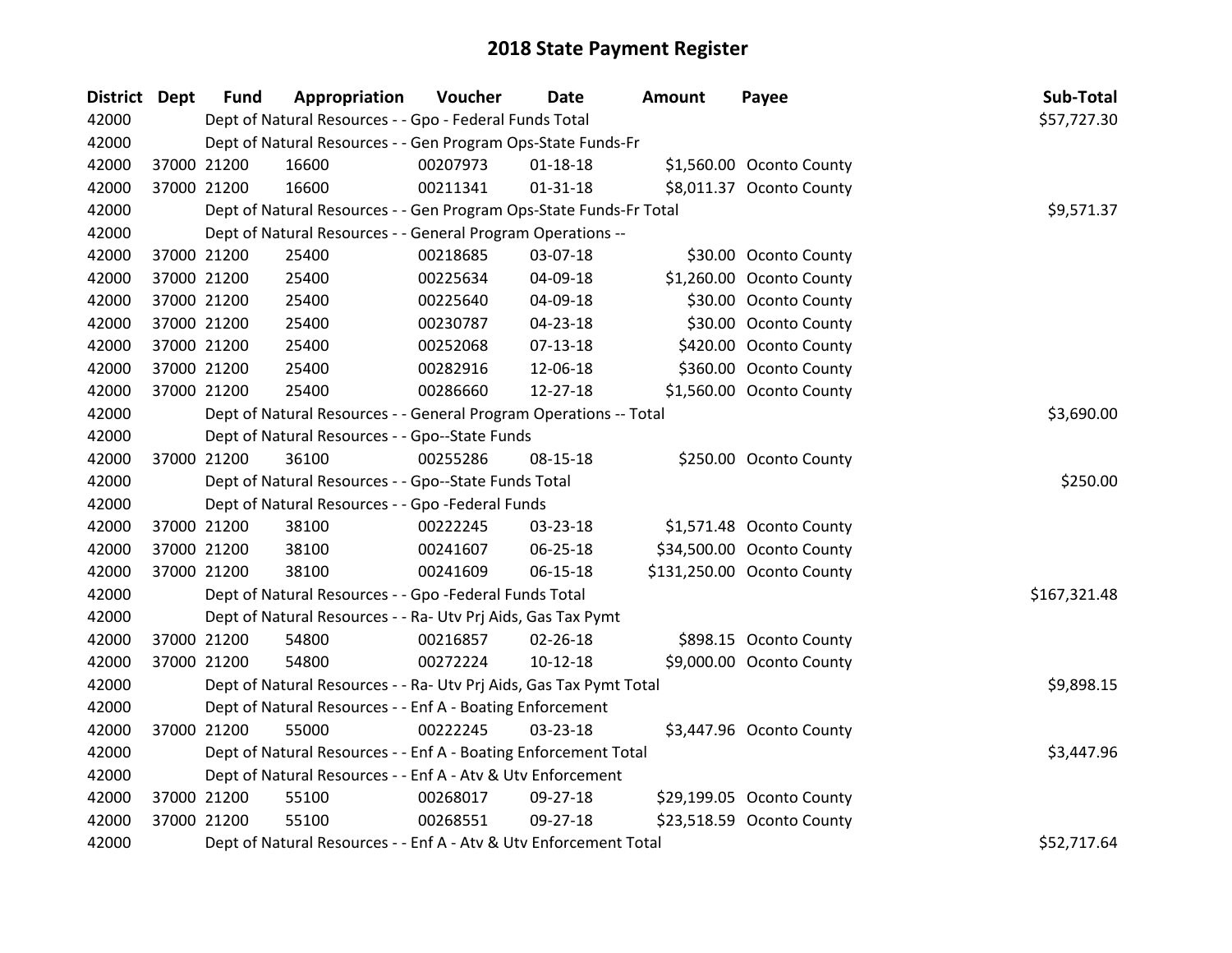| <b>District Dept</b> | <b>Fund</b> | Appropriation                                                      | Voucher  | <b>Date</b>    | <b>Amount</b> | Payee                     | Sub-Total    |
|----------------------|-------------|--------------------------------------------------------------------|----------|----------------|---------------|---------------------------|--------------|
| 42000                |             | Dept of Natural Resources - - Wildlife Damage Claims & Abat        |          |                |               |                           |              |
| 42000                | 37000 21200 | 55300                                                              | 00218979 | 03-09-18       |               | \$2,045.35 Oconto County  |              |
| 42000                | 37000 21200 | 55300                                                              | 00282037 | 11-30-18       |               | \$2,326.00 Oconto County  |              |
| 42000                |             | Dept of Natural Resources - - Wildlife Damage Claims & Abat Total  |          |                |               |                           | \$4,371.35   |
| 42000                |             | Dept of Natural Resources - - Resaids - County Cons Aids           |          |                |               |                           |              |
| 42000                | 37000 21200 | 56300                                                              | 00277206 | 11-05-18       |               | \$28,820.68 Oconto County |              |
| 42000                |             | Dept of Natural Resources - - Resaids - County Cons Aids Total     |          |                |               |                           | \$28,820.68  |
| 42000                |             | Dept of Natural Resources - - Ra- Fish, WI & Forestry              |          |                |               |                           |              |
| 42000                | 37000 21200 | 56400                                                              | 00228675 | 04-19-18       |               | \$2,048.58 Oconto County  |              |
| 42000                |             | Dept of Natural Resources - - Ra- Fish, WI & Forestry Total        |          |                |               |                           | \$2,048.58   |
| 42000                |             | Dept of Natural Resources - - Resaids - Forest Croplnd & Mfl       |          |                |               |                           |              |
| 42000                | 37000 21200 | 56600                                                              | 00267474 | 09-17-18       |               | \$24,090.17 Oconto County |              |
| 42000                |             | Dept of Natural Resources - - Resaids - Forest CropInd & Mfl Total |          |                |               |                           | \$24,090.17  |
| 42000                |             | Dept of Natural Resources - - Ra- Suppl Snow Trail Aids            |          |                |               |                           |              |
| 42000                | 37000 21200 | 56900                                                              | 00281000 | 11-23-18       |               | \$1,375.00 Oconto County  |              |
| 42000                |             | Dept of Natural Resources - - Ra- Suppl Snow Trail Aids Total      |          |                |               |                           | \$1,375.00   |
| 42000                |             | Dept of Natural Resources - - Resaids - Cnty Forst & Admin         |          |                |               |                           |              |
| 42000                | 37000 21200 | 57200                                                              | 00216336 | $02 - 26 - 18$ |               | \$46,638.76 Oconto County |              |
| 42000                | 37000 21200 | 57200                                                              | 00219729 | 04-05-18       |               | \$6,000.00 Oconto County  |              |
| 42000                | 37000 21200 | 57200                                                              | 00252130 | $07 - 10 - 18$ |               | \$6,000.00 Oconto County  |              |
| 42000                |             | Dept of Natural Resources - - Resaids - Cnty Forst & Admin Total   |          |                |               |                           | \$58,638.76  |
| 42000                |             | Dept of Natural Resources - - Ra- Cnty Snow Trail & Area Aid       |          |                |               |                           |              |
| 42000                | 37000 21200 | 57400                                                              | 00216856 | $02 - 26 - 18$ |               | \$898.16 Oconto County    |              |
| 42000                | 37000 21200 | 57400                                                              | 00272222 | $10-12-18$     |               | \$4,950.00 Oconto County  |              |
| 42000                |             | Dept of Natural Resources - - Ra- Cnty Snow Trail & Area Aid Total |          |                |               |                           | \$5,848.16   |
| 42000                |             | Dept of Natural Resources - - Ra- Snowmobile Trail Areas           |          |                |               |                           |              |
| 42000                | 37000 21200 | 57500                                                              | 00210152 | 01-29-18       |               | \$47,478.86 Oconto County |              |
| 42000                | 37000 21200 | 57500                                                              | 00256408 | 08-02-18       |               | \$63,150.00 Oconto County |              |
| 42000                | 37000 21200 | 57500                                                              | 00260421 | 08-21-18       |               | \$63,150.00 Oconto County |              |
| 42000                | 37000 21200 | 57500                                                              | 00268866 | 09-26-18       |               | \$43,957.35 Oconto County |              |
| 42000                |             | Dept of Natural Resources - - Ra- Snowmobile Trail Areas Total     |          |                |               |                           | \$217,736.21 |
| 42000                |             | Dept of Natural Resources - - Ra- Atv Prj Aids, Gas Tax Pymt       |          |                |               |                           |              |
| 42000                | 37000 21200 | 57600                                                              | 00264706 | 09-06-18       |               | \$906.23 Oconto County    |              |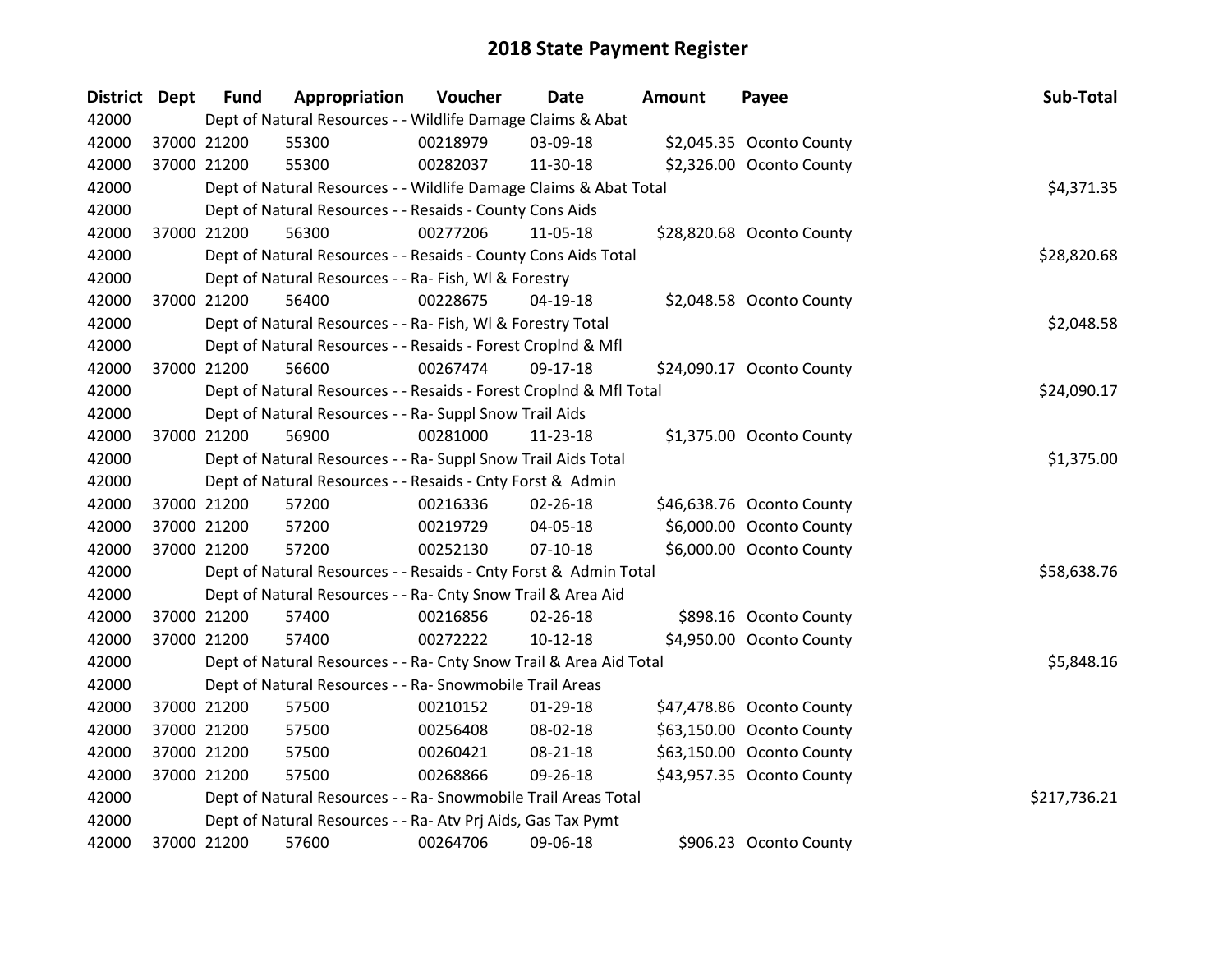| District Dept | <b>Fund</b> | Appropriation                                                      | Voucher  | <b>Date</b>    | <b>Amount</b> | Payee                      | Sub-Total    |
|---------------|-------------|--------------------------------------------------------------------|----------|----------------|---------------|----------------------------|--------------|
| 42000         | 37000 21200 | 57600                                                              | 00280326 | 11-20-18       |               | \$29,657.50 Oconto County  |              |
| 42000         | 37000 21200 | 57600                                                              | 00280327 | 11-20-18       |               | \$4,817.39 Oconto County   |              |
| 42000         | 37000 21200 | 57600                                                              | 00281027 | 11-23-18       |               | \$29,617.50 Oconto County  |              |
| 42000         | 37000 21200 | 57600                                                              | 00281030 | 11-23-18       |               | \$4,804.13 Oconto County   |              |
| 42000         | 37000 21200 | 57600                                                              | 00281066 | 11-26-18       |               | \$5,000.00 Oconto County   |              |
| 42000         |             | Dept of Natural Resources - - Ra- Atv Prj Aids, Gas Tax Pymt Total |          |                |               |                            | \$74,802.75  |
| 42000         |             | Dept of Natural Resources - - Ra- Atv Project Aids                 |          |                |               |                            |              |
| 42000         | 37000 21200 | 57700                                                              | 00272200 | $10-12-18$     |               | \$12,650.00 Oconto County  |              |
| 42000         | 37000 21200 | 57700                                                              | 00281001 | 11-23-18       |               | \$18,375.00 Oconto County  |              |
| 42000         | 37000 21200 | 57700                                                              | 00281031 | 11-23-18       |               | \$3,354.69 Oconto County   |              |
| 42000         |             | Dept of Natural Resources - - Ra- Atv Project Aids Total           |          |                |               |                            | \$34,379.69  |
| 42000         |             | Dept of Natural Resources - - Rec & Resource Aids, Fed             |          |                |               |                            |              |
| 42000         | 37000 21200 | 58300                                                              | 00283304 | 12-06-18       |               | \$25,000.00 Oconto County  |              |
| 42000         | 37000 21200 | 58300                                                              | 00283305 | 12-10-18       |               | \$25,000.00 Oconto County  |              |
| 42000         |             | Dept of Natural Resources - - Rec & Resource Aids, Fed Total       |          |                |               |                            | \$50,000.00  |
| 42000         |             | Dept of Natural Resources - - Resaids - Pymt In Lieu Tax Fed       |          |                |               |                            |              |
| 42000         | 37000 21200 | 58400                                                              | 00270439 | 10-01-18       |               | \$78.53 Oconto County      |              |
| 42000         |             | Dept of Natural Resources - - Resaids - Pymt In Lieu Tax Fed Total |          |                |               |                            | \$78.53      |
| 42000         |             | Dept of Natural Resources - - Ea - Lake Protection                 |          |                |               |                            |              |
| 42000         | 37000 21200 | 66300                                                              | 00226972 | $04 - 13 - 18$ |               | \$24,626.33 Oconto County  |              |
| 42000         | 37000 21200 | 66300                                                              | 00226978 | $04 - 13 - 18$ |               | \$19,732.03 Oconto County  |              |
| 42000         | 37000 21200 | 66300                                                              | 00226979 | 04-13-18       |               | \$4,554.08 Oconto County   |              |
| 42000         | 37000 21200 | 66300                                                              | 00285246 | 12-18-18       |               | \$12,721.78 Oconto County  |              |
| 42000         |             | Dept of Natural Resources - - Ea - Lake Protection Total           |          |                |               |                            | \$61,634.22  |
| 42000         |             | Dept of Natural Resources - - Fin Asst For Responsible Units       |          |                |               |                            |              |
| 42000         | 37000 27400 | 67000                                                              | 00235595 | 05-11-18       |               | \$160,143.90 Oconto County |              |
| 42000         |             | Dept of Natural Resources - - Fin Asst For Responsible Units Total |          |                |               |                            | \$160,143.90 |
| 42000         |             | Dept of Natural Resources - - Recycling Consolidation Grants       |          |                |               |                            |              |
| 42000         | 37000 27400 | 67300                                                              | 00235595 | $05 - 11 - 18$ |               | \$5,191.72 Oconto County   |              |
| 42000         |             | Dept of Natural Resources - - Recycling Consolidation Grants Total |          |                |               |                            | \$5,191.72   |
| 42000         |             | Dept of Natural Resources - - Land Acquisition                     |          |                |               |                            |              |
| 42000         | 37000 36300 | <b>TA100</b>                                                       | 00216270 | $02 - 22 - 18$ |               | \$30.00 Oconto County      |              |
| 42000         | 37000 36300 | <b>TA100</b>                                                       | 00237054 | 05-15-18       |               | \$30,000.00 Oconto County  |              |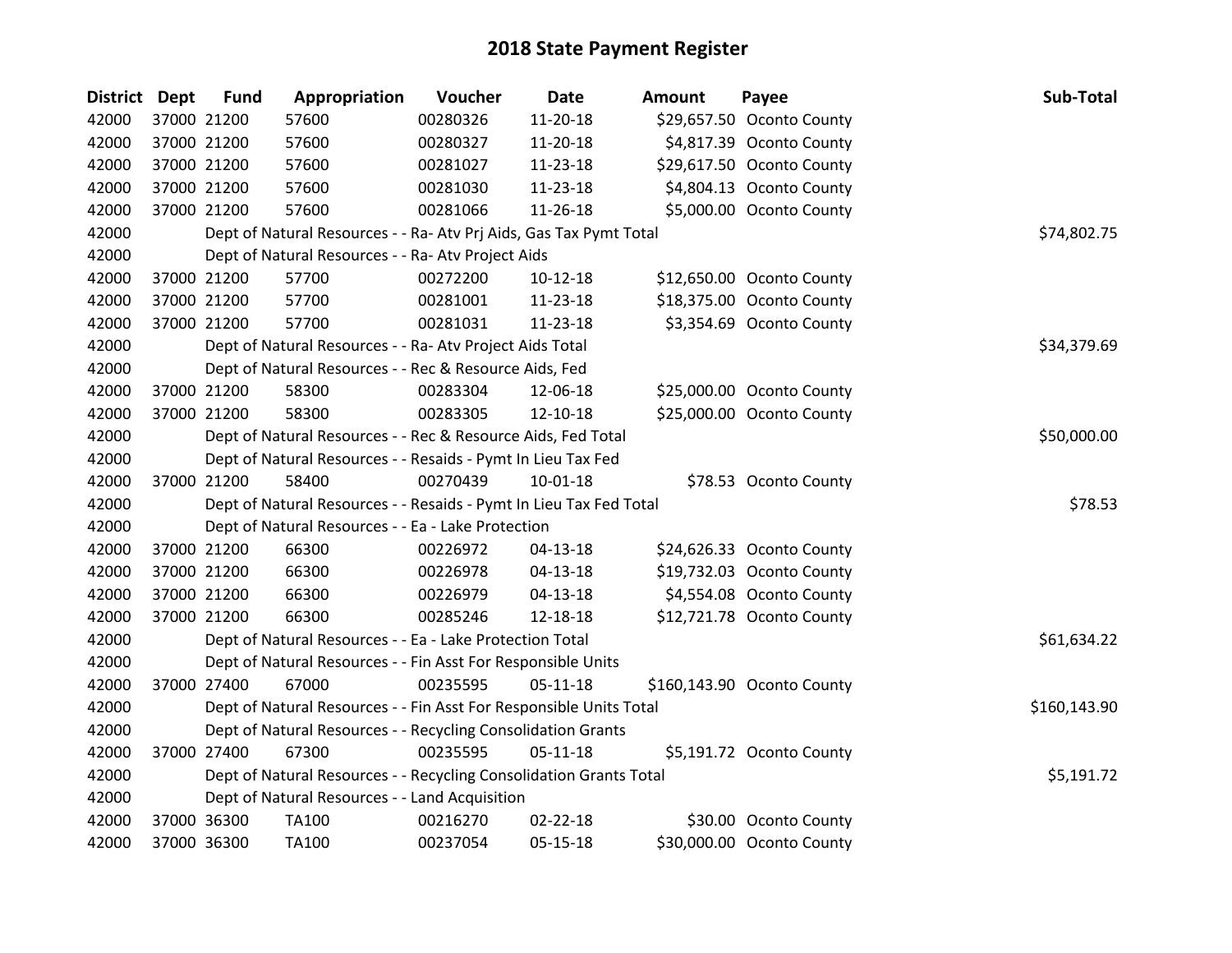| <b>District</b> | <b>Dept</b> | <b>Fund</b> | Appropriation                                                      | Voucher  | <b>Date</b>    | <b>Amount</b> | Payee                                                                                                         | Sub-Total   |
|-----------------|-------------|-------------|--------------------------------------------------------------------|----------|----------------|---------------|---------------------------------------------------------------------------------------------------------------|-------------|
| 42000           |             | 37000 36300 | <b>TA100</b>                                                       | 00258651 | 08-09-18       |               | \$30.00 Oconto County                                                                                         |             |
| 42000           |             | 37000 36300 | <b>TA100</b>                                                       | 00265502 | 09-13-18       |               | \$30.00 Oconto County                                                                                         |             |
| 42000           |             |             | Dept of Natural Resources - - Land Acquisition Total               |          |                |               |                                                                                                               | \$30,090.00 |
| 42000           |             |             | Dept of Natural Resources - - Dnr-Nonpoint Source                  |          |                |               |                                                                                                               |             |
| 42000           |             | 37000 36300 | <b>TF100</b>                                                       | 00207802 | $01 - 18 - 18$ |               | \$93,555.00 Oconto County                                                                                     |             |
| 42000           |             |             | Dept of Natural Resources - - Dnr-Nonpoint Source Total            |          |                |               |                                                                                                               | \$93,555.00 |
| 42000           |             |             | Department of Corrections - - Services For Drunken Driving O       |          |                |               |                                                                                                               |             |
| 42000           |             | 41000 10000 | 10300                                                              | 00227834 | 08-10-18       |               | \$240.00 Oconto County                                                                                        |             |
| 42000           |             |             | Department of Corrections - - Services For Drunken Driving O Total |          |                |               |                                                                                                               | \$240.00    |
| 42000           |             |             | Department of Corrections - - Corrections Contracts And Agre       |          |                |               |                                                                                                               |             |
| 42000           |             | 41000 10000 | 11400                                                              | 00185736 | $02 - 02 - 18$ |               | \$2,521.54 Oconto County                                                                                      |             |
| 42000           |             | 41000 10000 | 11400                                                              | 00192047 | 02-28-18       |               | \$823.36 Oconto County                                                                                        |             |
| 42000           |             | 41000 10000 | 11400                                                              | 00194990 | 03-14-18       |               | \$668.98 Oconto County                                                                                        |             |
| 42000           |             | 41000 10000 | 11400                                                              | 00205736 | 05-03-18       |               | \$6,827.10 Oconto County                                                                                      |             |
| 42000           |             | 41000 10000 | 11400                                                              | 00212385 | 06-01-18       |               | \$4,700.38 Oconto County                                                                                      |             |
| 42000           |             | 41000 10000 | 11400                                                              | 00216773 | 06-20-18       |               | \$1,946.94 Oconto County                                                                                      |             |
| 42000           |             | 41000 10000 | 11400                                                              | 00222210 | $07 - 16 - 18$ |               | \$3,087.60 Oconto County                                                                                      |             |
| 42000           |             | 41000 10000 | 11400                                                              | 00232096 | 08-31-18       |               | \$4,116.80 Oconto County                                                                                      |             |
| 42000           |             | 41000 10000 | 11400                                                              | 00237111 | 09-24-18       |               | \$6,269.58 Oconto County                                                                                      |             |
| 42000           |             | 41000 10000 | 11400                                                              | 00245260 | 10-29-18       |               | \$2,670.52 Oconto County                                                                                      |             |
| 42000           |             | 41000 10000 | 11400                                                              | 00251859 | 11-29-18       |               | \$1,955.48 Oconto County                                                                                      |             |
| 42000           |             | 41000 10000 | 11400                                                              | 00256761 | 12-26-18       |               | \$4,888.70 Oconto County                                                                                      |             |
| 42000           |             |             | Department of Corrections - - Corrections Contracts And Agre Total |          |                |               |                                                                                                               | \$40,476.98 |
| 42000           |             |             |                                                                    |          |                |               | Department of Corrections - - Reimbursing Counties For Probation, Extended Supervision And Parole Holds       |             |
| 42000           |             | 41000 10000 | 11600                                                              | 00246213 | 11-02-18       |               | \$14,508.00 Oconto County                                                                                     |             |
| 42000           |             |             |                                                                    |          |                |               | Department of Corrections - - Reimbursing Counties For Probation, Extended Supervision And Parole Holds Total | \$14,508.00 |
| 42000           |             |             | Department of Corrections - - Probation, Parole And Extended       |          |                |               |                                                                                                               |             |
| 42000           |             | 41000 10000 | 18700                                                              | 00246213 | $11-02-18$     |               | \$1,092.00 Oconto County                                                                                      |             |
| 42000           |             |             | Department of Corrections - - Probation, Parole And Extended Total |          |                |               |                                                                                                               | \$1,092.00  |
| 42000           |             |             | Department of Health Services - - State/Federal Aids               |          |                |               |                                                                                                               |             |
| 42000           |             | 43500 10000 | 00000                                                              | 90808    | $01 - 02 - 18$ |               | \$3,479.00 Oconto County                                                                                      |             |
| 42000           |             | 43500 10000 | 00000                                                              | 90809    | $02 - 01 - 18$ |               | \$10,156.00 Oconto County                                                                                     |             |
| 42000           |             | 43500 10000 | 00000                                                              | 90810    | 03-01-18       |               | \$33,519.00 Oconto County                                                                                     |             |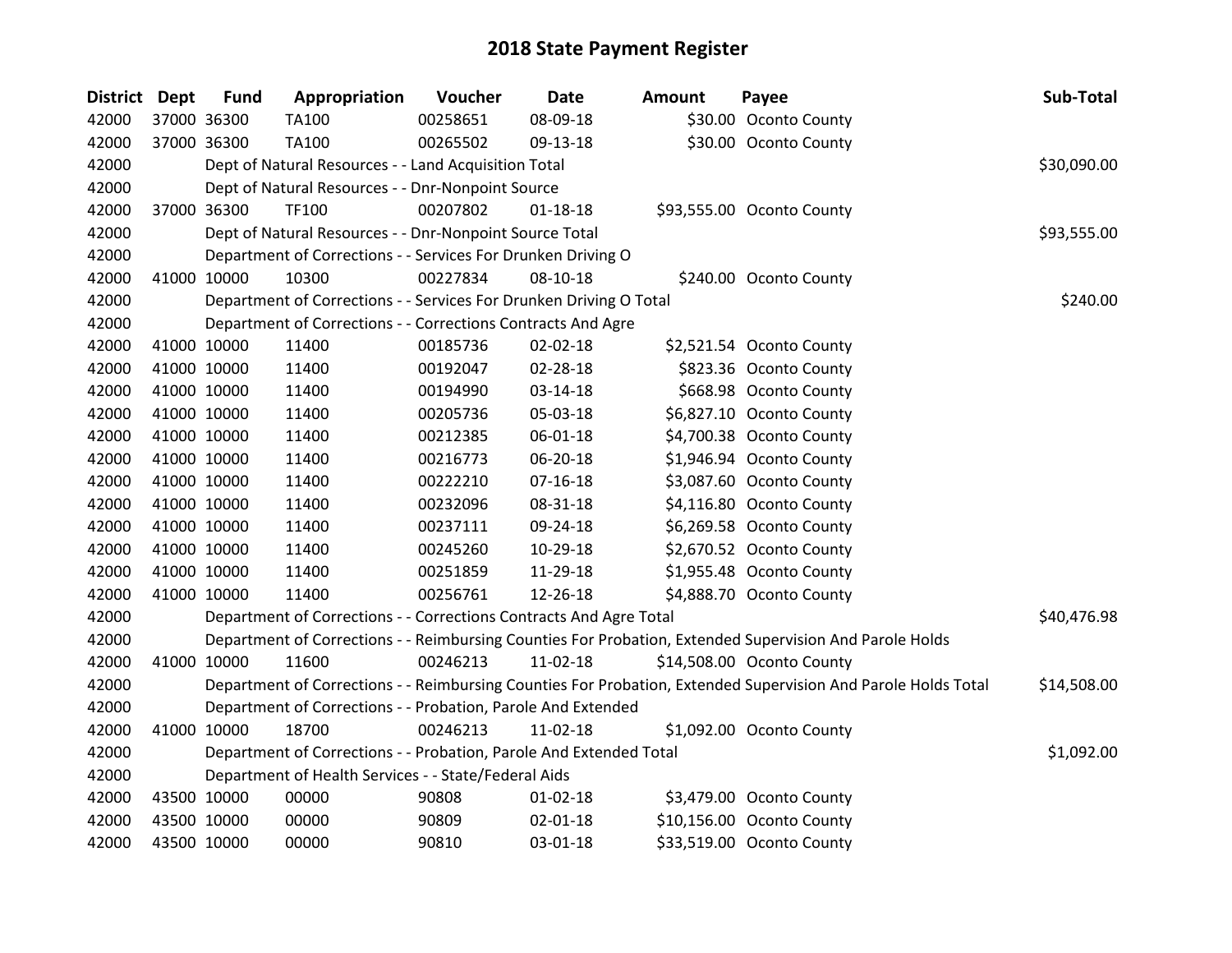| District Dept |             | <b>Fund</b> | Appropriation                                                      | Voucher  | <b>Date</b>    | <b>Amount</b> | Payee                     | Sub-Total    |
|---------------|-------------|-------------|--------------------------------------------------------------------|----------|----------------|---------------|---------------------------|--------------|
| 42000         |             | 43500 10000 | 00000                                                              | 90811    | 03-02-18       |               | \$16,919.00 Oconto County |              |
| 42000         | 43500 10000 |             | 00000                                                              | 90812    | 04-02-18       |               | \$61,914.00 Oconto County |              |
| 42000         |             | 43500 10000 | 00000                                                              | 90813    | 05-01-18       |               | \$69,067.00 Oconto County |              |
| 42000         | 43500 10000 |             | 00000                                                              | 90814    | 06-01-18       |               | \$35,705.00 Oconto County |              |
| 42000         | 43500 10000 |             | 00000                                                              | 90815    | 06-12-18       |               | \$56,212.00 Oconto County |              |
| 42000         | 43500 10000 |             | 00000                                                              | 90900    | 07-02-18       |               | \$3,018.00 Oconto County  |              |
| 42000         | 43500 10000 |             | 00000                                                              | 90901    | 08-01-18       |               | \$19,451.00 Oconto County |              |
| 42000         |             | 43500 10000 | 00000                                                              | 90902    | 09-04-18       |               | \$1,487.00 Oconto County  |              |
| 42000         | 43500 10000 |             | 00000                                                              | 90903    | $10 - 01 - 18$ |               | \$60,899.00 Oconto County |              |
| 42000         | 43500 10000 |             | 00000                                                              | 90904    | $11 - 01 - 18$ |               | \$5,391.00 Oconto County  |              |
| 42000         | 43500 10000 |             | 00000                                                              | 90905    | 12-03-18       |               | \$1,207.00 Oconto County  |              |
| 42000         |             |             | Department of Health Services - - State/Federal Aids Total         |          |                |               |                           | \$378,424.00 |
| 42000         |             |             | Department of Health Services - - General Program Operations       |          |                |               |                           |              |
| 42000         |             | 43500 10000 | 40100                                                              | 00190770 | 03-06-18       |               | \$225.00 Oconto County    |              |
| 42000         | 43500 10000 |             | 40100                                                              | 00191133 | 03-07-18       |               | \$1.00 Oconto County      |              |
| 42000         | 43500 10000 |             | 40100                                                              | 00191134 | 03-07-18       |               | \$15.00 Oconto County     |              |
| 42000         | 43500 10000 |             | 40100                                                              | 00191159 | 03-07-18       |               | \$1.50 Oconto County      |              |
| 42000         |             | 43500 10000 | 40100                                                              | 00197280 | 04-04-18       |               | \$1.50 Oconto County      |              |
| 42000         | 43500 10000 |             | 40100                                                              | 00202377 | 04-27-18       |               | \$30.00 Oconto County     |              |
| 42000         |             | 43500 10000 | 40100                                                              | 00204816 | 05-09-18       |               | \$1.00 Oconto County      |              |
| 42000         | 43500 10000 |             | 40100                                                              | 00204817 | 05-09-18       |               | \$15.00 Oconto County     |              |
| 42000         | 43500 10000 |             | 40100                                                              | 00213668 | 06-21-18       |               | \$1.50 Oconto County      |              |
| 42000         | 43500 10000 |             | 40100                                                              | 00231888 | 09-12-18       |               | \$1.00 Oconto County      |              |
| 42000         | 43500 10000 |             | 40100                                                              | 00231889 | 09-12-18       |               | \$15.00 Oconto County     |              |
| 42000         | 43500 10000 |             | 40100                                                              | 00245429 | $11 - 14 - 18$ |               | \$1.50 Oconto County      |              |
| 42000         |             |             | Department of Health Services - - General Program Operations Total |          |                |               |                           | \$309.00     |
| 42000         |             |             | Department of Health Services - - Medical Assistance State Admin   |          |                |               |                           |              |
| 42000         | 43500 10000 |             | 44000                                                              | 00190770 | 03-06-18       |               | \$225.00 Oconto County    |              |
| 42000         |             | 43500 10000 | 44000                                                              | 00191133 | 03-07-18       |               | \$1.00 Oconto County      |              |
| 42000         |             | 43500 10000 | 44000                                                              | 00191134 | 03-07-18       |               | \$15.00 Oconto County     |              |
| 42000         | 43500 10000 |             | 44000                                                              | 00191159 | 03-07-18       |               | \$1.50 Oconto County      |              |
| 42000         | 43500 10000 |             | 44000                                                              | 00197280 | 04-04-18       |               | \$1.50 Oconto County      |              |
| 42000         | 43500 10000 |             | 44000                                                              | 00202377 | 04-27-18       |               | \$30.00 Oconto County     |              |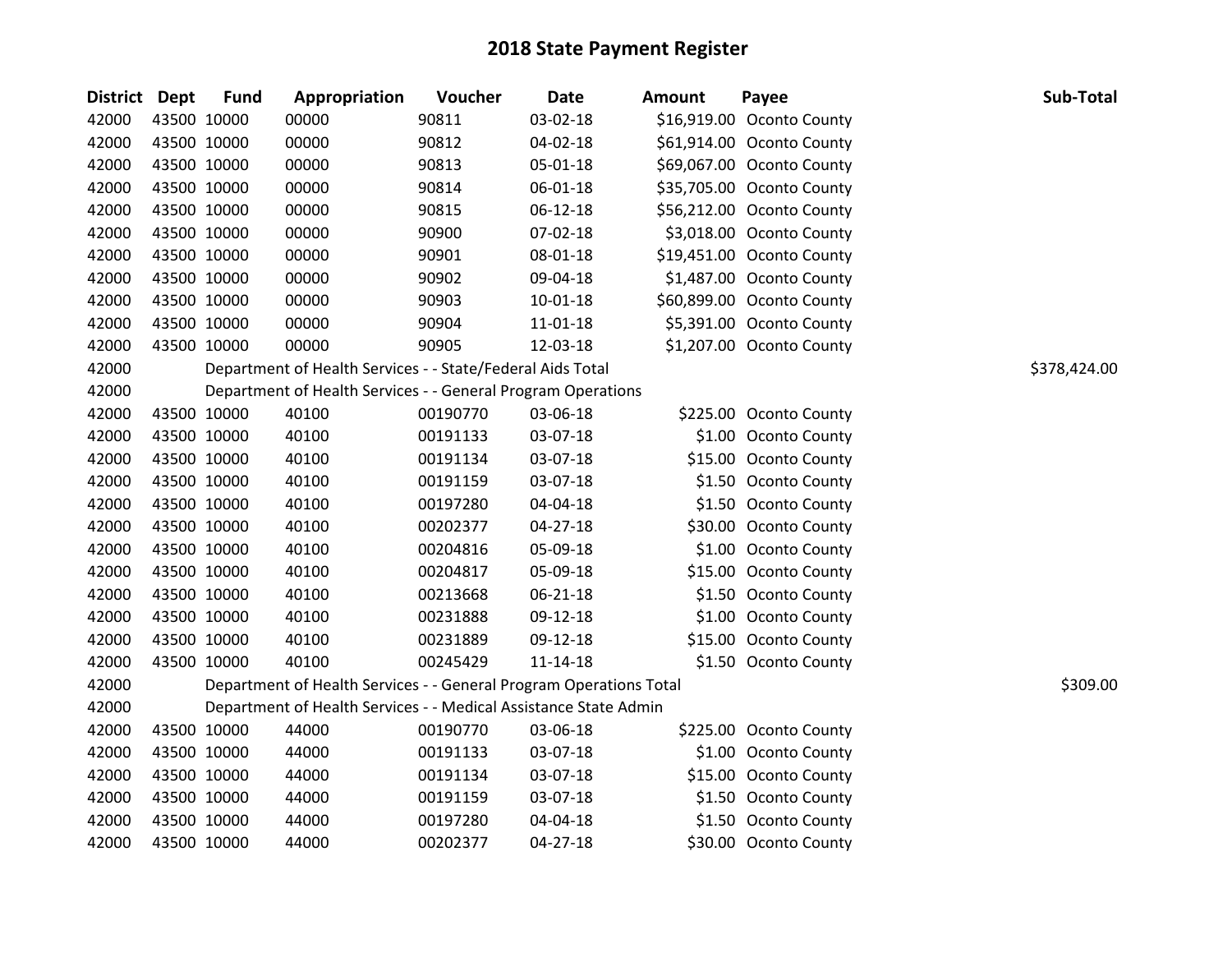| District Dept | <b>Fund</b> | Appropriation                                                          | Voucher  | <b>Date</b>    | <b>Amount</b> | Payee                      | Sub-Total |
|---------------|-------------|------------------------------------------------------------------------|----------|----------------|---------------|----------------------------|-----------|
| 42000         | 43500 10000 | 44000                                                                  | 00204816 | 05-09-18       |               | \$1.00 Oconto County       |           |
| 42000         | 43500 10000 | 44000                                                                  | 00204817 | 05-09-18       |               | \$15.00 Oconto County      |           |
| 42000         | 43500 10000 | 44000                                                                  | 00213668 | 06-21-18       |               | \$1.50 Oconto County       |           |
| 42000         | 43500 10000 | 44000                                                                  | 00231888 | 09-12-18       |               | \$1.00 Oconto County       |           |
| 42000         | 43500 10000 | 44000                                                                  | 00231889 | 09-12-18       |               | \$15.00 Oconto County      |           |
| 42000         | 43500 10000 | 44000                                                                  | 00245429 | $11 - 14 - 18$ |               | \$1.50 Oconto County       |           |
| 42000         |             | Department of Health Services - - Medical Assistance State Admin Total |          |                |               |                            | \$309.00  |
| 42000         |             | Dept of Children and Families - - Fees For Administrative Servic       |          |                |               |                            |           |
| 42000         | 43700 10000 | 23100                                                                  | 00033808 | $01-19-18$     |               | \$25.00 Oconto County      |           |
| 42000         | 43700 10000 | 23100                                                                  | 00038267 | $04 - 18 - 18$ |               | \$60.00 Oconto County      |           |
| 42000         | 43700 10000 | 23100                                                                  | 00042330 | $07-17-18$     |               | \$30.00 Oconto County      |           |
| 42000         | 43700 10000 | 23100                                                                  | 00045795 | 10-18-18       |               | \$20.00 Oconto County      |           |
| 42000         |             | Dept of Children and Families - - Fees For Administrative Servic Total |          |                |               |                            | \$135.00  |
| 42000         |             | Dept of Children and Families - - Child Care Block Grant - Ops         |          |                |               |                            |           |
| 42000         | 43700 10000 | 24500                                                                  | 00040918 | 07-06-18       |               | \$120.00 Oconto County     |           |
| 42000         |             | Dept of Children and Families - - Child Care Block Grant - Ops Total   |          |                |               |                            | \$120.00  |
| 42000         |             | Dept of Children and Families - - General Aids                         |          |                |               |                            |           |
| 42000         | 43700 10000 | 99000                                                                  | 00033208 | $01 - 05 - 18$ |               | \$1,429.07 Oconto County   |           |
| 42000         | 43700 10000 | 99000                                                                  | 00034123 | 01-30-18       |               | \$77,229.02 Oconto County  |           |
| 42000         | 43700 10000 | 99000                                                                  | 00034318 | 02-05-18       |               | \$25,580.57 Oconto County  |           |
| 42000         | 43700 10000 | 99000                                                                  | 00034863 | $02 - 20 - 18$ |               | \$87.30 Oconto County      |           |
| 42000         | 43700 10000 | 99000                                                                  | 00035016 | $02 - 21 - 18$ |               | \$1,719.32 Oconto County   |           |
| 42000         | 43700 10000 | 99000                                                                  | 00035119 | $02 - 21 - 18$ |               | \$640.62 Oconto County     |           |
| 42000         | 43700 10000 | 99000                                                                  | 00035250 | 02-22-18       |               | \$303.63 Oconto County     |           |
| 42000         | 43700 10000 | 99000                                                                  | 00035652 | 03-05-18       |               | \$108,700.76 Oconto County |           |
| 42000         | 43700 10000 | 99000                                                                  | 00035905 | 03-12-18       |               | \$62,380.00 Oconto County  |           |
| 42000         | 43700 10000 | 99000                                                                  | 00035906 | 03-12-18       |               | \$5,510.59 Oconto County   |           |
| 42000         | 43700 10000 | 99000                                                                  | 00036851 | 03-27-18       |               | \$14,504.09 Oconto County  |           |
| 42000         | 43700 10000 | 99000                                                                  | 00037578 | 04-05-18       |               | \$210,971.54 Oconto County |           |
| 42000         | 43700 10000 | 99000                                                                  | 00038815 | 04-30-18       |               | \$99,534.04 Oconto County  |           |
| 42000         | 43700 10000 | 99000                                                                  | 00039191 | 05-07-18       |               | \$46,692.46 Oconto County  |           |
| 42000         | 43700 10000 | 99000                                                                  | 00040611 | 06-05-18       |               | \$32,197.44 Oconto County  |           |
| 42000         | 43700 10000 | 99000                                                                  | 00041558 | $06 - 27 - 18$ |               | \$39,404.98 Oconto County  |           |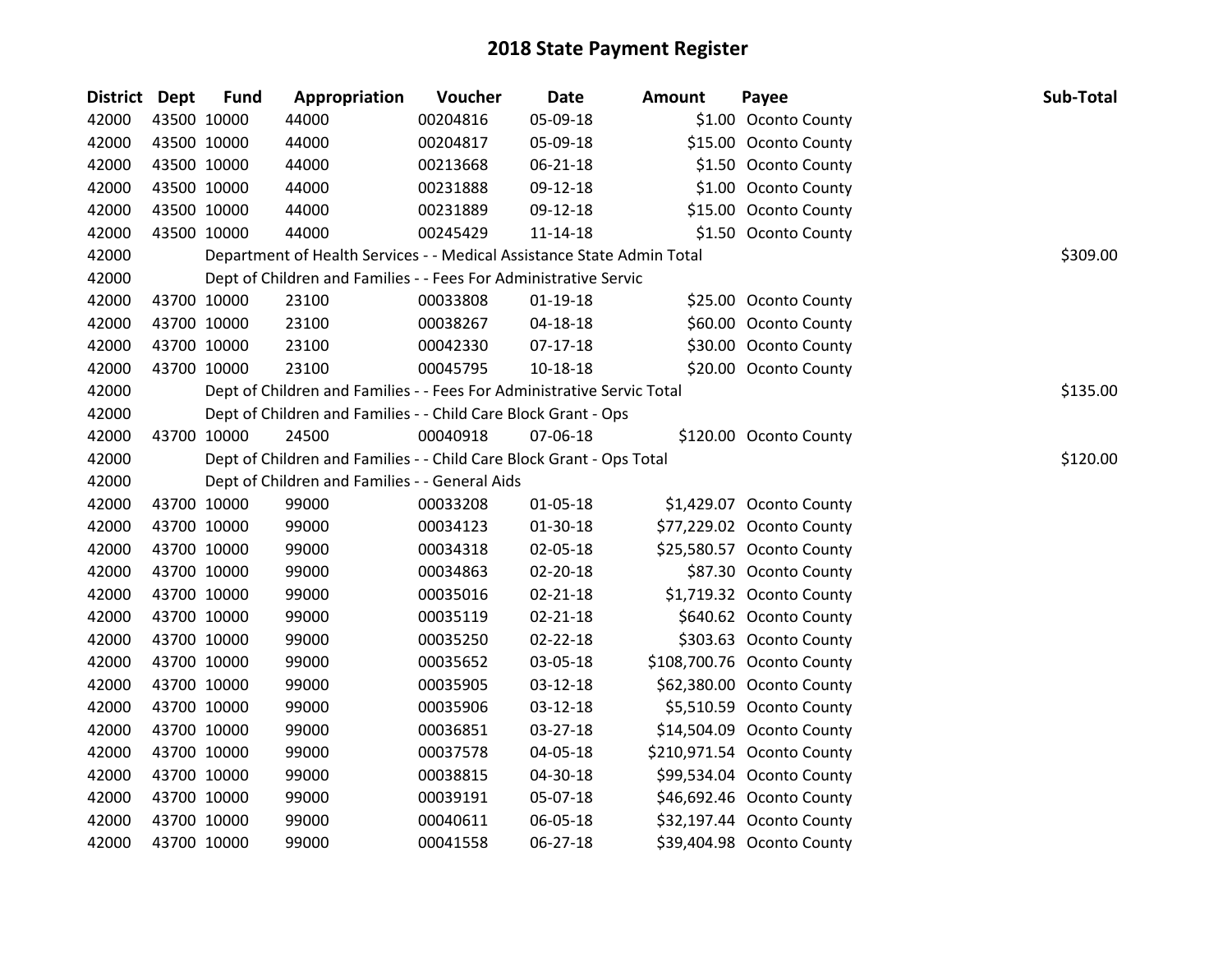| District Dept |             | <b>Fund</b> | Appropriation                                                   | Voucher  | <b>Date</b>    | <b>Amount</b> | Payee                      | Sub-Total      |
|---------------|-------------|-------------|-----------------------------------------------------------------|----------|----------------|---------------|----------------------------|----------------|
| 42000         | 43700 10000 |             | 99000                                                           | 00041792 | 07-05-18       |               | \$23,422.24 Oconto County  |                |
| 42000         | 43700 10000 |             | 99000                                                           | 00042806 | 07-30-18       |               | \$86,708.21 Oconto County  |                |
| 42000         | 43700 10000 |             | 99000                                                           | 00043012 | 08-02-18       |               | \$1,265.00 Oconto County   |                |
| 42000         | 43700 10000 |             | 99000                                                           | 00043102 | 08-06-18       |               | \$38,549.23 Oconto County  |                |
| 42000         | 43700 10000 |             | 99000                                                           | 00043980 | 08-29-18       |               | \$505,440.00 Oconto County |                |
| 42000         | 43700 10000 |             | 99000                                                           | 00044065 | 08-30-18       |               | \$20,359.00 Oconto County  |                |
| 42000         | 43700 10000 |             | 99000                                                           | 00044176 | 09-05-18       |               | \$53,749.65 Oconto County  |                |
| 42000         | 43700 10000 |             | 99000                                                           | 00045334 | 10-05-18       |               | \$1,407.30 Oconto County   |                |
| 42000         | 43700 10000 |             | 99000                                                           | 00045384 | 10-05-18       |               | \$14,875.63 Oconto County  |                |
| 42000         | 43700 10000 |             | 99000                                                           | 00046203 | 10-30-18       |               | \$84,428.43 Oconto County  |                |
| 42000         | 43700 10000 |             | 99000                                                           | 00046517 | 11-05-18       |               | \$18,387.18 Oconto County  |                |
| 42000         | 43700 10000 |             | 99000                                                           | 00047574 | 12-05-18       |               | \$17,571.00 Oconto County  |                |
| 42000         | 43700 10000 |             | 99000                                                           | 00048177 | 12-27-18       |               | \$19,293.87 Oconto County  |                |
| 42000         |             |             | Dept of Children and Families - - General Aids Total            |          |                |               |                            | \$1,612,342.17 |
| 42000         |             |             | Dept of Workforce Development - - Ui Admin Fed                  |          |                |               |                            |                |
| 42000         | 44500 10000 |             | 15100                                                           | 00142116 | 01-03-18       |               | \$50.00 Oconto County      |                |
| 42000         | 44500 10000 |             | 15100                                                           | 00146794 | $02 - 02 - 18$ |               | \$55.00 Oconto County      |                |
| 42000         | 44500 10000 |             | 15100                                                           | 00152381 | 03-02-18       |               | \$20.00 Oconto County      |                |
| 42000         | 44500 10000 |             | 15100                                                           | 00157692 | 04-03-18       |               | \$40.00 Oconto County      |                |
| 42000         | 44500 10000 |             | 15100                                                           | 00163011 | 05-02-18       |               | \$35.00 Oconto County      |                |
| 42000         |             | 44500 10000 | 15100                                                           | 00168088 | 06-04-18       |               | \$50.00 Oconto County      |                |
| 42000         | 44500 10000 |             | 15100                                                           | 00173089 | 07-03-18       |               | \$35.00 Oconto County      |                |
| 42000         | 44500 10000 |             | 15100                                                           | 00178335 | 08-02-18       |               | \$40.00 Oconto County      |                |
| 42000         | 44500 10000 |             | 15100                                                           | 00183394 | 09-05-18       |               | \$45.00 Oconto County      |                |
| 42000         | 44500 10000 |             | 15100                                                           | 00185200 | 09-21-18       |               | \$190.80 Oconto County     |                |
| 42000         | 44500 10000 |             | 15100                                                           | 00188539 | $10-02-18$     |               | \$40.00 Oconto County      |                |
| 42000         | 44500 10000 |             | 15100                                                           | 00194602 | 11-02-18       |               | \$30.00 Oconto County      |                |
| 42000         | 44500 10000 |             | 15100                                                           | 00194797 | 11-08-18       |               | \$63.28 Oconto County      |                |
| 42000         | 44500 10000 |             | 15100                                                           | 00199583 | 12-04-18       |               | \$30.00 Oconto County      |                |
| 42000         |             |             | Dept of Workforce Development - - Ui Admin Fed Total            |          |                |               |                            | \$724.08       |
| 42000         |             |             | Dept of Workforce Development - - Wc Ops Uninsured Emplyr Admin |          |                |               |                            |                |
| 42000         | 44500 22700 |             | 17700                                                           | 00150661 | $02 - 21 - 18$ |               | \$10.00 Oconto County      |                |
| 42000         | 44500 22700 |             | 17700                                                           | 00195311 | 11-07-18       |               | \$15.00 Oconto County      |                |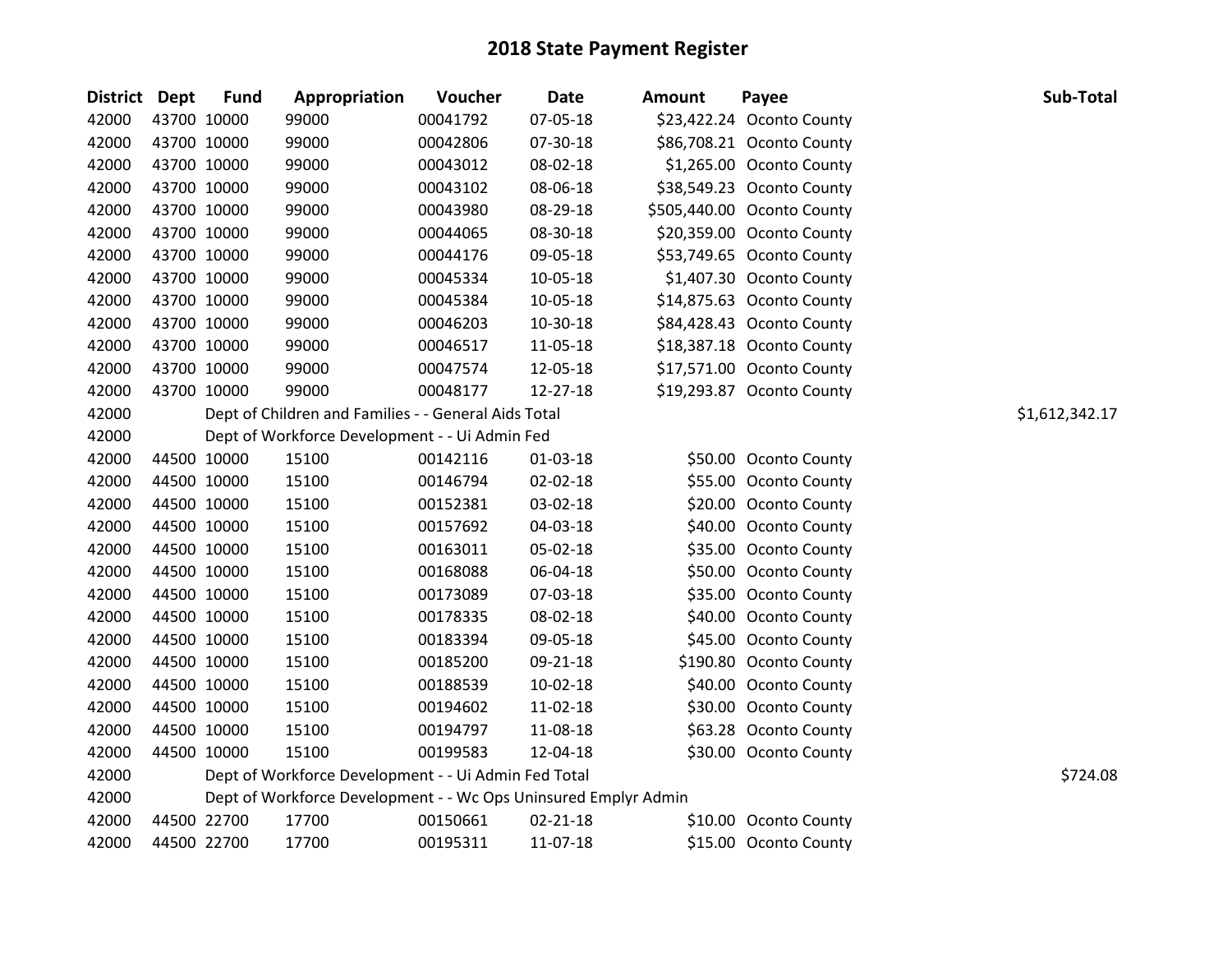| District Dept |             | <b>Fund</b> | Appropriation                                                         | Voucher  | <b>Date</b>    | <b>Amount</b> | Payee                     | Sub-Total   |
|---------------|-------------|-------------|-----------------------------------------------------------------------|----------|----------------|---------------|---------------------------|-------------|
| 42000         |             | 44500 22700 | 17700                                                                 | 00195329 | 11-09-18       |               | \$15.00 Oconto County     |             |
| 42000         |             |             | Dept of Workforce Development - - Wc Ops Uninsured Emplyr Admin Total |          |                |               |                           | \$40.00     |
| 42000         |             |             | Department of Justice - - Crime Laboratories, Dna                     |          |                |               |                           |             |
| 42000         | 45500 10000 |             | 22100                                                                 | 00049013 | 07-19-18       |               | \$1,940.00 Oconto County  |             |
| 42000         |             |             | Department of Justice - - Crime Laboratories, Dna Total               |          |                |               |                           | \$1,940.00  |
| 42000         |             |             | Department of Justice - - County Law Enforcement Service              |          |                |               |                           |             |
| 42000         |             | 45500 10000 | 22600                                                                 | 00040142 | 01-08-18       |               | \$24,543.00 Oconto County |             |
| 42000         |             |             | Department of Justice - - County Law Enforcement Service Total        |          |                |               |                           | \$24,543.00 |
| 42000         |             |             | Department of Justice - - Law Enforcement Train, Local                |          |                |               |                           |             |
| 42000         |             | 45500 10000 | 23100                                                                 | 00053530 | $10-18-18$     |               | \$7,040.00 Oconto County  |             |
| 42000         |             |             | Department of Justice - - Law Enforcement Train, Local Total          |          |                |               |                           | \$7,040.00  |
| 42000         |             |             | Department of Justice - - Federal Aid, Local Assistance               |          |                |               |                           |             |
| 42000         | 45500 10000 |             | 25100                                                                 | 00041304 | $02 - 01 - 18$ |               | \$1,214.14 Oconto County  |             |
| 42000         | 45500 10000 |             | 25100                                                                 | 00042796 | 03-01-18       |               | \$929.25 Oconto County    |             |
| 42000         | 45500 10000 |             | 25100                                                                 | 00042975 | 03-08-18       |               | \$330.40 Oconto County    |             |
| 42000         |             | 45500 10000 | 25100                                                                 | 00044279 | 04-06-18       |               | \$2,552.67 Oconto County  |             |
| 42000         |             | 45500 10000 | 25100                                                                 | 00047529 | 06-25-18       |               | \$1,238.61 Oconto County  |             |
| 42000         | 45500 10000 |             | 25100                                                                 | 00048442 | 07-09-18       |               | \$371.70 Oconto County    |             |
| 42000         | 45500 10000 |             | 25100                                                                 | 00052148 | 09-25-18       |               | \$989.82 Oconto County    |             |
| 42000         |             | 45500 10000 | 25100                                                                 | 00056079 | 11-30-18       |               | \$863.46 Oconto County    |             |
| 42000         |             | 45500 10000 | 25100                                                                 | 00057574 | 12-27-18       |               | \$1,074.06 Oconto County  |             |
| 42000         |             |             | Department of Justice - - Federal Aid, Local Assistance Total         |          |                |               |                           | \$9,564.11  |
| 42000         |             |             | Department of Justice - - Internet Crimes Against Childr              |          |                |               |                           |             |
| 42000         |             | 45500 10000 | 28400                                                                 | 00048693 | $07-13-18$     |               | \$516.93 Oconto County    |             |
| 42000         |             |             | Department of Justice - - Internet Crimes Against Childr Total        |          |                |               |                           | \$516.93    |
| 42000         |             |             | Department of Justice - - Crime Victim Witness Assist                 |          |                |               |                           |             |
| 42000         | 45500 10000 |             | 53200                                                                 | 00043063 | 03-06-18       |               | \$16,466.45 Oconto County |             |
| 42000         |             | 45500 10000 | 53200                                                                 | 00049122 | 07-19-18       |               | \$15,209.50 Oconto County |             |
| 42000         |             |             | Department of Justice - - Crime Victim Witness Assist Total           |          |                |               |                           | \$31,675.95 |
| 42000         |             |             | Department of Military Affairs - - Local Emer Planning Grants         |          |                |               |                           |             |
| 42000         |             | 46500 10000 | 33700                                                                 | 00045729 | 07-02-18       |               | \$5,783.30 Oconto County  |             |
| 42000         |             |             | Department of Military Affairs - - Local Emer Planning Grants Total   |          |                |               |                           | \$5,783.30  |
| 42000         |             |             | Department of Military Affairs - - Federal Aid, Local Assistance      |          |                |               |                           |             |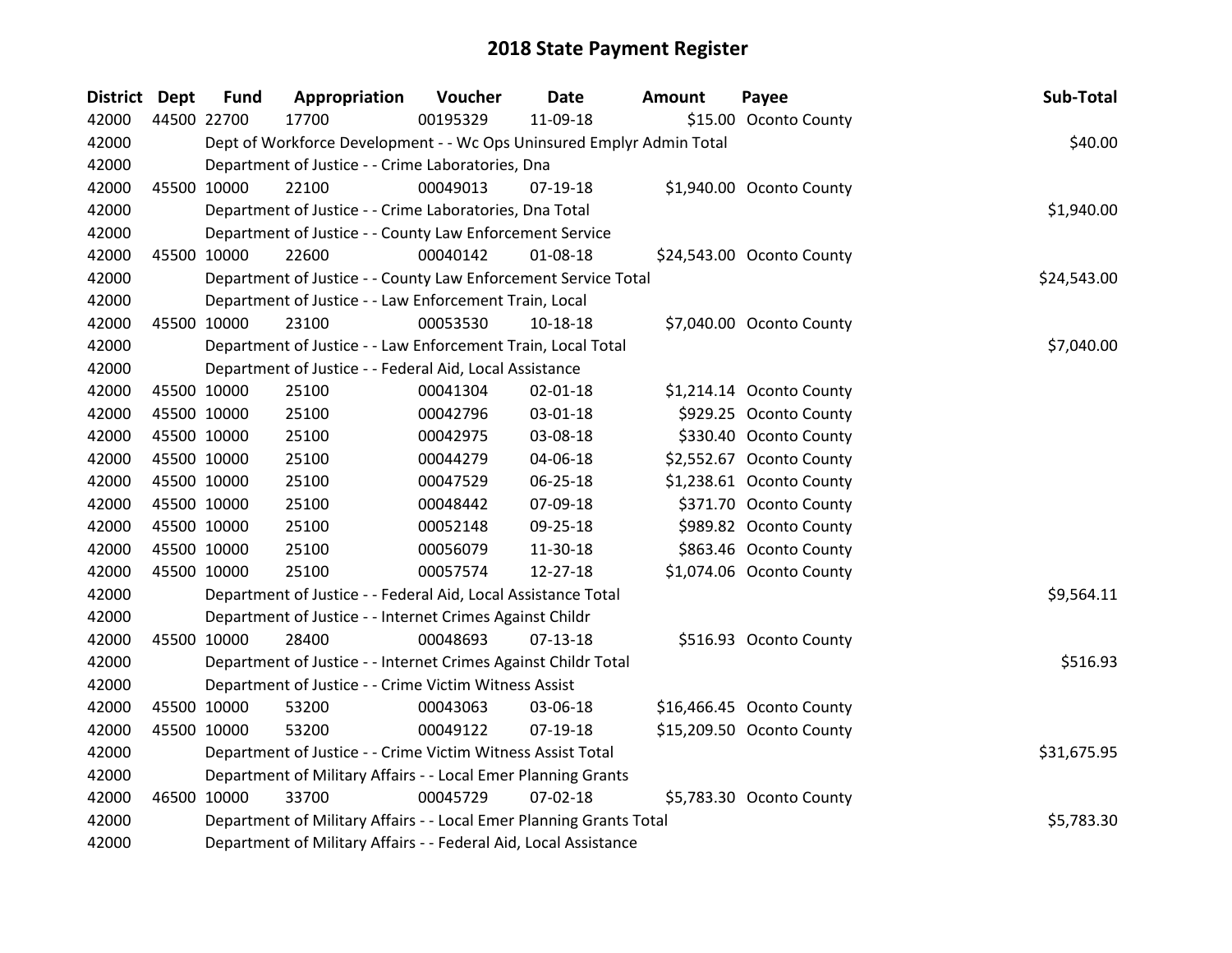| <b>District</b> | <b>Dept</b> | <b>Fund</b> | Appropriation                                                           | Voucher  | <b>Date</b>    | <b>Amount</b> | Payee                     | Sub-Total   |
|-----------------|-------------|-------------|-------------------------------------------------------------------------|----------|----------------|---------------|---------------------------|-------------|
| 42000           |             | 46500 10000 | 34200                                                                   | 00038092 | 01-30-18       |               | \$21,522.93 Oconto County |             |
| 42000           |             | 46500 10000 | 34200                                                                   | 00046380 | $07 - 13 - 18$ |               | \$695.36 Oconto County    |             |
| 42000           |             | 46500 10000 | 34200                                                                   | 00048204 | 08-29-18       |               | \$21,454.46 Oconto County |             |
| 42000           |             |             | Department of Military Affairs - - Federal Aid, Local Assistance Total  |          |                |               |                           | \$43,672.75 |
| 42000           |             |             | Department of Military Affairs - - St Emerg Response Bd Grant Pif       |          |                |               |                           |             |
| 42000           |             | 46500 27200 | 36400                                                                   | 00038208 | $01-30-18$     |               | \$5,691.89 Oconto County  |             |
| 42000           |             |             | Department of Military Affairs - - St Emerg Response Bd Grant Pif Total |          |                |               |                           | \$5,691.89  |
| 42000           |             |             | Department of Veterans Affairs - - Grants To Counties                   |          |                |               |                           |             |
| 42000           |             | 48500 15200 | 12700                                                                   | 00043051 | $02 - 16 - 18$ |               | \$1,000.00 Oconto County  |             |
| 42000           |             |             | Department of Veterans Affairs - - Grants To Counties Total             |          |                |               |                           | \$1,000.00  |
| 42000           |             |             | Department of Veterans Affairs - - County Grants                        |          |                |               |                           |             |
| 42000           |             | 48500 58200 | 26700                                                                   | 00043051 | $02 - 16 - 18$ |               | \$4,500.00 Oconto County  |             |
| 42000           |             |             | Department of Veterans Affairs - - County Grants Total                  |          |                |               |                           | \$4,500.00  |
| 42000           |             |             | Department of Veterans Affairs - - Veterans Transportation Grant        |          |                |               |                           |             |
| 42000           |             | 48500 58200 | 28000                                                                   | 00056414 | 11-16-18       |               | \$3,594.47 Oconto County  |             |
| 42000           |             |             | Department of Veterans Affairs - - Veterans Transportation Grant Total  |          |                |               |                           | \$3,594.47  |
| 42000           |             |             | Department of Veterans Affairs - - County Grants                        |          |                |               |                           |             |
| 42000           |             | 48500 58300 | 37000                                                                   | 00043051 | $02 - 16 - 18$ |               | \$4,500.00 Oconto County  |             |
| 42000           |             |             | Department of Veterans Affairs - - County Grants Total                  |          |                |               |                           | \$4,500.00  |
| 42000           |             |             | Department of Administration - - Federal Aid, Local Assistance          |          |                |               |                           |             |
| 42000           |             | 50500 10000 | 15500                                                                   | 00070035 | $01 - 16 - 18$ |               | \$10,834.81 Oconto County |             |
| 42000           |             | 50500 10000 | 15500                                                                   | 00072694 | $02 - 14 - 18$ |               | \$3,508.37 Oconto County  |             |
| 42000           |             | 50500 10000 | 15500                                                                   | 00076275 | 03-28-18       |               | \$4,320.55 Oconto County  |             |
| 42000           |             | 50500 10000 | 15500                                                                   | 00077677 | $04 - 16 - 18$ |               | \$1,156.17 Oconto County  |             |
| 42000           |             | 50500 10000 | 15500                                                                   | 00081317 | 05-29-18       |               | \$1,800.87 Oconto County  |             |
| 42000           |             | 50500 10000 | 15500                                                                   | 00082702 | 06-14-18       |               | \$7,949.03 Oconto County  |             |
| 42000           |             | 50500 10000 | 15500                                                                   | 00085078 | $07 - 16 - 18$ |               | \$13,187.69 Oconto County |             |
| 42000           |             | 50500 10000 | 15500                                                                   | 00093752 | 12-14-18       |               | \$1,496.65 Oconto County  |             |
| 42000           |             | 50500 10000 | 15500                                                                   | 00094452 | 12-28-18       |               | \$6,602.95 Oconto County  |             |
| 42000           |             |             | Department of Administration - - Federal Aid, Local Assistance Total    |          |                |               |                           | \$50,857.09 |
| 42000           |             |             | Department of Administration - - Employment Grants                      |          |                |               |                           |             |
| 42000           |             | 50500 10000 | 71000                                                                   | 00092468 | 11-28-18       |               | \$130.50 Oconto County    |             |
| 42000           |             | 50500 10000 | 71000                                                                   | 00092469 | 11-28-18       |               | \$152.25 Oconto County    |             |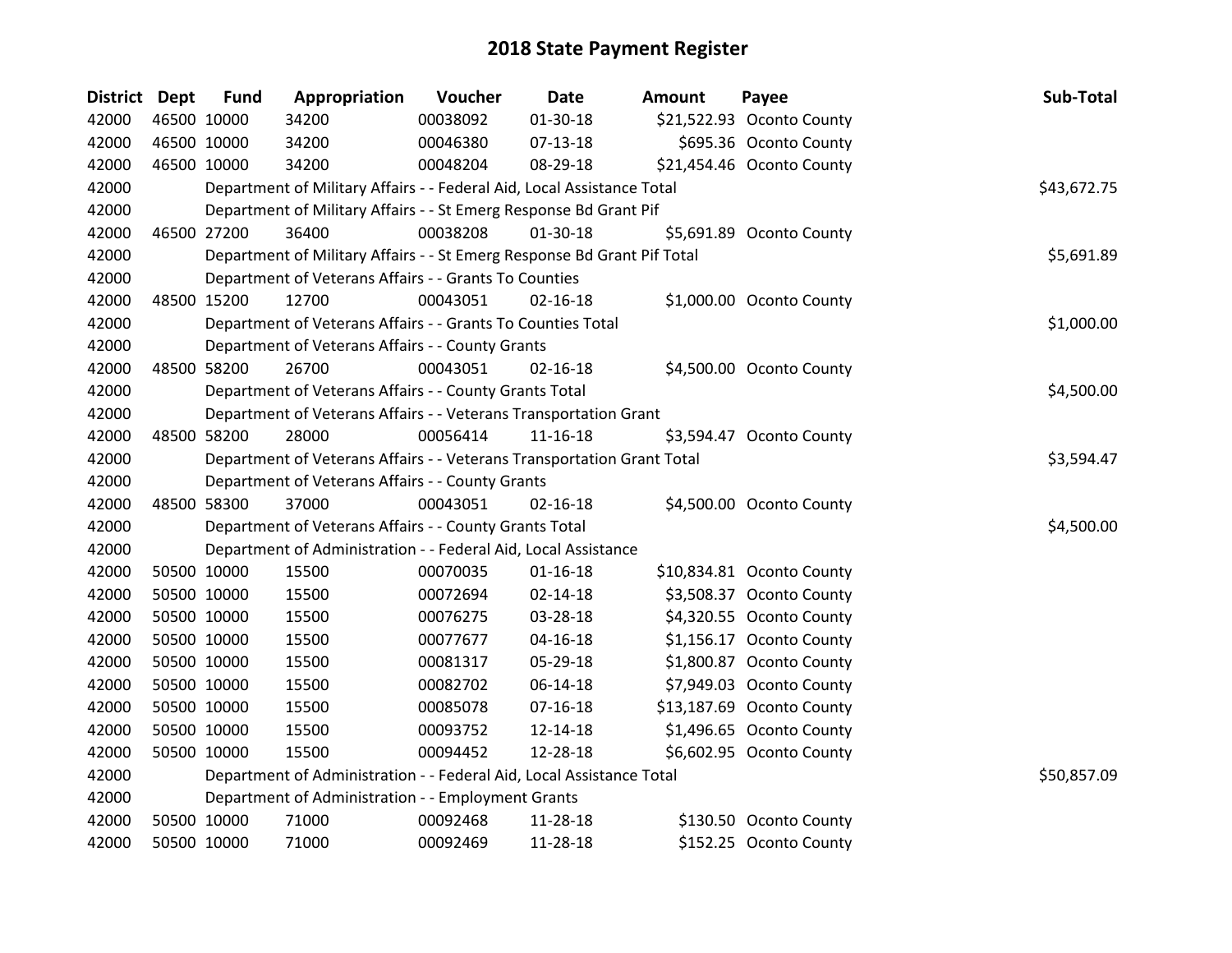| District Dept |             | <b>Fund</b> | Appropriation                                                         | Voucher  | <b>Date</b>    | <b>Amount</b> | Payee                     | Sub-Total   |
|---------------|-------------|-------------|-----------------------------------------------------------------------|----------|----------------|---------------|---------------------------|-------------|
| 42000         |             | 50500 10000 | 71000                                                                 | 00092471 | 11-28-18       |               | \$255.75 Oconto County    |             |
| 42000         |             | 50500 10000 | 71000                                                                 | 00092472 | 11-28-18       |               | \$2,324.68 Oconto County  |             |
| 42000         |             | 50500 10000 | 71000                                                                 | 00093081 | 12-07-18       |               | \$2,249.78 Oconto County  |             |
| 42000         |             | 50500 10000 | 71000                                                                 | 00093083 | 12-07-18       |               | \$2,194.00 Oconto County  |             |
| 42000         |             | 50500 10000 | 71000                                                                 | 00093085 | 12-07-18       |               | \$1,708.77 Oconto County  |             |
| 42000         |             | 50500 10000 | 71000                                                                 | 00093420 | 12-14-18       |               | \$3,820.77 Oconto County  |             |
| 42000         |             | 50500 10000 | 71000                                                                 | 00093974 | 12-24-18       |               | \$2,375.45 Oconto County  |             |
| 42000         |             |             | Department of Administration - - Employment Grants Total              |          |                |               |                           | \$15,211.95 |
| 42000         |             |             | Department of Administration - - Low-Income Assistance Grants         |          |                |               |                           |             |
| 42000         |             | 50500 23500 | 37100                                                                 | 00070035 | $01 - 16 - 18$ |               | \$18,185.10 Oconto County |             |
| 42000         |             | 50500 23500 | 37100                                                                 | 00072694 | $02 - 14 - 18$ |               | \$3,297.73 Oconto County  |             |
| 42000         |             | 50500 23500 | 37100                                                                 | 00076275 | 03-28-18       |               | \$3,734.51 Oconto County  |             |
| 42000         |             | 50500 23500 | 37100                                                                 | 00093752 | 12-14-18       |               | \$2,020.30 Oconto County  |             |
| 42000         | 50500 23500 |             | 37100                                                                 | 00094452 | 12-28-18       |               | \$10,727.38 Oconto County |             |
| 42000         |             |             | Department of Administration - - Low-Income Assistance Grants Total   |          |                |               |                           | \$37,965.02 |
| 42000         |             |             | Department of Administration - - Land Information Program; Loca       |          |                |               |                           |             |
| 42000         |             | 50500 26900 | 17300                                                                 | 00073057 | 02-22-18       |               | \$1,000.00 Oconto County  |             |
| 42000         |             | 50500 26900 | 17300                                                                 | 00075533 | 03-20-18       |               | \$24,448.00 Oconto County |             |
| 42000         |             | 50500 26900 | 17300                                                                 | 00076933 | 04-06-18       |               | \$25,000.00 Oconto County |             |
| 42000         |             | 50500 26900 | 17300                                                                 | 00092282 | 11-20-18       |               | \$25,000.00 Oconto County |             |
| 42000         |             |             | Department of Administration - - Land Information Program; Loca Total |          |                |               |                           | \$75,448.00 |
| 42000         |             |             | Elections Commission - - 2018 Hava Election Security                  |          |                |               |                           |             |
| 42000         |             | 51000 22000 | 18200                                                                 | 00001188 | 07-30-18       |               | \$268.26 Oconto County    |             |
| 42000         |             |             | Elections Commission - - 2018 Hava Election Security Total            |          |                |               |                           | \$268.26    |
| 42000         |             |             | Public Defender Board - - Private Bar Reimbursement                   |          |                |               |                           |             |
| 42000         | 55000 10000 |             | 10400                                                                 | 00130659 | 03-02-18       |               | \$13.48 Oconto County     |             |
| 42000         |             |             | Public Defender Board - - Private Bar Reimbursement Total             |          |                |               |                           | \$13.48     |
| 42000         |             |             | Public Defender Board - - Transcript, Discovery And Int               |          |                |               |                           |             |
| 42000         |             | 55000 10000 | 10600                                                                 | 00126245 | 01-30-18       |               | \$863.10 Oconto County    |             |
| 42000         |             | 55000 10000 | 10600                                                                 | 00135364 | 04-04-18       |               | \$15.10 Oconto County     |             |
| 42000         |             | 55000 10000 | 10600                                                                 | 00138180 | 04-23-18       |               | \$1,104.80 Oconto County  |             |
| 42000         | 55000 10000 |             | 10600                                                                 | 00138181 | 04-23-18       |               | \$38.85 Oconto County     |             |
| 42000         | 55000 10000 |             | 10600                                                                 | 00151468 | $07-17-18$     |               | \$1,117.80 Oconto County  |             |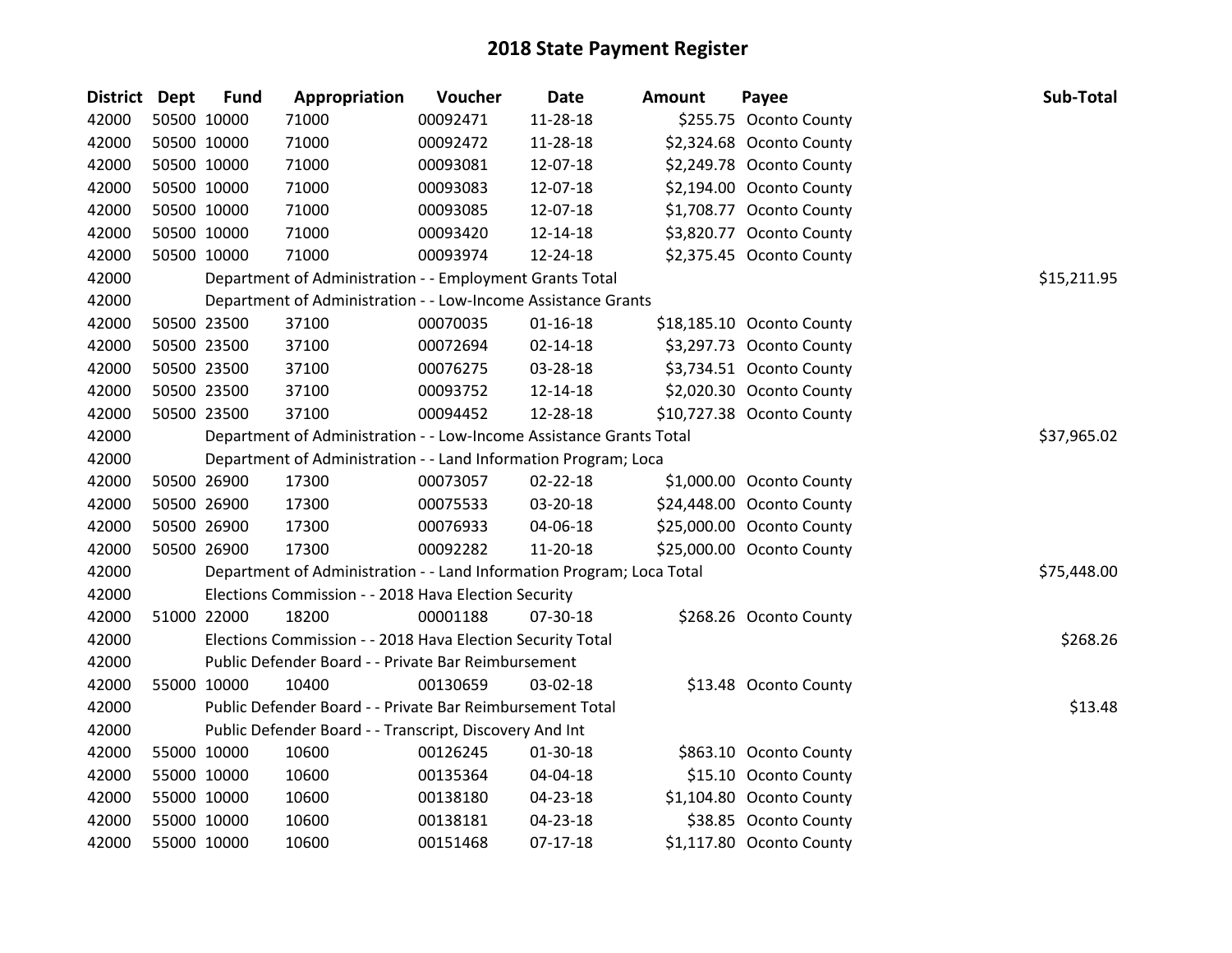| <b>District</b> | <b>Dept</b> | <b>Fund</b> | Appropriation                                                    | Voucher  | <b>Date</b>    | <b>Amount</b> | Payee                        | Sub-Total    |
|-----------------|-------------|-------------|------------------------------------------------------------------|----------|----------------|---------------|------------------------------|--------------|
| 42000           |             | 55000 10000 | 10600                                                            | 00167463 | 11-07-18       |               | \$1,053.30 Oconto County     |              |
| 42000           |             |             | Public Defender Board - - Transcript, Discovery And Int Total    |          |                |               |                              | \$4,192.95   |
| 42000           |             |             | Department of Revenue - - General Program Operations             |          |                |               |                              |              |
| 42000           |             | 56600 10000 | 10100                                                            | 00083239 | 02-02-18       |               | \$310.00 Oconto County       |              |
| 42000           |             | 56600 10000 | 10100                                                            | 00092004 | 04-06-18       |               | \$210.50 Oconto County       |              |
| 42000           |             | 56600 10000 | 10100                                                            | 00106788 | 08-15-18       |               | \$300.00 Oconto County       |              |
| 42000           |             | 56600 10000 | 10100                                                            | 00110033 | 09-21-18       |               | \$92.50 Oconto County        |              |
| 42000           |             |             | Department of Revenue - - General Program Operations Total       |          |                |               |                              | \$913.00     |
| 42000           |             |             | Circuit Courts - - Circuit Court Costs                           |          |                |               |                              |              |
| 42000           |             | 62500 10000 | 10500                                                            | 00000508 | 01-09-18       |               | \$70,747.00 Oconto County    |              |
| 42000           |             | 62500 10000 | 10500                                                            | 00000735 | 04-26-18       |               | \$1,613.22 Oconto County     |              |
| 42000           |             | 62500 10000 | 10500                                                            | 00000982 | 08-24-18       |               | \$106,057.46 Oconto County   |              |
| 42000           | 62500 10000 |             | 10500                                                            | 00001053 | 09-21-18       |               | \$1,235.16 Oconto County     |              |
| 42000           |             |             | Circuit Courts - - Circuit Court Costs Total                     |          |                |               |                              | \$179,652.84 |
| 42000           |             |             | Circuit Courts - - Court Interpreters                            |          |                |               |                              |              |
| 42000           |             | 62500 10000 | 12100                                                            | 00000593 | 02-06-18       |               | \$1,634.26 Oconto County     |              |
| 42000           |             |             | Circuit Courts - - Court Interpreters Total                      |          |                |               |                              | \$1,634.26   |
| 42000           |             |             | Supreme Court - - Office Of Lawyer Regulation                    |          |                |               |                              |              |
| 42000           |             | 68000 10000 | 33300                                                            | 00002432 | $06 - 21 - 18$ |               | \$31.64 Oconto County        |              |
| 42000           |             |             | Supreme Court - - Office Of Lawyer Regulation Total              |          |                |               |                              | \$31.64      |
| 42000           |             |             | Shared Revenue and Tax Relief - - County And Municipal Aid       |          |                |               |                              |              |
| 42000           |             | 83500 10000 | 10500                                                            | 00033734 | 07-23-18       |               | \$72,270.52 Oconto County    |              |
| 42000           |             | 83500 10000 | 10500                                                            | 00036620 | 11-19-18       |               | \$409,532.92 Oconto County   |              |
| 42000           |             |             | Shared Revenue and Tax Relief - - County And Municipal Aid Total |          |                |               |                              | \$481,803.44 |
| 42000           |             |             | Shared Revenue and Tax Relief - - Exempt Computer Aid            |          |                |               |                              |              |
| 42000           | 83500 10000 |             | 10900                                                            | 00029911 | 07-23-18       |               | \$13,245.89 Oconto County    |              |
| 42000           |             |             | Shared Revenue and Tax Relief - - Exempt Computer Aid Total      |          |                |               |                              | \$13,245.89  |
| 42000           |             |             | Shared Revenue and Tax Relief - - Utility Aid                    |          |                |               |                              |              |
| 42000           |             | 83500 10000 | 11000                                                            | 00033734 | 07-23-18       |               | \$20,116.48 Oconto County    |              |
| 42000           | 83500 10000 |             | 11000                                                            | 00036620 | 11-19-18       |               | \$188,138.81 Oconto County   |              |
| 42000           |             |             | Shared Revenue and Tax Relief - - Utility Aid Total              |          |                |               |                              | \$208,255.29 |
| 42000           |             |             | Shared Revenue and Tax Relief - - School Lvy Tx/First Dollar Cr  |          |                |               |                              |              |
| 42000           |             | 83500 10000 | 30200                                                            | 00029655 | 07-23-18       |               | \$1,471,405.43 Oconto County |              |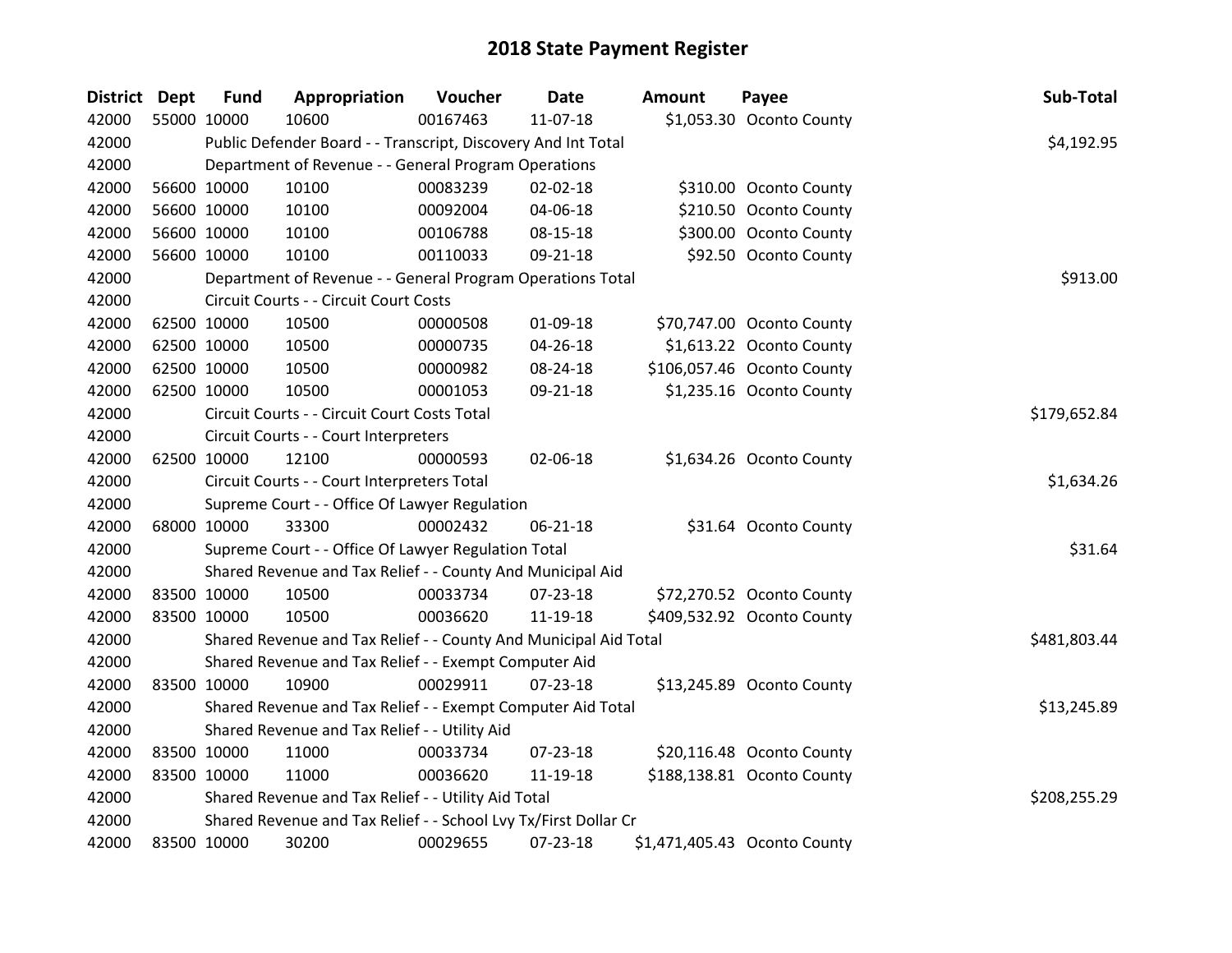| District Dept | Fund        | Appropriation                                                         | <b>Voucher</b> | Date           | <b>Amount</b> | <b>Pavee</b>                 | Sub-Total       |
|---------------|-------------|-----------------------------------------------------------------------|----------------|----------------|---------------|------------------------------|-----------------|
| 42000         | 83500 10000 | 30200                                                                 | 00029803       | $07 - 23 - 18$ |               | \$6,133,090.60 Oconto County |                 |
| 42000         |             | Shared Revenue and Tax Relief - - School Lvy Tx/First Dollar Cr Total |                |                |               |                              | \$7,604,496.03  |
| 42000         |             | Shared Revenue and Tax Relief - - Lottery & Gaming Credit             |                |                |               |                              |                 |
| 42000         | 83500 52100 | 36300                                                                 | 00027170       | 03-26-18       |               | \$1,339,570.27 Oconto County |                 |
| 42000         |             | Shared Revenue and Tax Relief - - Lottery & Gaming Credit Total       |                |                |               |                              | \$1,339,570.27  |
| 42000 Total   |             |                                                                       |                |                |               |                              | \$13,660,684.66 |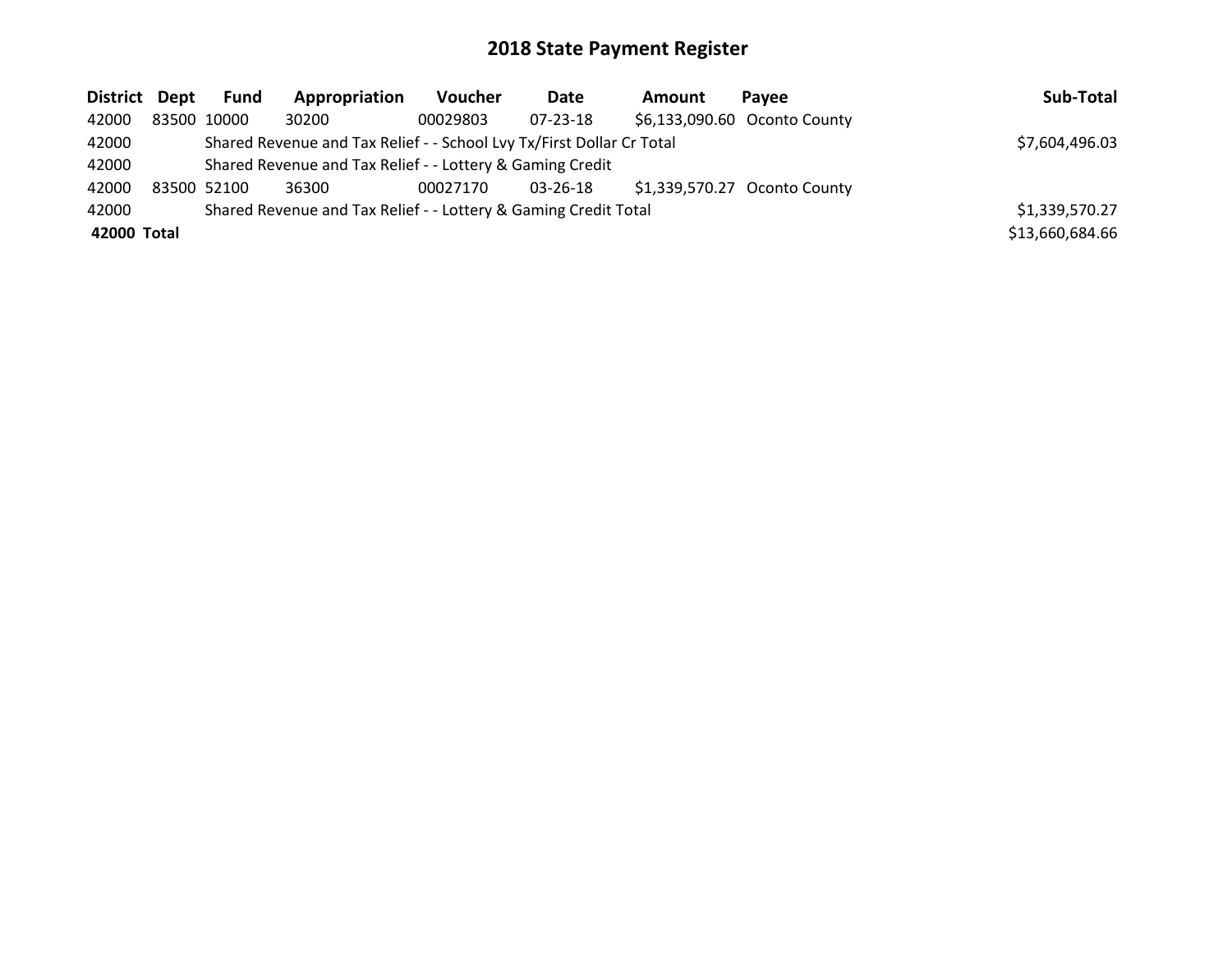| <b>District</b> | Dept  | Fund        | Appropriation                                                      | Voucher    | Date           | <b>Amount</b> | Payee                      | Sub-Total    |
|-----------------|-------|-------------|--------------------------------------------------------------------|------------|----------------|---------------|----------------------------|--------------|
| 42002           |       |             | Dept of Safety & Prof Services - - Fire Dues Distribution          |            |                |               |                            |              |
| 42002           |       | 16500 10000 | 22500                                                              | 00022135   | $07 - 25 - 18$ |               | \$6,527.54 Town Of Abrams  |              |
| 42002           |       |             | Dept of Safety & Prof Services - - Fire Dues Distribution Total    | \$6,527.54 |                |               |                            |              |
| 42002           |       |             | Dept of Natural Resources - - Resaids - Cnty Forst, CI & Mfl       |            |                |               |                            |              |
| 42002           |       | 37000 21200 | 57100                                                              | 00247829   | $06 - 28 - 18$ |               | \$2,234.54 Town Of Abrams  |              |
| 42002           |       |             | Dept of Natural Resources - - Resaids - Cnty Forst, Cl & Mfl Total |            |                |               |                            | \$2,234.54   |
| 42002           |       |             | WI Dept of Transportation - - Trns Aids To Mnc.-Sf                 |            |                |               |                            |              |
| 42002           |       | 39500 21100 | 19100                                                              | 00204744   | $01 - 02 - 18$ |               | \$31,496.04 Town Of Abrams |              |
| 42002           |       | 39500 21100 | 19100                                                              | 00235252   | $04 - 02 - 18$ |               | \$31,496.04 Town Of Abrams |              |
| 42002           |       | 39500 21100 | 19100                                                              | 00268951   | $07-02-18$     |               | \$31,496.04 Town Of Abrams |              |
| 42002           |       | 39500 21100 | 19100                                                              | 00303003   | 10-01-18       |               | \$31,496.05 Town Of Abrams |              |
| 42002           |       |             | WI Dept of Transportation - - Trns Aids To Mnc.-Sf Total           |            |                |               |                            | \$125,984.17 |
| 42002           |       |             | Shared Revenue and Tax Relief - - County And Municipal Aid         |            |                |               |                            |              |
| 42002           |       | 83500 10000 | 10500                                                              | 00033706   | 07-23-18       |               | \$5,363.58 Town Of Abrams  |              |
| 42002           |       | 83500 10000 | 10500                                                              | 00036592   | 11-19-18       |               | \$30,393.64 Town Of Abrams |              |
| 42002           |       |             | Shared Revenue and Tax Relief - - County And Municipal Aid Total   |            |                |               |                            | \$35,757.22  |
| 42002           |       |             | Shared Revenue and Tax Relief - - Exempt Computer Aid              |            |                |               |                            |              |
| 42002           | 83500 | 10000       | 10900                                                              | 00030943   | 07-23-18       |               | \$240.48 Town Of Abrams    |              |
| 42002           |       |             | Shared Revenue and Tax Relief - - Exempt Computer Aid Total        |            |                |               |                            | \$240.48     |
| 42002           |       |             | Shared Revenue and Tax Relief - - Lottery & Gaming Credit          |            |                |               |                            |              |
| 42002           |       | 83500 52100 | 36300                                                              | 00027520   | 03-26-18       |               | \$1,006.00 Town Of Abrams  |              |
| 42002           |       |             | Shared Revenue and Tax Relief - - Lottery & Gaming Credit Total    |            |                |               |                            | \$1,006.00   |
| 42002 Total     |       |             |                                                                    |            |                |               |                            | \$171,749.95 |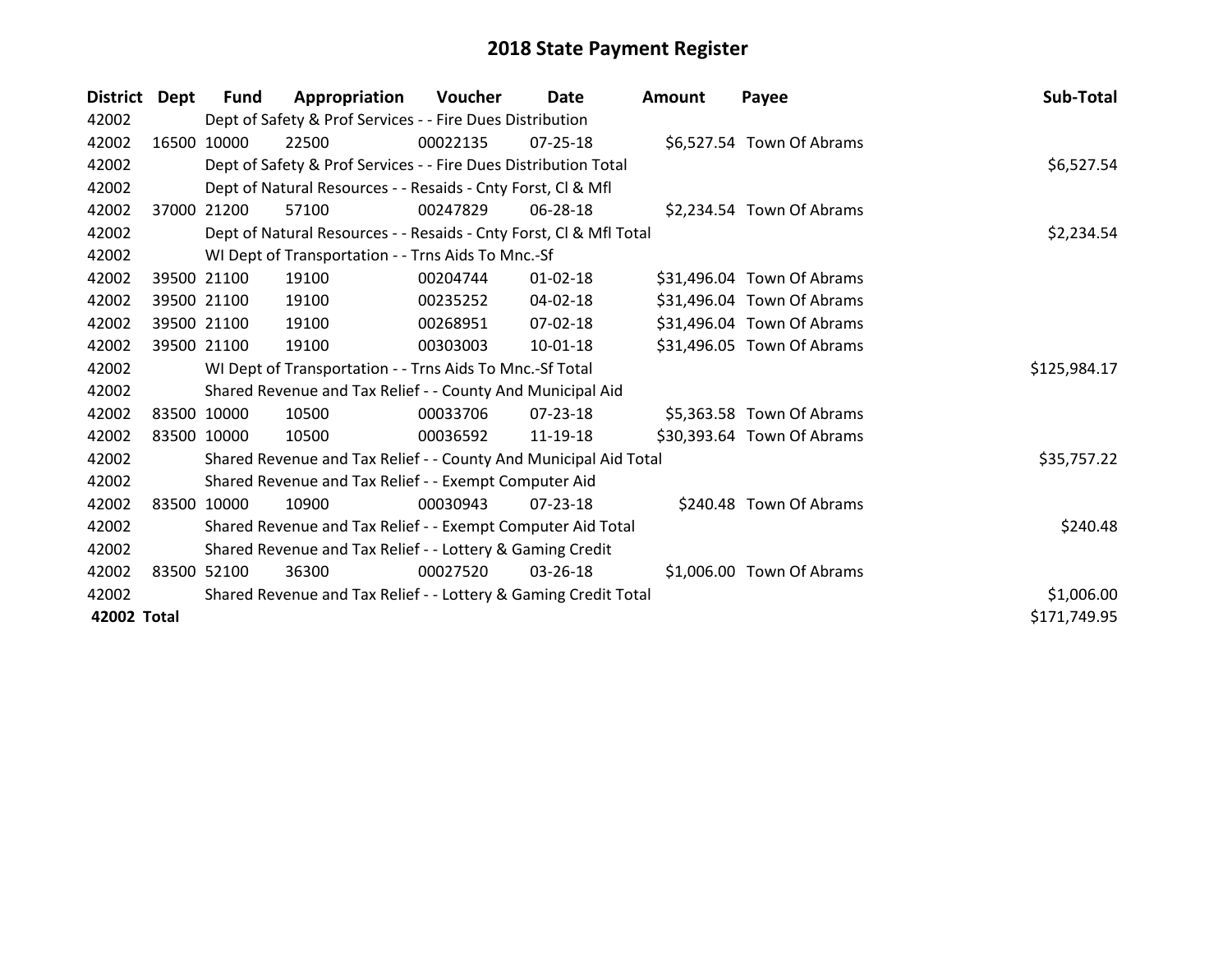| <b>District</b> | Dept  | <b>Fund</b> | Appropriation                                                      | <b>Voucher</b> | Date           | <b>Amount</b> | Payee                      | Sub-Total    |
|-----------------|-------|-------------|--------------------------------------------------------------------|----------------|----------------|---------------|----------------------------|--------------|
| 42006           |       |             | Dept of Safety & Prof Services - - Fire Dues Distribution          |                |                |               |                            |              |
| 42006           |       | 16500 10000 | 22500                                                              | 00022136       | 07-25-18       |               | \$1,389.06 Town Of Bagley  |              |
| 42006           |       |             | Dept of Safety & Prof Services - - Fire Dues Distribution Total    |                |                |               |                            | \$1,389.06   |
| 42006           |       |             | Dept of Natural Resources - - Aids In Lieu Of Taxes - Gener        |                |                |               |                            |              |
| 42006           | 37000 | 10000       | 50300                                                              | 00212284       | 02-05-18       |               | \$740.28 Town Of Bagley    |              |
| 42006           |       |             | Dept of Natural Resources - - Aids In Lieu Of Taxes - Gener Total  |                |                |               |                            | \$740.28     |
| 42006           |       |             | Dept of Natural Resources - - Resaids - Cnty Forst, CI & Mfl       |                |                |               |                            |              |
| 42006           | 37000 | 21200       | 57100                                                              | 00247830       | 06-28-18       |               | \$3,552.64 Town Of Bagley  |              |
| 42006           |       |             | Dept of Natural Resources - - Resaids - Cnty Forst, CI & Mfl Total |                |                |               |                            | \$3,552.64   |
| 42006           |       |             | Dept of Natural Resources - - Aids In Lieu Of Taxes - Sum S        |                |                |               |                            |              |
| 42006           |       | 37000 21200 | 57900                                                              | 00230608       | 04-20-18       |               | \$1,865.60 Town Of Bagley  |              |
| 42006           |       | 37000 21200 | 57900                                                              | 00230609       | 04-20-18       |               | \$35.20 Town Of Bagley     |              |
| 42006           |       |             | Dept of Natural Resources - - Aids In Lieu Of Taxes - Sum S Total  |                |                |               |                            | \$1,900.80   |
| 42006           |       |             | WI Dept of Transportation - - Trns Aids To Mnc.-Sf                 |                |                |               |                            |              |
| 42006           |       | 39500 21100 | 19100                                                              | 00204745       | $01 - 02 - 18$ |               | \$25,584.22 Town Of Bagley |              |
| 42006           |       | 39500 21100 | 19100                                                              | 00235253       | 04-02-18       |               | \$25,584.22 Town Of Bagley |              |
| 42006           |       | 39500 21100 | 19100                                                              | 00268952       | 07-02-18       |               | \$25,584.22 Town Of Bagley |              |
| 42006           |       | 39500 21100 | 19100                                                              | 00303004       | $10 - 01 - 18$ |               | \$25,584.22 Town Of Bagley |              |
| 42006           |       |             | WI Dept of Transportation - - Trns Aids To Mnc.-Sf Total           |                |                |               |                            | \$102,336.88 |
| 42006           |       |             | Shared Revenue and Tax Relief - - County And Municipal Aid         |                |                |               |                            |              |
| 42006           |       | 83500 10000 | 10500                                                              | 00033707       | 07-23-18       |               | \$1,395.65 Town Of Bagley  |              |
| 42006           |       | 83500 10000 | 10500                                                              | 00036593       | 11-19-18       |               | \$7,908.65 Town Of Bagley  |              |
| 42006           |       |             | Shared Revenue and Tax Relief - - County And Municipal Aid Total   |                |                |               |                            | \$9,304.30   |
| 42006 Total     |       |             |                                                                    |                |                |               |                            | \$119,223.96 |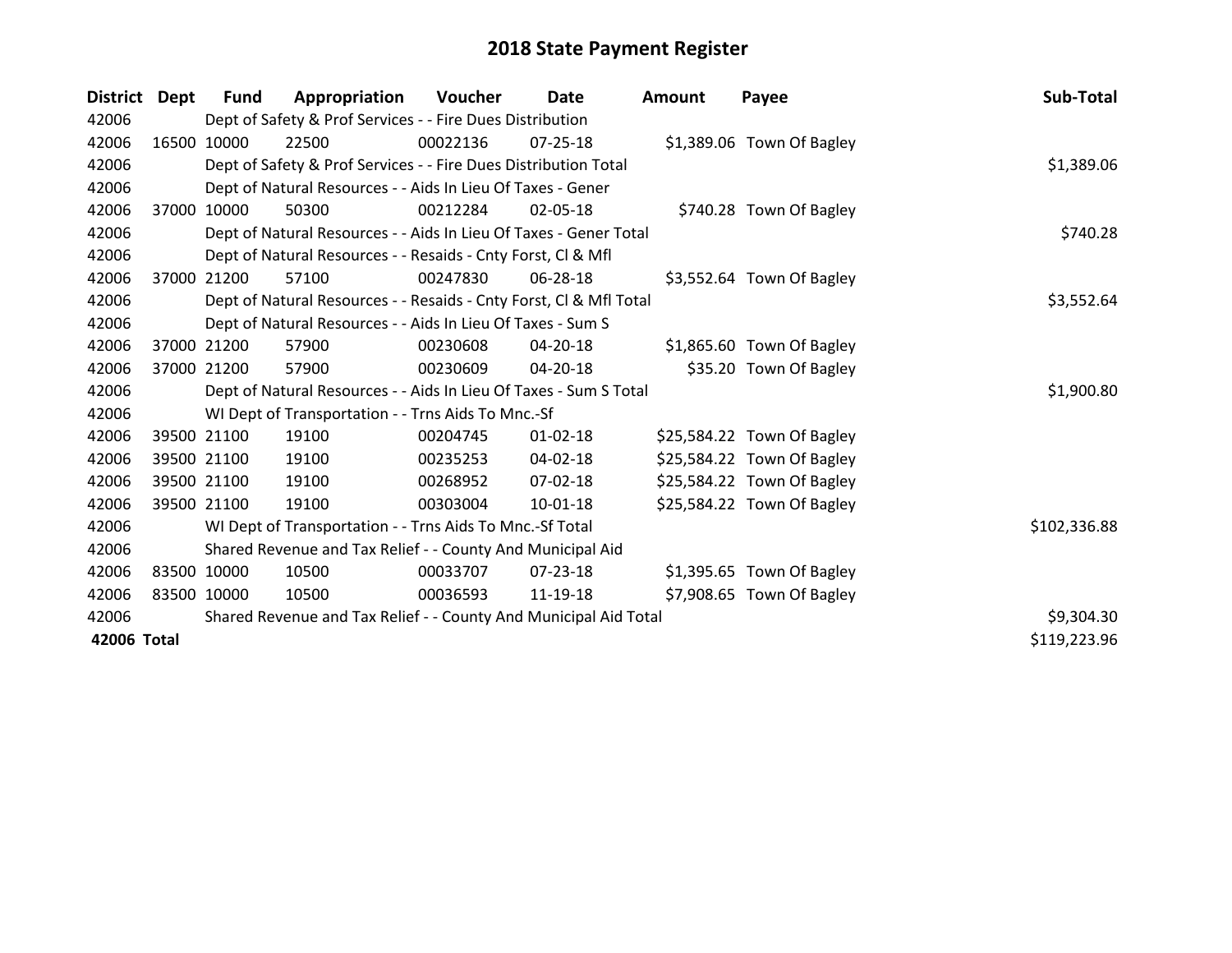| District Dept | <b>Fund</b> | Appropriation                                                                   | <b>Voucher</b> | Date           | <b>Amount</b> | Payee                       | Sub-Total    |
|---------------|-------------|---------------------------------------------------------------------------------|----------------|----------------|---------------|-----------------------------|--------------|
| 42008         |             | Dept of Safety & Prof Services - - Fire Dues Distribution                       |                |                |               |                             |              |
| 42008         | 16500 10000 | 22500                                                                           | 00022137       | $07 - 25 - 18$ |               | \$7,133.09 Town Of Brazeau  |              |
| 42008         |             | Dept of Safety & Prof Services - - Fire Dues Distribution Total                 |                |                |               |                             | \$7,133.09   |
| 42008         |             | Dept of Natural Resources - - General Program Operations --                     |                |                |               |                             |              |
| 42008         | 37000 21200 | 25400                                                                           | 00240790       | 06-05-18       |               | \$240.00 Town Of Brazeau    |              |
| 42008         | 37000 21200 | 25400                                                                           | 00240791       | 06-05-18       |               | \$510.00 Town Of Brazeau    |              |
| 42008         |             | Dept of Natural Resources - - General Program Operations -- Total               |                |                |               |                             | \$750.00     |
| 42008         |             | Dept of Natural Resources - - Resaids - Fire Suppress Grant                     |                |                |               |                             |              |
| 42008         | 37000 21200 | 54500                                                                           | 00262191       | 08-30-18       |               | \$10,000.00 Town Of Brazeau |              |
| 42008         |             | Dept of Natural Resources - - Resaids - Fire Suppress Grant Total               |                |                |               |                             | \$10,000.00  |
| 42008         |             | Dept of Natural Resources - - Resaids - Cnty Forst, CI & Mfl                    |                |                |               |                             |              |
| 42008         | 37000 21200 | 57100                                                                           | 00247831       | 06-28-18       |               | \$4,570.37 Town Of Brazeau  |              |
| 42008         |             | Dept of Natural Resources - - Resaids - Cnty Forst, Cl & Mfl Total              |                |                |               |                             | \$4,570.37   |
| 42008         |             | Dept of Natural Resources - - Fin Asst For Responsible Units                    |                |                |               |                             |              |
| 42008         | 37000 27400 | 67000                                                                           | 00235183       | $05 - 11 - 18$ |               | \$1,704.60 Town Of Brazeau  |              |
| 42008         |             | Dept of Natural Resources - - Fin Asst For Responsible Units Total              |                |                |               |                             | \$1,704.60   |
| 42008         |             | WI Dept of Transportation - - Trns Aids To Mnc.-Sf                              |                |                |               |                             |              |
| 42008         | 39500 21100 | 19100                                                                           | 00204746       | $01 - 02 - 18$ |               | \$66,037.93 Town Of Brazeau |              |
| 42008         | 39500 21100 | 19100                                                                           | 00235254       | 04-02-18       |               | \$66,037.93 Town Of Brazeau |              |
| 42008         | 39500 21100 | 19100                                                                           | 00268953       | 07-02-18       |               | \$66,037.93 Town Of Brazeau |              |
| 42008         | 39500 21100 | 19100                                                                           | 00303005       | 10-01-18       |               | \$66,037.94 Town Of Brazeau |              |
| 42008         |             | WI Dept of Transportation - - Trns Aids To Mnc.-Sf Total                        |                |                |               |                             | \$264,151.73 |
| 42008         |             | WI Dept of Transportation - - Loc Rd Imp Prg St Fd                              |                |                |               |                             |              |
| 42008         | 39500 21100 | 27800                                                                           | 00327866       | 12-03-18       |               | \$19,131.56 Town Of Brazeau |              |
| 42008         |             | WI Dept of Transportation - - Loc Rd Imp Prg St Fd Total                        |                |                |               |                             | \$19,131.56  |
| 42008         |             | Department of Health Services - - Emergency Medical Services, Ai                |                |                |               |                             |              |
| 42008         | 43500 10000 | 11900                                                                           | 00229298       | 08-31-18       |               | \$4,664.27 Town Of Brazeau  |              |
| 42008         |             | Department of Health Services - - Emergency Medical Services, Ai Total          |                |                |               |                             | \$4,664.27   |
| 42008         |             | Department of Health Services - - Prepaid Medical Transport Reimbursement       |                |                |               |                             |              |
| 42008         | 43500 10000 | 16300                                                                           | AMBULANCE      | 11-08-18       |               | \$2,000.00 Town Of Brazeau  |              |
| 42008         |             | Department of Health Services - - Prepaid Medical Transport Reimbursement Total |                |                |               |                             | \$2,000.00   |
| 42008         |             | Shared Revenue and Tax Relief - - County And Municipal Aid                      |                |                |               |                             |              |
| 42008         | 83500 10000 | 10500                                                                           | 00033708       | 07-23-18       |               | \$3,417.13 Town Of Brazeau  |              |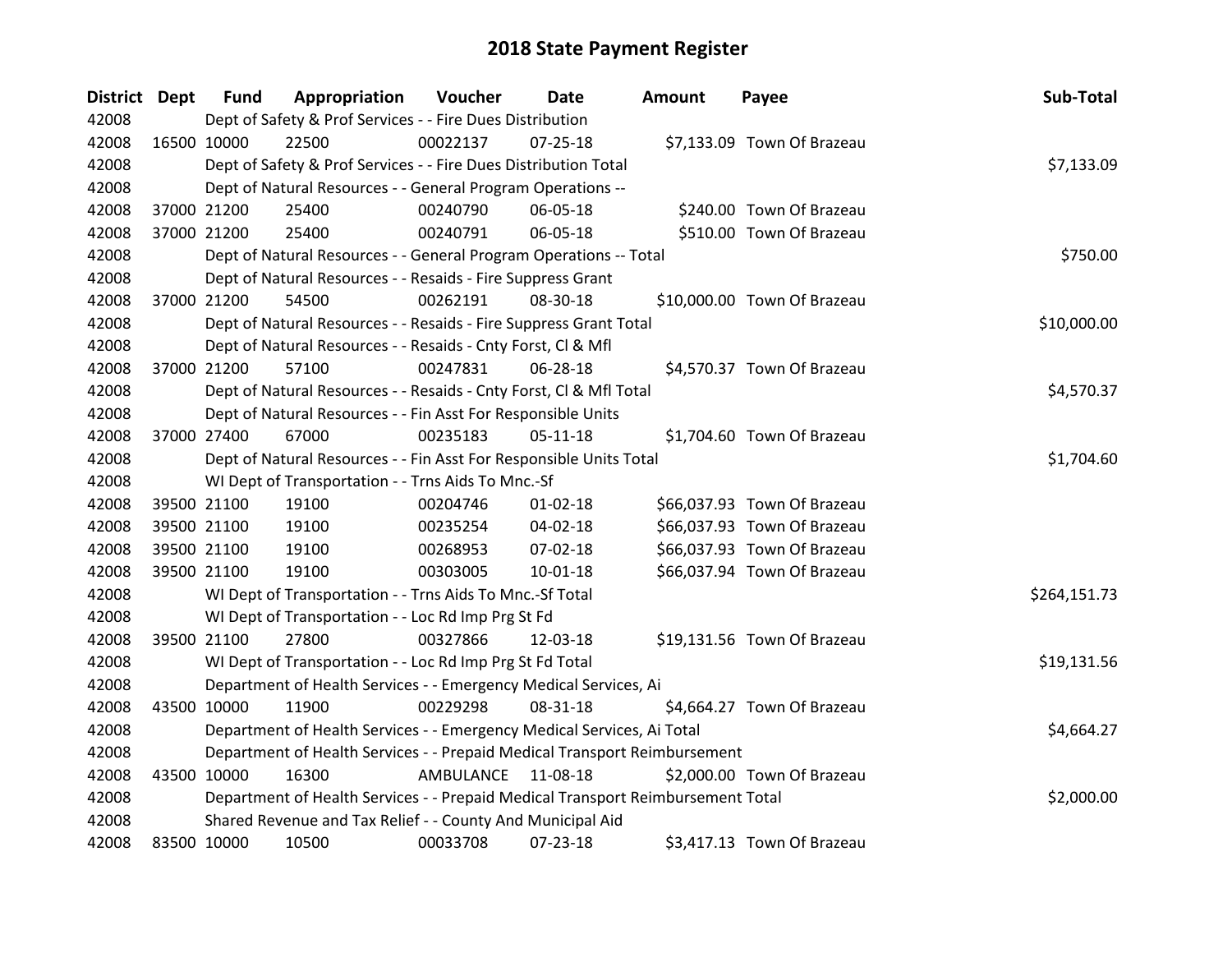| <b>District</b> | Dept        | Fund        | Appropriation                                                    | Voucher  | Date           | Amount | Payee                       | Sub-Total    |
|-----------------|-------------|-------------|------------------------------------------------------------------|----------|----------------|--------|-----------------------------|--------------|
| 42008           |             | 83500 10000 | 10500                                                            | 00036594 | 11-19-18       |        | \$17,363.76 Town Of Brazeau |              |
| 42008           |             |             | Shared Revenue and Tax Relief - - County And Municipal Aid Total |          |                |        |                             | \$20,780.89  |
| 42008           |             |             | Shared Revenue and Tax Relief - - Exempt Computer Aid            |          |                |        |                             |              |
| 42008           | 83500 10000 |             | 10900                                                            | 00030944 | $07 - 23 - 18$ |        | \$5.07 Town Of Brazeau      |              |
| 42008           |             |             | Shared Revenue and Tax Relief - - Exempt Computer Aid Total      |          |                |        |                             | \$5.07       |
| 42008           |             |             | Shared Revenue and Tax Relief - - Utility Aid                    |          |                |        |                             |              |
| 42008           | 83500 10000 |             | 11000                                                            | 00033708 | $07 - 23 - 18$ |        | \$75.55 Town Of Brazeau     |              |
| 42008           |             | 83500 10000 | 11000                                                            | 00036594 | 11-19-18       |        | \$416.67 Town Of Brazeau    |              |
| 42008           |             |             | Shared Revenue and Tax Relief - - Utility Aid Total              |          |                |        |                             | \$492.22     |
| 42008 Total     |             |             |                                                                  |          |                |        |                             | \$335,383.80 |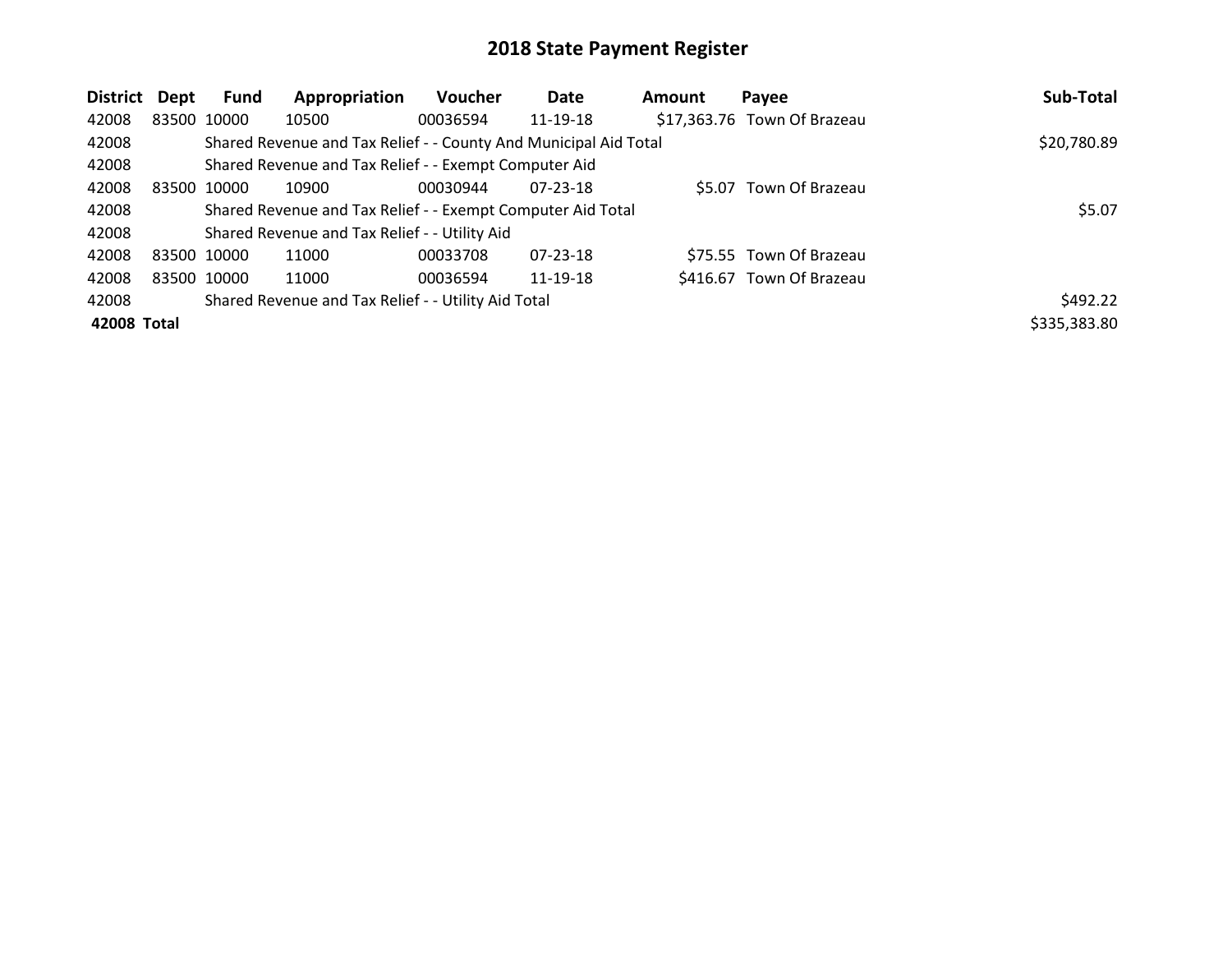| District Dept |             | Fund        | Appropriation                                                      | <b>Voucher</b> | Date           | <b>Amount</b> | Payee                     | Sub-Total    |
|---------------|-------------|-------------|--------------------------------------------------------------------|----------------|----------------|---------------|---------------------------|--------------|
| 42010         |             |             | Dept of Safety & Prof Services - - Fire Dues Distribution          |                |                |               |                           |              |
| 42010         | 16500 10000 |             | 22500                                                              | 00022138       | 07-25-18       |               | \$2,563.60 Town Of Breed  |              |
| 42010         |             |             | Dept of Safety & Prof Services - - Fire Dues Distribution Total    |                |                |               |                           | \$2,563.60   |
| 42010         |             |             | Dept of Natural Resources - - Aids In Lieu Of Taxes - Gener        |                |                |               |                           |              |
| 42010         |             | 37000 10000 | 50300                                                              | 00212134       | 02-05-18       |               | \$6,707.53 Town Of Breed  |              |
| 42010         |             | 37000 10000 | 50300                                                              | 00212135       | 02-05-18       |               | \$2,269.78 Town Of Breed  |              |
| 42010         |             | 37000 10000 | 50300                                                              | 00229568       | 04-20-18       |               | \$283.44 Town Of Breed    |              |
| 42010         |             |             | Dept of Natural Resources - - Aids In Lieu Of Taxes - Gener Total  | \$9,260.75     |                |               |                           |              |
| 42010         |             |             | Dept of Natural Resources - - Resaids - Cnty Forst, CI & Mfl       |                |                |               |                           |              |
| 42010         |             | 37000 21200 | 57100                                                              | 00247832       | 06-28-18       |               | \$2,504.56 Town Of Breed  |              |
| 42010         |             |             | Dept of Natural Resources - - Resaids - Cnty Forst, Cl & Mfl Total |                |                |               |                           | \$2,504.56   |
| 42010         |             |             | Dept of Natural Resources - - Aids In Lieu Of Taxes - Sum S        |                |                |               |                           |              |
| 42010         |             | 37000 21200 | 57900                                                              | 00229567       | 04-20-18       |               | \$52.08 Town Of Breed     |              |
| 42010         |             |             | Dept of Natural Resources - - Aids In Lieu Of Taxes - Sum S Total  |                |                |               |                           | \$52.08      |
| 42010         |             |             | WI Dept of Transportation - - Trns Aids To Mnc.-Sf                 |                |                |               |                           |              |
| 42010         |             | 39500 21100 | 19100                                                              | 00204747       | $01 - 02 - 18$ |               | \$35,333.31 Town Of Breed |              |
| 42010         |             | 39500 21100 | 19100                                                              | 00235255       | 04-02-18       |               | \$35,333.31 Town Of Breed |              |
| 42010         |             | 39500 21100 | 19100                                                              | 00268954       | 07-02-18       |               | \$35,333.31 Town Of Breed |              |
| 42010         |             | 39500 21100 | 19100                                                              | 00303006       | 10-01-18       |               | \$35,333.31 Town Of Breed |              |
| 42010         |             |             | WI Dept of Transportation - - Trns Aids To Mnc.-Sf Total           |                |                |               |                           | \$141,333.24 |
| 42010         |             |             | Shared Revenue and Tax Relief - - County And Municipal Aid         |                |                |               |                           |              |
| 42010         | 83500 10000 |             | 10500                                                              | 00033709       | 07-23-18       |               | \$1,661.26 Town Of Breed  |              |
| 42010         |             | 83500 10000 | 10500                                                              | 00036595       | 11-19-18       |               | \$9,413.82 Town Of Breed  |              |
| 42010         |             |             | Shared Revenue and Tax Relief - - County And Municipal Aid Total   |                |                |               |                           | \$11,075.08  |
| 42010         |             |             | Shared Revenue and Tax Relief - - Exempt Computer Aid              |                |                |               |                           |              |
| 42010         |             | 83500 10000 | 10900                                                              | 00030945       | $07 - 23 - 18$ |               | \$13.19 Town Of Breed     |              |
| 42010         |             |             | Shared Revenue and Tax Relief - - Exempt Computer Aid Total        |                |                |               |                           | \$13.19      |
| 42010 Total   |             |             |                                                                    |                |                |               |                           | \$166,802.50 |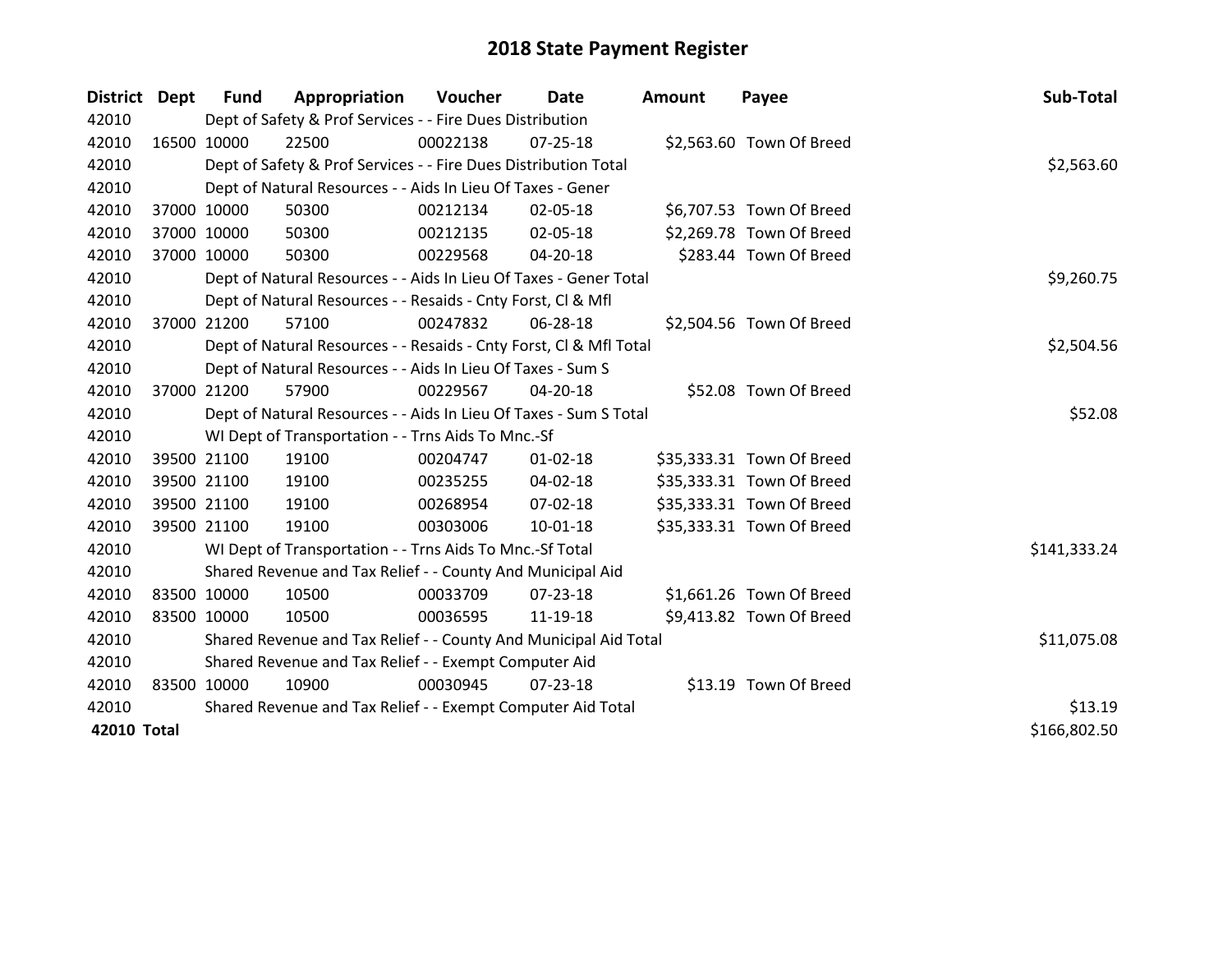| District Dept |             | <b>Fund</b> | Appropriation                                                      | Voucher  | Date           | <b>Amount</b> | Payee                      | Sub-Total    |
|---------------|-------------|-------------|--------------------------------------------------------------------|----------|----------------|---------------|----------------------------|--------------|
| 42012         |             |             | Dept of Safety & Prof Services - - Fire Dues Distribution          |          |                |               |                            |              |
| 42012         | 16500 10000 |             | 22500                                                              | 00022139 | $07 - 24 - 18$ |               | \$10,434.10 Chase, Town Of |              |
| 42012         |             |             | Dept of Safety & Prof Services - - Fire Dues Distribution Total    |          |                |               |                            | \$10,434.10  |
| 42012         |             |             | Dept of Natural Resources - - Resaids - Cnty Forst, CI & Mfl       |          |                |               |                            |              |
| 42012         | 37000 21200 |             | 57100                                                              | 00247833 | 06-28-18       |               | \$288.44 Chase, Town Of    |              |
| 42012         |             |             | Dept of Natural Resources - - Resaids - Cnty Forst, Cl & Mfl Total |          |                |               |                            | \$288.44     |
| 42012         |             |             | Dept of Natural Resources - - Fin Asst For Responsible Units       |          |                |               |                            |              |
| 42012         | 37000       | 27400       | 67000                                                              | 00235682 | $05-11-18$     |               | \$4,773.03 Chase, Town Of  |              |
| 42012         |             |             | Dept of Natural Resources - - Fin Asst For Responsible Units Total |          |                |               |                            | \$4,773.03   |
| 42012         |             |             | WI Dept of Transportation - - Trns Aids To Mnc.-Sf                 |          |                |               |                            |              |
| 42012         |             | 39500 21100 | 19100                                                              | 00204748 | $01 - 02 - 18$ |               | \$36,181.40 Chase, Town Of |              |
| 42012         |             | 39500 21100 | 19100                                                              | 00235256 | 04-02-18       |               | \$36,181.40 Chase, Town Of |              |
| 42012         |             | 39500 21100 | 19100                                                              | 00268955 | 07-02-18       |               | \$36,181.40 Chase, Town Of |              |
| 42012         |             | 39500 21100 | 19100                                                              | 00303007 | 10-01-18       |               | \$36,181.42 Chase, Town Of |              |
| 42012         |             |             | WI Dept of Transportation - - Trns Aids To Mnc.-Sf Total           |          |                |               |                            | \$144,725.62 |
| 42012         |             |             | Shared Revenue and Tax Relief - - County And Municipal Aid         |          |                |               |                            |              |
| 42012         | 83500 10000 |             | 10500                                                              | 00033710 | $07 - 23 - 18$ |               | \$5,130.66 Chase, Town Of  |              |
| 42012         | 83500 10000 |             | 10500                                                              | 00036596 | 11-19-18       |               | \$29,073.73 Chase, Town Of |              |
| 42012         |             |             | Shared Revenue and Tax Relief - - County And Municipal Aid Total   |          |                |               |                            | \$34,204.39  |
| 42012         |             |             | Shared Revenue and Tax Relief - - Exempt Computer Aid              |          |                |               |                            |              |
| 42012         | 83500 10000 |             | 10900                                                              | 00030946 | $07 - 23 - 18$ |               | \$35.51 Chase, Town Of     |              |
| 42012         |             |             | Shared Revenue and Tax Relief - - Exempt Computer Aid Total        |          |                |               |                            | \$35.51      |
| 42012         |             |             | Shared Revenue and Tax Relief - - Lottery & Gaming Credit          |          |                |               |                            |              |
| 42012         |             | 83500 52100 | 36300                                                              | 00027521 | 03-26-18       |               | \$1,066.20 Chase, Town Of  |              |
| 42012         |             |             | Shared Revenue and Tax Relief - - Lottery & Gaming Credit Total    |          |                |               |                            | \$1,066.20   |
| 42012 Total   |             |             |                                                                    |          |                |               |                            | \$195,527.29 |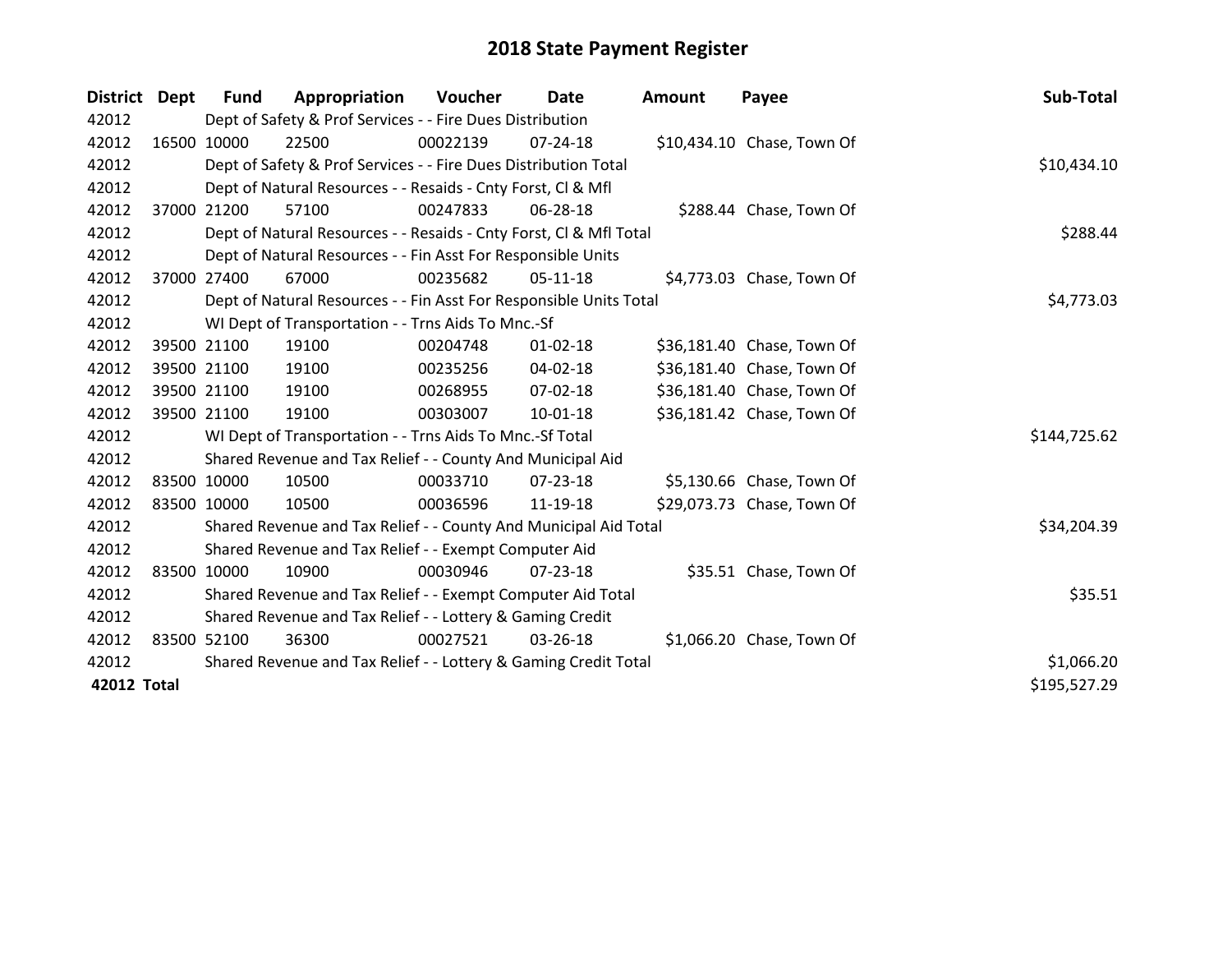| <b>District</b> | Dept  | <b>Fund</b> | Appropriation                                                      | Voucher  | Date           | <b>Amount</b> | Payee                    | Sub-Total    |
|-----------------|-------|-------------|--------------------------------------------------------------------|----------|----------------|---------------|--------------------------|--------------|
| 42014           |       |             | Dept of Safety & Prof Services - - Fire Dues Distribution          |          |                |               |                          |              |
| 42014           |       | 16500 10000 | 22500                                                              | 00022140 | $07 - 24 - 18$ |               | \$3,054.85 Town Of Doty  |              |
| 42014           |       |             | Dept of Safety & Prof Services - - Fire Dues Distribution Total    |          |                |               |                          | \$3,054.85   |
| 42014           |       |             | Dept of Natural Resources - - Resaids - Cnty Forst, CI & Mfl       |          |                |               |                          |              |
| 42014           | 37000 | 21200       | 57100                                                              | 00247834 | $06 - 28 - 18$ |               | \$664.54 Town Of Doty    |              |
| 42014           |       |             | Dept of Natural Resources - - Resaids - Cnty Forst, Cl & Mfl Total |          |                |               |                          | \$664.54     |
| 42014           |       |             | Dept of Natural Resources - - Resaids - Pymt In Lieu Tax Fed       |          |                |               |                          |              |
| 42014           | 37000 | 21200       | 58400                                                              | 00270495 | 10-01-18       |               | \$80,136.54 Town Of Doty |              |
| 42014           |       |             | Dept of Natural Resources - - Resaids - Pymt In Lieu Tax Fed Total |          |                |               |                          | \$80,136.54  |
| 42014           |       |             | WI Dept of Transportation - - Trns Aids To Mnc.-Sf                 |          |                |               |                          |              |
| 42014           |       | 39500 21100 | 19100                                                              | 00204749 | $01 - 02 - 18$ |               | \$36,509.89 Town Of Doty |              |
| 42014           |       | 39500 21100 | 19100                                                              | 00235257 | $04 - 02 - 18$ |               | \$36,509.89 Town Of Doty |              |
| 42014           |       | 39500 21100 | 19100                                                              | 00268956 | 07-02-18       |               | \$36,509.89 Town Of Doty |              |
| 42014           |       | 39500 21100 | 19100                                                              | 00303008 | 10-01-18       |               | \$36,509.90 Town Of Doty |              |
| 42014           |       |             | WI Dept of Transportation - - Trns Aids To Mnc.-Sf Total           |          |                |               |                          | \$146,039.57 |
| 42014           |       |             | Shared Revenue and Tax Relief - - County And Municipal Aid         |          |                |               |                          |              |
| 42014           |       | 83500 10000 | 10500                                                              | 00033711 | $07 - 23 - 18$ |               | \$473.94 Town Of Doty    |              |
| 42014           |       | 83500 10000 | 10500                                                              | 00036597 | 11-19-18       |               | \$2,685.64 Town Of Doty  |              |
| 42014           |       |             | Shared Revenue and Tax Relief - - County And Municipal Aid Total   |          |                |               |                          | \$3,159.58   |
| 42014           |       |             | Shared Revenue and Tax Relief - - Exempt Computer Aid              |          |                |               |                          |              |
| 42014           |       | 83500 10000 | 10900                                                              | 00030947 | $07 - 23 - 18$ |               | \$4.06 Town Of Doty      |              |
| 42014           |       |             | Shared Revenue and Tax Relief - - Exempt Computer Aid Total        |          |                |               |                          | \$4.06       |
| 42014 Total     |       |             |                                                                    |          |                |               |                          | \$233,059.14 |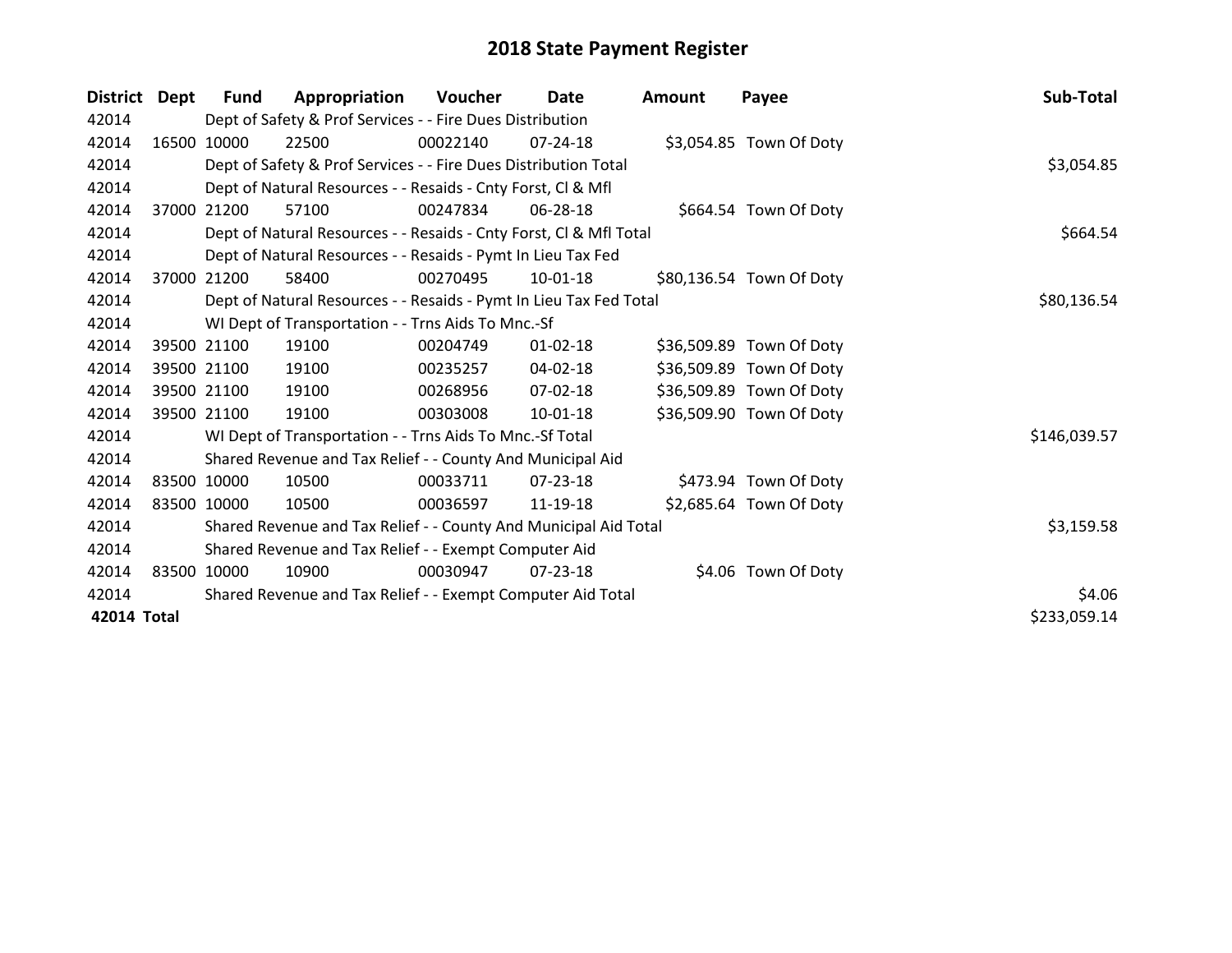| District Dept |             | <b>Fund</b> | Appropriation                                                      | Voucher  | Date           | Amount | Payee                       | Sub-Total    |
|---------------|-------------|-------------|--------------------------------------------------------------------|----------|----------------|--------|-----------------------------|--------------|
| 42016         |             |             | Dept of Safety & Prof Services - - Fire Dues Distribution          |          |                |        |                             |              |
| 42016         | 16500 10000 |             | 22500                                                              | 00022141 | $07 - 24 - 18$ |        | \$3,018.77 Town Of Gillett  |              |
| 42016         |             |             | Dept of Safety & Prof Services - - Fire Dues Distribution Total    |          |                |        |                             | \$3,018.77   |
| 42016         |             |             | Dept of Natural Resources - - Aids In Lieu Of Taxes - Gener        |          |                |        |                             |              |
| 42016         |             | 37000 10000 | 50300                                                              | 00212160 | 02-05-18       |        | \$874.28 Town Of Gillett    |              |
| 42016         |             |             | Dept of Natural Resources - - Aids In Lieu Of Taxes - Gener Total  |          |                |        |                             | \$874.28     |
| 42016         |             |             | Dept of Natural Resources - - Resaids - Cnty Forst, CI & Mfl       |          |                |        |                             |              |
| 42016         | 37000       | 21200       | 57100                                                              | 00247835 | 06-28-18       |        | \$257.21 Town Of Gillett    |              |
| 42016         |             |             | Dept of Natural Resources - - Resaids - Cnty Forst, Cl & Mfl Total |          |                |        |                             | \$257.21     |
| 42016         |             |             | WI Dept of Transportation - - Trns Aids To Mnc.-Sf                 |          |                |        |                             |              |
| 42016         |             | 39500 21100 | 19100                                                              | 00204750 | $01 - 02 - 18$ |        | \$27,354.05 Town Of Gillett |              |
| 42016         |             | 39500 21100 | 19100                                                              | 00235258 | 04-02-18       |        | \$27,354.05 Town Of Gillett |              |
| 42016         |             | 39500 21100 | 19100                                                              | 00268957 | 07-02-18       |        | \$27,354.05 Town Of Gillett |              |
| 42016         |             | 39500 21100 | 19100                                                              | 00303009 | 10-01-18       |        | \$27,354.05 Town Of Gillett |              |
| 42016         |             |             | WI Dept of Transportation - - Trns Aids To Mnc.-Sf Total           |          |                |        |                             | \$109,416.20 |
| 42016         |             |             | Shared Revenue and Tax Relief - - County And Municipal Aid         |          |                |        |                             |              |
| 42016         |             | 83500 10000 | 10500                                                              | 00033712 | $07 - 23 - 18$ |        | \$4,856.91 Town Of Gillett  |              |
| 42016         | 83500 10000 |             | 10500                                                              | 00036598 | 11-19-18       |        | \$41,170.69 Town Of Gillett |              |
| 42016         |             |             | Shared Revenue and Tax Relief - - County And Municipal Aid Total   |          |                |        |                             | \$46,027.60  |
| 42016         |             |             | Shared Revenue and Tax Relief - - Exempt Computer Aid              |          |                |        |                             |              |
| 42016         |             | 83500 10000 | 10900                                                              | 00030948 | $07 - 23 - 18$ |        | \$75.09 Town Of Gillett     |              |
| 42016         |             |             | Shared Revenue and Tax Relief - - Exempt Computer Aid Total        |          |                |        |                             | \$75.09      |
| 42016         |             |             | Shared Revenue and Tax Relief - - Utility Aid                      |          |                |        |                             |              |
| 42016         |             | 83500 10000 | 11000                                                              | 00036598 | 11-19-18       |        | \$233.09 Town Of Gillett    |              |
| 42016         |             | \$233.09    |                                                                    |          |                |        |                             |              |
| 42016 Total   |             |             |                                                                    |          |                |        |                             | \$159,902.24 |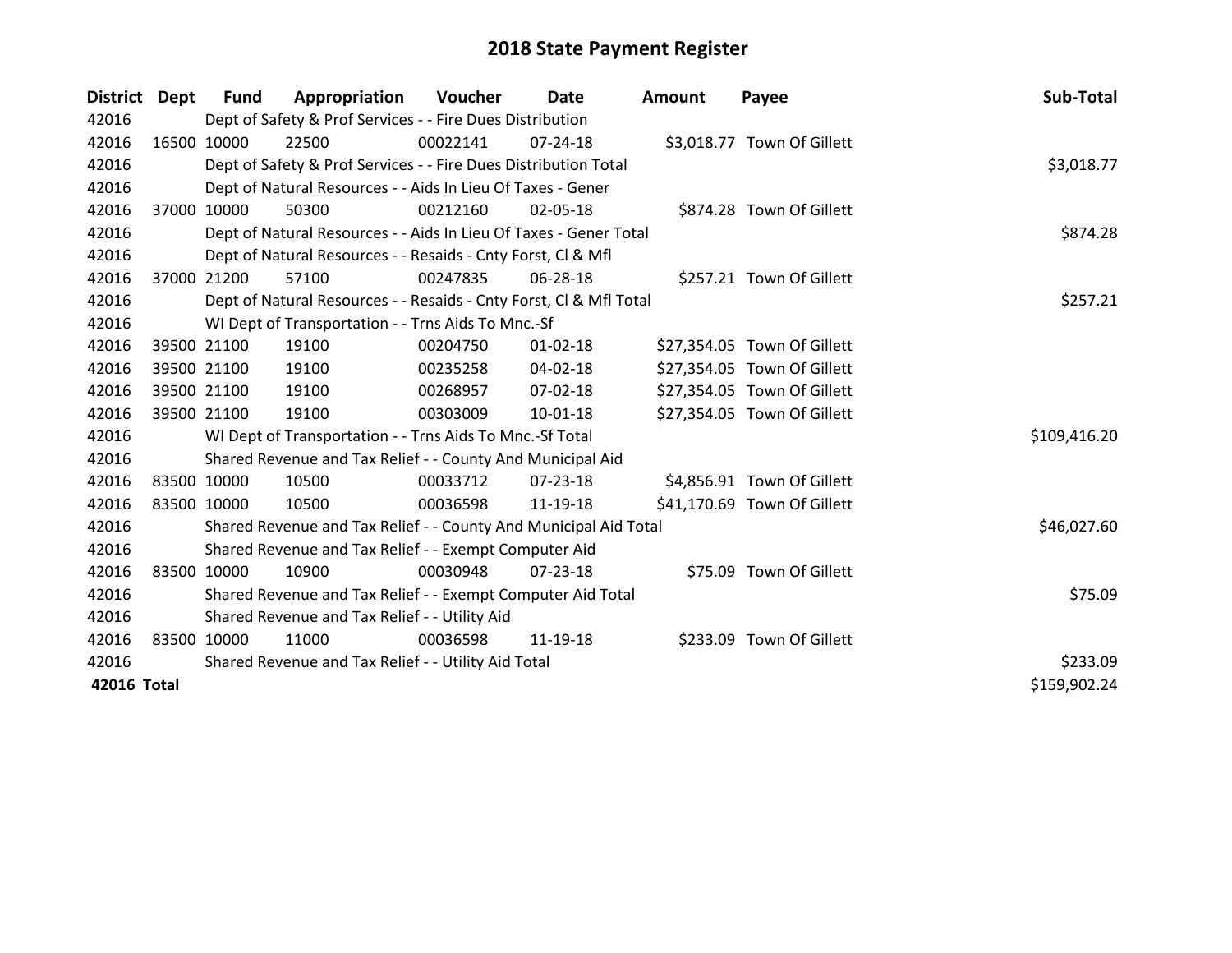| District Dept      |             | <b>Fund</b>                                                 | Appropriation                                                      | Voucher    | Date           | <b>Amount</b> | Payee                   | Sub-Total    |
|--------------------|-------------|-------------------------------------------------------------|--------------------------------------------------------------------|------------|----------------|---------------|-------------------------|--------------|
| 42018              |             |                                                             | Dept of Safety & Prof Services - - Fire Dues Distribution          |            |                |               |                         |              |
| 42018              |             | 16500 10000                                                 | 22500                                                              | 00022142   | 07-25-18       |               | \$1,354.11 Town Of How  |              |
| 42018              |             |                                                             | Dept of Safety & Prof Services - - Fire Dues Distribution Total    |            |                |               |                         | \$1,354.11   |
| 42018              |             |                                                             | Dept of Natural Resources - - Aids In Lieu Of Taxes - Gener        |            |                |               |                         |              |
| 42018              |             | 37000 10000                                                 | 50300                                                              | 00212147   | 02-05-18       |               | \$4,644.89 Town Of How  |              |
| 42018              |             | 37000 10000                                                 | 50300                                                              | 00212148   | 02-05-18       |               | \$537.82 Town Of How    |              |
| 42018              |             | 37000 10000                                                 | 50300                                                              | 00229598   | 04-20-18       |               | \$181.26 Town Of How    |              |
| 42018              |             |                                                             | Dept of Natural Resources - - Aids In Lieu Of Taxes - Gener Total  | \$5,363.97 |                |               |                         |              |
| 42018              |             |                                                             | Dept of Natural Resources - - Resaids - Cnty Forst, CI & Mfl       |            |                |               |                         |              |
| 42018              |             | 37000 21200                                                 | 57100                                                              | 00247836   | 06-28-18       |               | \$1,244.72 Town Of How  |              |
| 42018              |             |                                                             | Dept of Natural Resources - - Resaids - Cnty Forst, CI & Mfl Total |            |                |               |                         | \$1,244.72   |
| 42018              |             |                                                             | Dept of Natural Resources - - Aids In Lieu Of Taxes - Sum S        |            |                |               |                         |              |
| 42018              |             | 37000 21200                                                 | 57900                                                              | 00229599   | 04-20-18       |               | \$6.81 Town Of How      |              |
| 42018              |             |                                                             | Dept of Natural Resources - - Aids In Lieu Of Taxes - Sum S Total  |            |                |               |                         | \$6.81       |
| 42018              |             |                                                             | WI Dept of Transportation - - Trns Aids To Mnc.-Sf                 |            |                |               |                         |              |
| 42018              |             | 39500 21100                                                 | 19100                                                              | 00204751   | $01 - 02 - 18$ |               | \$25,980.37 Town Of How |              |
| 42018              |             | 39500 21100                                                 | 19100                                                              | 00235259   | 04-02-18       |               | \$25,980.37 Town Of How |              |
| 42018              |             | 39500 21100                                                 | 19100                                                              | 00268958   | 07-02-18       |               | \$25,980.37 Town Of How |              |
| 42018              |             | 39500 21100                                                 | 19100                                                              | 00303010   | 10-01-18       |               | \$25,980.39 Town Of How |              |
| 42018              |             |                                                             | WI Dept of Transportation - - Trns Aids To Mnc.-Sf Total           |            |                |               |                         | \$103,921.50 |
| 42018              |             |                                                             | Shared Revenue and Tax Relief - - County And Municipal Aid         |            |                |               |                         |              |
| 42018              |             | 83500 10000                                                 | 10500                                                              | 00033713   | 07-23-18       |               | \$5,991.55 Town Of How  |              |
| 42018              |             | 83500 10000                                                 | 10500                                                              | 00036599   | 11-19-18       |               | \$33,952.12 Town Of How |              |
| 42018              |             |                                                             | Shared Revenue and Tax Relief - - County And Municipal Aid Total   |            |                |               |                         | \$39,943.67  |
| 42018              |             |                                                             | Shared Revenue and Tax Relief - - Exempt Computer Aid              |            |                |               |                         |              |
| 42018              | 83500 10000 |                                                             | 10900                                                              | 00030949   | $07 - 23 - 18$ |               | \$19.28 Town Of How     |              |
| 42018              |             | Shared Revenue and Tax Relief - - Exempt Computer Aid Total | \$19.28                                                            |            |                |               |                         |              |
| <b>42018 Total</b> |             |                                                             |                                                                    |            |                |               |                         | \$151,854.06 |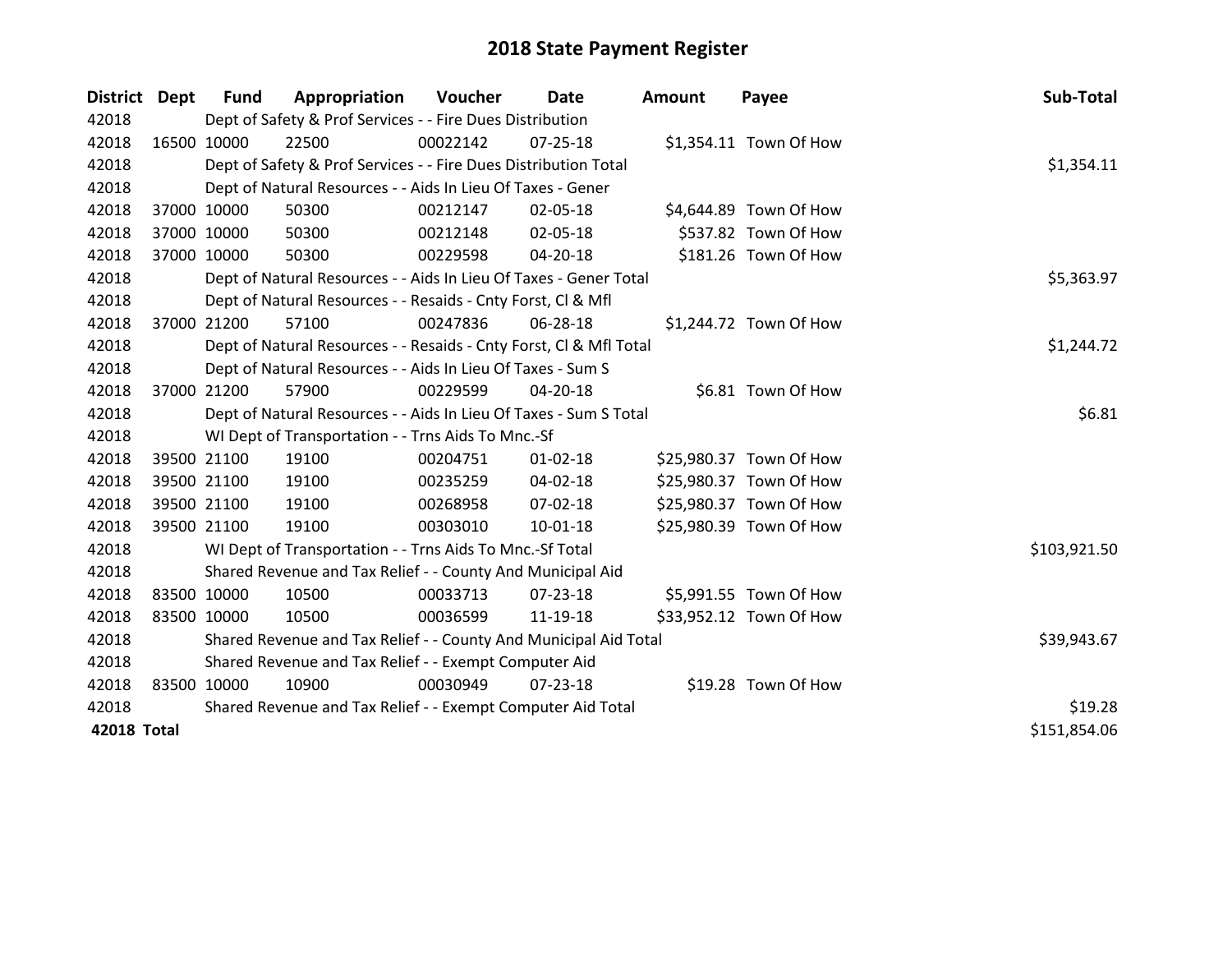| District Dept | <b>Fund</b> | Appropriation                                                      | Voucher  | Date           | Amount | Payee                        | Sub-Total    |
|---------------|-------------|--------------------------------------------------------------------|----------|----------------|--------|------------------------------|--------------|
| 42019         |             | Dept of Safety & Prof Services - - Fire Dues Distribution          |          |                |        |                              |              |
| 42019         | 16500 10000 | 22500                                                              | 00017544 | $07 - 02 - 18$ |        | \$6,863.48 Town Of Lakewood  |              |
| 42019         |             | Dept of Safety & Prof Services - - Fire Dues Distribution Total    |          |                |        |                              | \$6,863.48   |
| 42019         |             | Dept of Natural Resources - - Aids In Lieu Of Taxes - Gener        |          |                |        |                              |              |
| 42019         | 37000 10000 | 50300                                                              | 00212272 | 02-02-18       |        | \$37,407.81 Town Of Lakewood |              |
| 42019         | 37000 10000 | 50300                                                              | 00212273 | $02 - 02 - 18$ |        | \$622.43 Town Of Lakewood    |              |
| 42019         | 37000 10000 | 50300                                                              | 00230528 | 04-20-18       |        | \$39.92 Town Of Lakewood     |              |
| 42019         |             | Dept of Natural Resources - - Aids In Lieu Of Taxes - Gener Total  |          |                |        |                              | \$38,070.16  |
| 42019         |             | Dept of Natural Resources - - Gen Program Ops-State Funds-Fr       |          |                |        |                              |              |
| 42019         | 37000 21200 | 16600                                                              | 00202690 | $01 - 05 - 18$ |        | \$4,997.99 Town Of Lakewood  |              |
| 42019         |             | Dept of Natural Resources - - Gen Program Ops-State Funds-Fr Total |          |                |        |                              | \$4,997.99   |
| 42019         |             | Dept of Natural Resources - - Resaids - Cnty Forst, CI & Mfl       |          |                |        |                              |              |
| 42019         | 37000 21200 | 57100                                                              | 00247837 | 06-28-18       |        | \$501.14 Town Of Lakewood    |              |
| 42019         |             | Dept of Natural Resources - - Resaids - Cnty Forst, Cl & Mfl Total |          |                |        |                              | \$501.14     |
| 42019         |             | Dept of Natural Resources - - Aids In Lieu Of Taxes - Sum S        |          |                |        |                              |              |
| 42019         | 37000 21200 | 57900                                                              | 00230527 | $04 - 20 - 18$ |        | \$143.08 Town Of Lakewood    |              |
| 42019         |             | Dept of Natural Resources - - Aids In Lieu Of Taxes - Sum S Total  |          |                |        |                              | \$143.08     |
| 42019         |             | Dept of Natural Resources - - Resaids - Pymt In Lieu Tax Fed       |          |                |        |                              |              |
| 42019         | 37000 21200 | 58400                                                              | 00270496 | $10-01-18$     |        | \$65,527.94 Town Of Lakewood |              |
| 42019         | 37000 21200 | 58400                                                              | 00285586 | 12-14-18       |        | \$14,614.52 Town Of Lakewood |              |
| 42019         |             | Dept of Natural Resources - - Resaids - Pymt In Lieu Tax Fed Total |          |                |        |                              | \$80,142.46  |
| 42019         |             | Dept of Natural Resources - - Ea - Invasive Aqu & Lake Mon         |          |                |        |                              |              |
| 42019         | 37000 21200 | 67800                                                              | 00206222 | 01-09-18       |        | \$1,000.00 Town Of Lakewood  |              |
| 42019         |             | Dept of Natural Resources - - Ea - Invasive Aqu & Lake Mon Total   |          |                |        |                              | \$1,000.00   |
| 42019         |             | Dept of Natural Resources - - Fin Asst For Responsible Units       |          |                |        |                              |              |
| 42019         | 37000 27400 | 67000                                                              | 00235275 | $05 - 11 - 18$ |        | \$7,606.89 Town Of Lakewood  |              |
| 42019         |             | Dept of Natural Resources - - Fin Asst For Responsible Units Total |          |                |        |                              | \$7,606.89   |
| 42019         |             | WI Dept of Transportation - - Trns Aids To Mnc.-Sf                 |          |                |        |                              |              |
| 42019         | 39500 21100 | 19100                                                              | 00204752 | $01 - 02 - 18$ |        | \$61,313.68 Town Of Lakewood |              |
| 42019         | 39500 21100 | 19100                                                              | 00235260 | 04-02-18       |        | \$61,313.68 Town Of Lakewood |              |
| 42019         | 39500 21100 | 19100                                                              | 00268959 | 07-02-18       |        | \$61,313.68 Town Of Lakewood |              |
| 42019         | 39500 21100 | 19100                                                              | 00303011 | 10-01-18       |        | \$61,313.70 Town Of Lakewood |              |
| 42019         |             | WI Dept of Transportation - - Trns Aids To Mnc.-Sf Total           |          |                |        |                              | \$245,254.74 |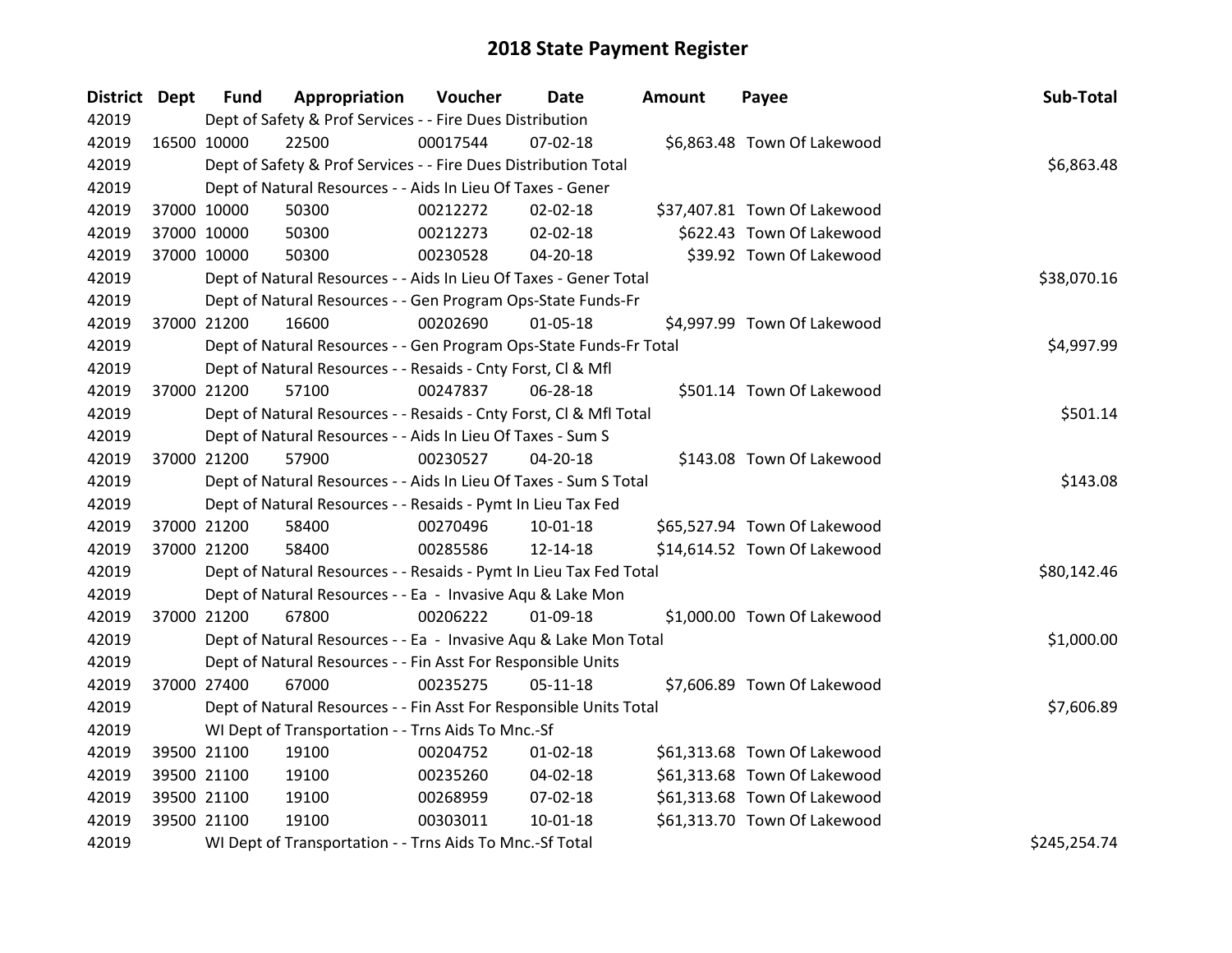| <b>District</b> | Dept  | <b>Fund</b> | Appropriation                                                    | <b>Voucher</b> | Date           | <b>Amount</b> | Payee                        | Sub-Total    |
|-----------------|-------|-------------|------------------------------------------------------------------|----------------|----------------|---------------|------------------------------|--------------|
| 42019           |       |             | Department of Revenue - - Payments For Municipal Svcs            |                |                |               |                              |              |
| 42019           |       | 56600 10000 | 50100                                                            | 00026862       | $01 - 31 - 18$ |               | \$362.00 Town Of Lakewood    |              |
| 42019           |       |             | Department of Revenue - - Payments For Municipal Svcs Total      |                |                |               |                              | \$362.00     |
| 42019           |       |             | Shared Revenue and Tax Relief - - County And Municipal Aid       |                |                |               |                              |              |
| 42019           |       | 83500 10000 | 10500                                                            | 00033714       | 07-23-18       |               | \$2.822.06 Town Of Lakewood  |              |
| 42019           |       | 83500 10000 | 10500                                                            | 00036600       | 11-19-18       |               | \$15,991.69 Town Of Lakewood |              |
| 42019           |       |             | Shared Revenue and Tax Relief - - County And Municipal Aid Total |                |                |               |                              | \$18,813.75  |
| 42019           |       |             | Shared Revenue and Tax Relief - - Exempt Computer Aid            |                |                |               |                              |              |
| 42019           |       | 83500 10000 | 10900                                                            | 00030950       | $07 - 23 - 18$ |               | \$548.95 Town Of Lakewood    |              |
| 42019           |       |             | Shared Revenue and Tax Relief - - Exempt Computer Aid Total      |                |                |               |                              | \$548.95     |
| 42019           |       |             | Shared Revenue and Tax Relief - - Utility Aid                    |                |                |               |                              |              |
| 42019           | 83500 | 10000       | 11000                                                            | 00033714       | $07 - 23 - 18$ |               | \$45.08 Town Of Lakewood     |              |
| 42019           |       |             | Shared Revenue and Tax Relief - - Utility Aid Total              |                |                |               |                              | \$45.08      |
| 42019 Total     |       |             |                                                                  |                |                |               |                              | \$404,349.72 |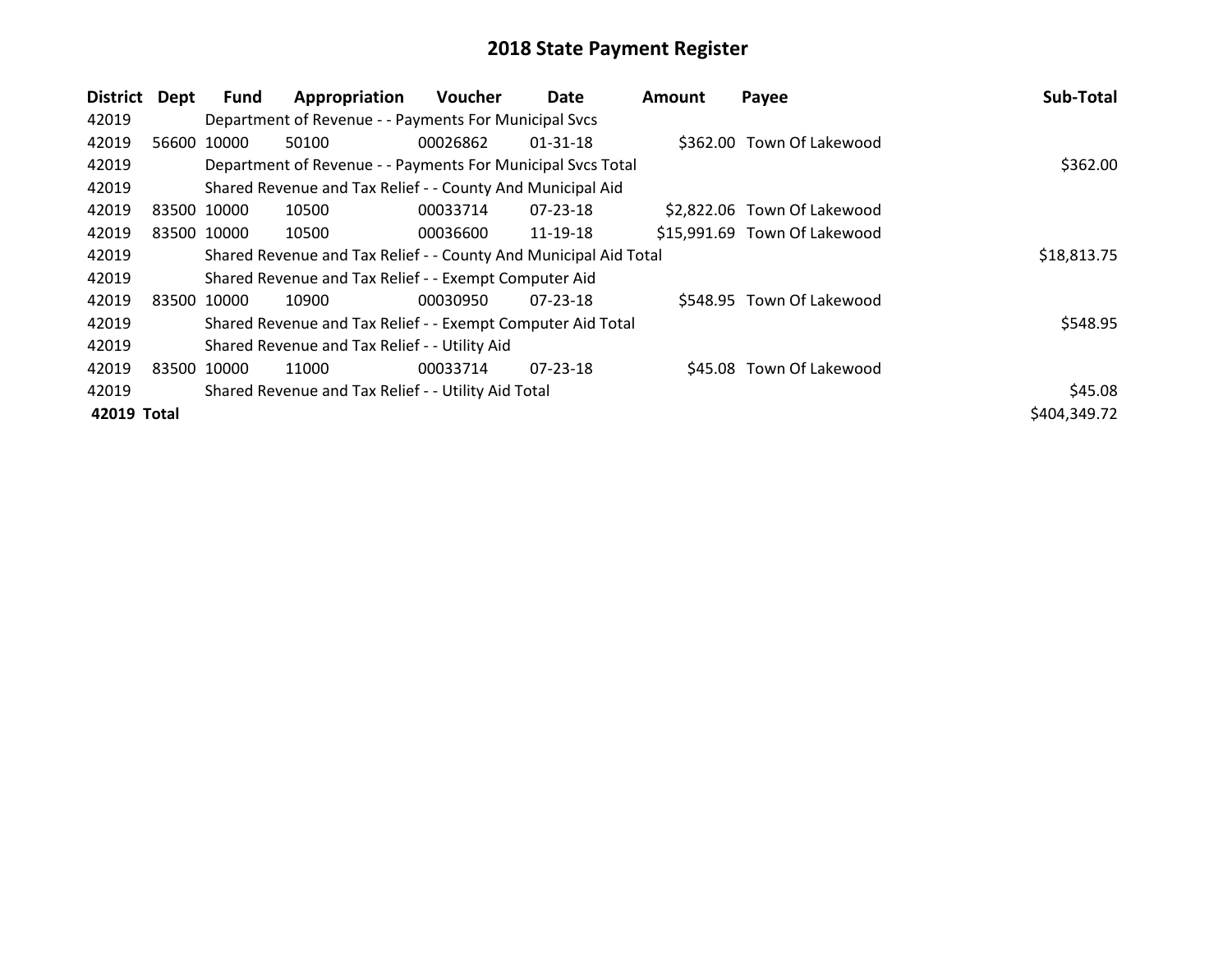| <b>District</b> | Dept  | Fund        | Appropriation                                                      | <b>Voucher</b> | <b>Date</b>    | Amount | Payee                    | Sub-Total    |
|-----------------|-------|-------------|--------------------------------------------------------------------|----------------|----------------|--------|--------------------------|--------------|
| 42020           |       |             | Dept of Safety & Prof Services - - Fire Dues Distribution          |                |                |        |                          |              |
| 42020           |       | 16500 10000 | 22500                                                              | 00022143       | $07 - 25 - 18$ |        | \$2,186.94 Town Of Lena  |              |
| 42020           |       |             | Dept of Safety & Prof Services - - Fire Dues Distribution Total    | \$2,186.94     |                |        |                          |              |
| 42020           |       |             | Dept of Natural Resources - - Resaids - Cnty Forst, Cl & Mfl       |                |                |        |                          |              |
| 42020           | 37000 | 21200       | 57100                                                              | 00247838       | 06-28-18       |        | \$220.13 Town Of Lena    |              |
| 42020           |       |             | Dept of Natural Resources - - Resaids - Cnty Forst, Cl & Mfl Total |                |                |        |                          | \$220.13     |
| 42020           |       |             | WI Dept of Transportation - - Trns Aids To Mnc.-Sf                 |                |                |        |                          |              |
| 42020           |       | 39500 21100 | 19100                                                              | 00204753       | $01 - 02 - 18$ |        | \$28,184.22 Town Of Lena |              |
| 42020           |       | 39500 21100 | 19100                                                              | 00235261       | 04-02-18       |        | \$28,184.22 Town Of Lena |              |
| 42020           |       | 39500 21100 | 19100                                                              | 00268960       | $07 - 02 - 18$ |        | \$28,184.22 Town Of Lena |              |
| 42020           |       | 39500 21100 | 19100                                                              | 00303012       | $10-01-18$     |        | \$28,184.25 Town Of Lena |              |
| 42020           |       |             | WI Dept of Transportation - - Trns Aids To Mnc.-Sf Total           |                |                |        |                          | \$112,736.91 |
| 42020           |       |             | Shared Revenue and Tax Relief - - County And Municipal Aid         |                |                |        |                          |              |
| 42020           |       | 83500 10000 | 10500                                                              | 00033715       | 07-23-18       |        | \$7,946.89 Town Of Lena  |              |
| 42020           |       | 83500 10000 | 10500                                                              | 00036601       | 11-19-18       |        | \$45,032.39 Town Of Lena |              |
| 42020           |       |             | Shared Revenue and Tax Relief - - County And Municipal Aid Total   |                |                |        |                          | \$52,979.28  |
| 42020           |       |             | Shared Revenue and Tax Relief - - Exempt Computer Aid              |                |                |        |                          |              |
| 42020           |       | 83500 10000 | 10900                                                              | 00030951       | 07-23-18       |        | \$9.13 Town Of Lena      |              |
| 42020           |       |             | Shared Revenue and Tax Relief - - Exempt Computer Aid Total        |                |                |        |                          | \$9.13       |
| 42020           |       |             | Shared Revenue and Tax Relief - - Utility Aid                      |                |                |        |                          |              |
| 42020           |       | 83500 10000 | 11000                                                              | 00033715       | $07 - 23 - 18$ |        | \$96.77 Town Of Lena     |              |
| 42020           |       | 83500 10000 | 11000                                                              | 00036601       | 11-19-18       |        | \$558.74 Town Of Lena    |              |
| 42020           |       |             | Shared Revenue and Tax Relief - - Utility Aid Total                |                |                |        |                          | \$655.51     |
| 42020 Total     |       |             |                                                                    |                |                |        |                          | \$168,787.90 |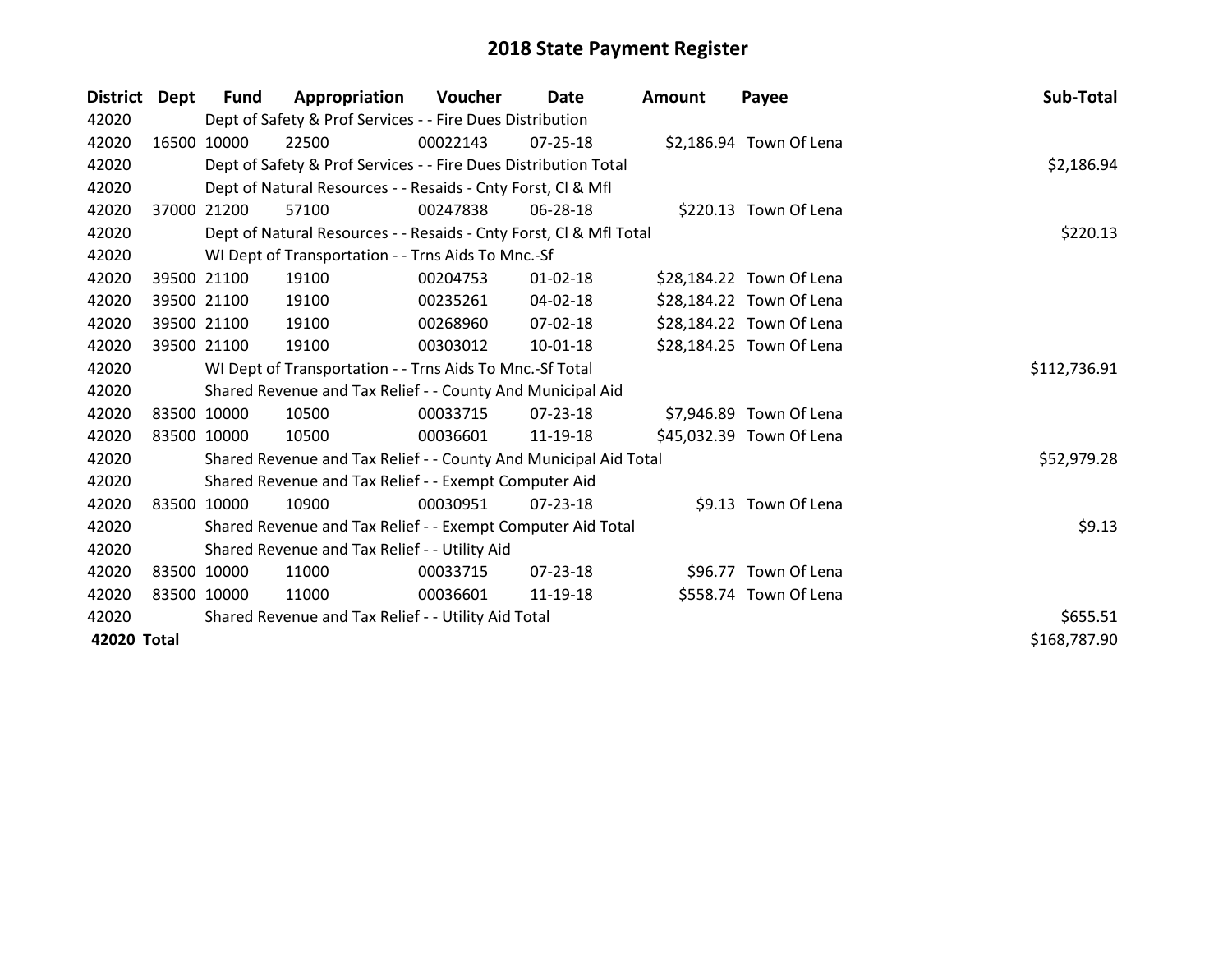| District Dept | <b>Fund</b>                                                | Appropriation                                                      | Voucher  | Date           | Amount | Payee                            | Sub-Total    |  |
|---------------|------------------------------------------------------------|--------------------------------------------------------------------|----------|----------------|--------|----------------------------------|--------------|--|
| 42022         |                                                            | Dept of Safety & Prof Services - - Fire Dues Distribution          |          |                |        |                                  |              |  |
| 42022         | 16500 10000                                                | 22500                                                              | 00022144 | $07 - 26 - 18$ |        | \$2,803.59 Town Of Little River  |              |  |
| 42022         |                                                            | Dept of Safety & Prof Services - - Fire Dues Distribution Total    |          |                |        |                                  | \$2,803.59   |  |
| 42022         |                                                            | Dept of Natural Resources - - Aids In Lieu Of Taxes - Gener        |          |                |        |                                  |              |  |
| 42022         | 37000 10000                                                | 50300                                                              | 00212111 | 02-05-18       |        | \$12,087.55 Town Of Little River |              |  |
| 42022         | 37000 10000                                                | 50300                                                              | 00229435 | $04 - 20 - 18$ |        | \$510.41 Town Of Little River    |              |  |
| 42022         |                                                            | Dept of Natural Resources - - Aids In Lieu Of Taxes - Gener Total  |          |                |        |                                  | \$12,597.96  |  |
| 42022         |                                                            | Dept of Natural Resources - - Resaids - Cnty Forst, Cl & Mfl       |          |                |        |                                  |              |  |
| 42022         | 37000 21200                                                | 57100                                                              | 00247839 | 06-28-18       |        | \$1,493.97 Town Of Little River  |              |  |
| 42022         |                                                            | Dept of Natural Resources - - Resaids - Cnty Forst, CI & Mfl Total |          |                |        |                                  | \$1,493.97   |  |
| 42022         |                                                            | Dept of Natural Resources - - Aids In Lieu Of Taxes - Sum S        |          |                |        |                                  |              |  |
| 42022         | 37000 21200                                                | 57900                                                              | 00229436 | 04-20-18       |        | \$22.36 Town Of Little River     |              |  |
| 42022         |                                                            | Dept of Natural Resources - - Aids In Lieu Of Taxes - Sum S Total  |          |                |        |                                  | \$22.36      |  |
| 42022         |                                                            | Dept of Natural Resources - - Rec & Resource Aids, Fed             |          |                |        |                                  |              |  |
| 42022         | 37000 21200                                                | 58300                                                              | 00262123 | $08 - 27 - 18$ |        | \$854.98 Town Of Little River    |              |  |
| 42022         |                                                            | Dept of Natural Resources - - Rec & Resource Aids, Fed Total       |          |                |        |                                  | \$854.98     |  |
| 42022         |                                                            | Dept of Natural Resources - - Fin Asst For Responsible Units       |          |                |        |                                  |              |  |
| 42022         | 37000 27400                                                | 67000                                                              | 00235289 | $05 - 11 - 18$ |        | \$1,736.30 Town Of Little River  |              |  |
| 42022         |                                                            | Dept of Natural Resources - - Fin Asst For Responsible Units Total |          |                |        |                                  | \$1,736.30   |  |
| 42022         |                                                            | WI Dept of Transportation - - Trns Aids To Mnc.-Sf                 |          |                |        |                                  |              |  |
| 42022         | 39500 21100                                                | 19100                                                              | 00204754 | $01 - 02 - 18$ |        | \$30,448.27 Town Of Little River |              |  |
| 42022         | 39500 21100                                                | 19100                                                              | 00235262 | 04-02-18       |        | \$30,448.27 Town Of Little River |              |  |
| 42022         | 39500 21100                                                | 19100                                                              | 00268961 | 07-02-18       |        | \$30,448.27 Town Of Little River |              |  |
| 42022         | 39500 21100                                                | 19100                                                              | 00303013 | 10-01-18       |        | \$30,448.29 Town Of Little River |              |  |
| 42022         |                                                            | WI Dept of Transportation - - Trns Aids To Mnc.-Sf Total           |          |                |        |                                  | \$121,793.10 |  |
| 42022         |                                                            | WI Dept of Transportation - - Loc Rd Imp Prg St Fd                 |          |                |        |                                  |              |  |
| 42022         | 39500 21100                                                | 27800                                                              | 00215805 | $01 - 26 - 18$ |        | \$16,869.00 Town Of Little River |              |  |
| 42022         |                                                            | WI Dept of Transportation - - Loc Rd Imp Prg St Fd Total           |          |                |        |                                  | \$16,869.00  |  |
| 42022         | Shared Revenue and Tax Relief - - County And Municipal Aid |                                                                    |          |                |        |                                  |              |  |
| 42022         | 83500 10000                                                | 10500                                                              | 00033716 | $07 - 23 - 18$ |        | \$6,633.50 Town Of Little River  |              |  |
| 42022         | 83500 10000                                                | 10500                                                              | 00036602 | 11-19-18       |        | \$37,589.82 Town Of Little River |              |  |
| 42022         |                                                            | Shared Revenue and Tax Relief - - County And Municipal Aid Total   |          |                |        |                                  | \$44,223.32  |  |
| 42022         |                                                            | Shared Revenue and Tax Relief - - Exempt Computer Aid              |          |                |        |                                  |              |  |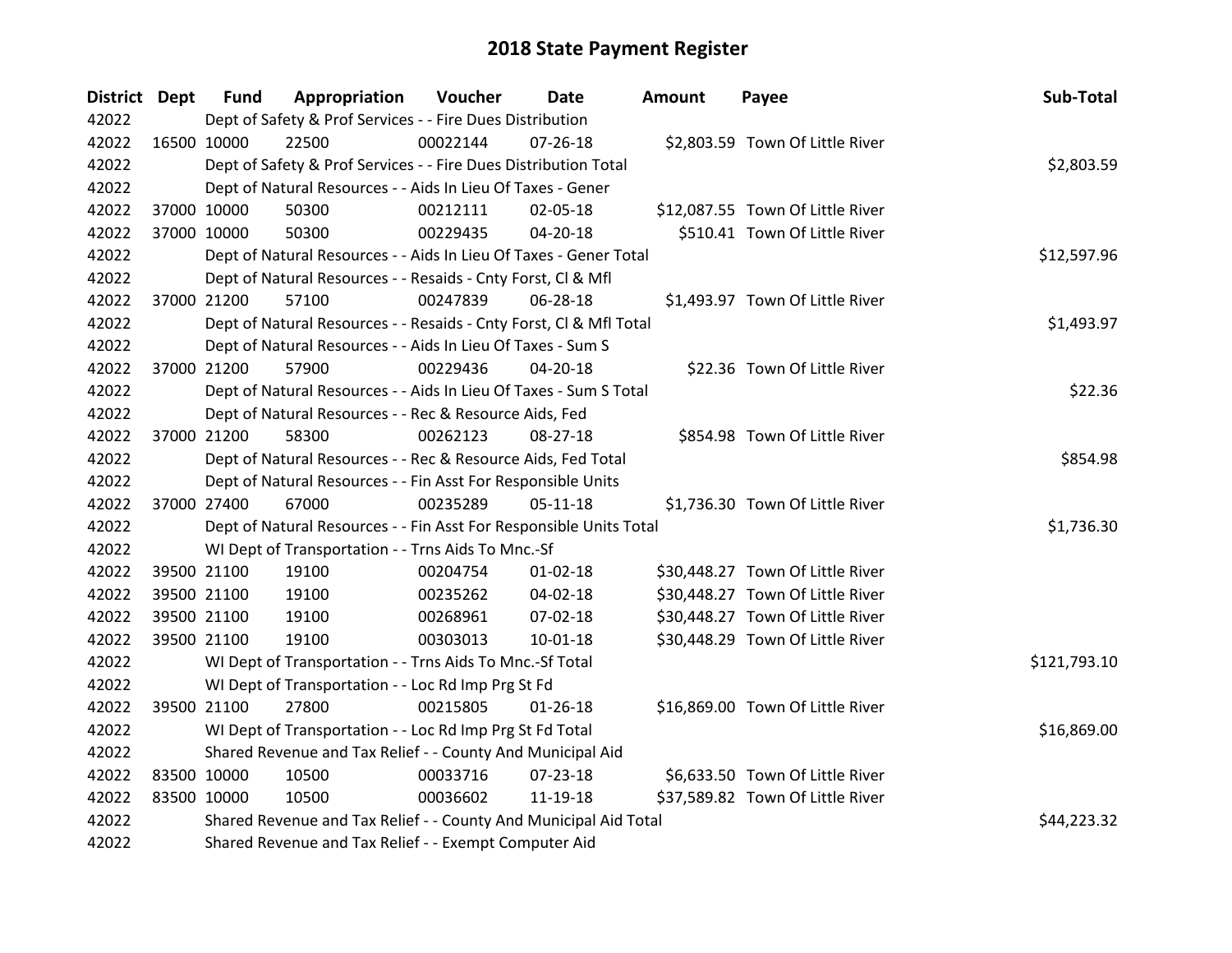|             | District Dept Fund | <b>Appropriation</b>                                        | <b>Voucher</b> | Date     | Amount | Pavee                       | Sub-Total    |
|-------------|--------------------|-------------------------------------------------------------|----------------|----------|--------|-----------------------------|--------------|
| 42022       | 83500 10000        | 10900                                                       | 00030952       | 07-23-18 |        | \$6.09 Town Of Little River |              |
| 42022       |                    | Shared Revenue and Tax Relief - - Exempt Computer Aid Total |                |          |        |                             | \$6.09       |
| 42022 Total |                    |                                                             |                |          |        |                             | \$202,400.67 |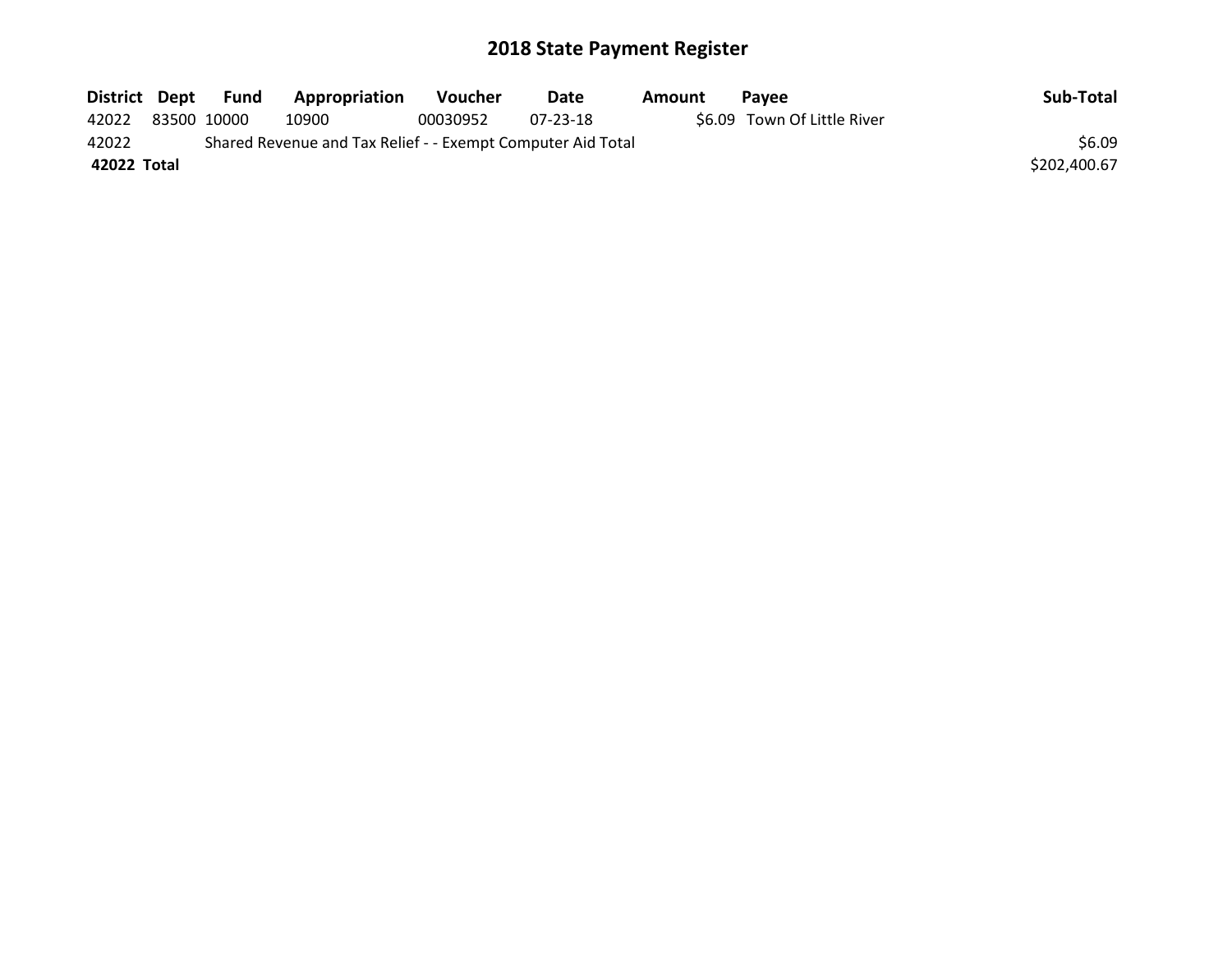| District Dept | <b>Fund</b> | Appropriation                                                      | Voucher  | <b>Date</b>    | <b>Amount</b> | Payee                               | Sub-Total    |
|---------------|-------------|--------------------------------------------------------------------|----------|----------------|---------------|-------------------------------------|--------------|
| 42024         |             | Dept of Safety & Prof Services - - Fire Dues Distribution          |          |                |               |                                     |              |
| 42024         | 16500 10000 | 22500                                                              | 00022145 | $07 - 26 - 18$ |               | \$18,124.58 Little Suamico, Town Of |              |
| 42024         |             | Dept of Safety & Prof Services - - Fire Dues Distribution Total    |          |                |               |                                     | \$18,124.58  |
| 42024         |             | Dept of Natural Resources - - Aids In Lieu Of Taxes - Gener        |          |                |               |                                     |              |
| 42024         | 37000 10000 | 50300                                                              | 00212172 | 02-05-18       |               | \$9,535.67 Little Suamico, Town Of  |              |
| 42024         | 37000 10000 | 50300                                                              | 00212173 | 02-05-18       |               | \$8,178.53 Little Suamico, Town Of  |              |
| 42024         | 37000 10000 | 50300                                                              | 00229755 | 04-20-18       |               | \$62.40 Little Suamico, Town Of     |              |
| 42024         |             | Dept of Natural Resources - - Aids In Lieu Of Taxes - Gener Total  |          |                |               |                                     | \$17,776.60  |
| 42024         |             | Dept of Natural Resources - - Resaids - Cnty Forst, CI & Mfl       |          |                |               |                                     |              |
| 42024         | 37000 21200 | 57100                                                              | 00247840 | 06-28-18       |               | \$345.90 Little Suamico, Town Of    |              |
| 42024         |             | Dept of Natural Resources - - Resaids - Cnty Forst, Cl & Mfl Total |          |                |               |                                     | \$345.90     |
| 42024         |             | Dept of Natural Resources - - Rec & Resource Aids, Fed             |          |                |               |                                     |              |
| 42024         | 37000 21200 | 58300                                                              | 00238237 | 05-30-18       |               | \$807.50 Little Suamico, Town Of    |              |
| 42024         |             | Dept of Natural Resources - - Rec & Resource Aids, Fed Total       |          |                |               |                                     | \$807.50     |
| 42024         |             | WI Dept of Transportation - - Trns Aids To Mnc.-Sf                 |          |                |               |                                     |              |
| 42024         | 39500 21100 | 19100                                                              | 00204755 | $01 - 02 - 18$ |               | \$55,072.42 Little Suamico, Town Of |              |
| 42024         | 39500 21100 | 19100                                                              | 00235263 | 04-02-18       |               | \$55,072.42 Little Suamico, Town Of |              |
| 42024         | 39500 21100 | 19100                                                              | 00268962 | 07-02-18       |               | \$55,072.42 Little Suamico, Town Of |              |
| 42024         | 39500 21100 | 19100                                                              | 00303014 | 10-01-18       |               | \$55,072.43 Little Suamico, Town Of |              |
| 42024         |             | WI Dept of Transportation - - Trns Aids To Mnc.-Sf Total           |          |                |               |                                     | \$220,289.69 |
| 42024         |             | Shared Revenue and Tax Relief - - County And Municipal Aid         |          |                |               |                                     |              |
| 42024         | 83500 10000 | 10500                                                              | 00033717 | 07-23-18       |               | \$7,446.70 Little Suamico, Town Of  |              |
| 42024         | 83500 10000 | 10500                                                              | 00036603 | 11-19-18       |               | \$42,197.97 Little Suamico, Town Of |              |
| 42024         |             | Shared Revenue and Tax Relief - - County And Municipal Aid Total   |          |                |               |                                     | \$49,644.67  |
| 42024         |             | Shared Revenue and Tax Relief - - Exempt Computer Aid              |          |                |               |                                     |              |
| 42024         | 83500 10000 | 10900                                                              | 00030953 | $07 - 23 - 18$ |               | \$183.66 Little Suamico, Town Of    |              |
| 42024         |             | Shared Revenue and Tax Relief - - Exempt Computer Aid Total        |          |                |               |                                     | \$183.66     |
| 42024         |             | Shared Revenue and Tax Relief - - Utility Aid                      |          |                |               |                                     |              |
| 42024         | 83500 10000 | 11000                                                              | 00033717 | 07-23-18       |               | \$1,878.38 Little Suamico, Town Of  |              |
| 42024         | 83500 10000 | 11000                                                              | 00036603 | 11-19-18       |               | \$11,177.46 Little Suamico, Town Of |              |
| 42024         |             | Shared Revenue and Tax Relief - - Utility Aid Total                |          |                |               |                                     | \$13,055.84  |
| 42024         |             | Shared Revenue and Tax Relief - - Lottery & Gaming Credit          |          |                |               |                                     |              |
| 42024         | 83500 52100 | 36300                                                              | 00027522 | 03-26-18       |               | \$7,093.08 Little Suamico, Town Of  |              |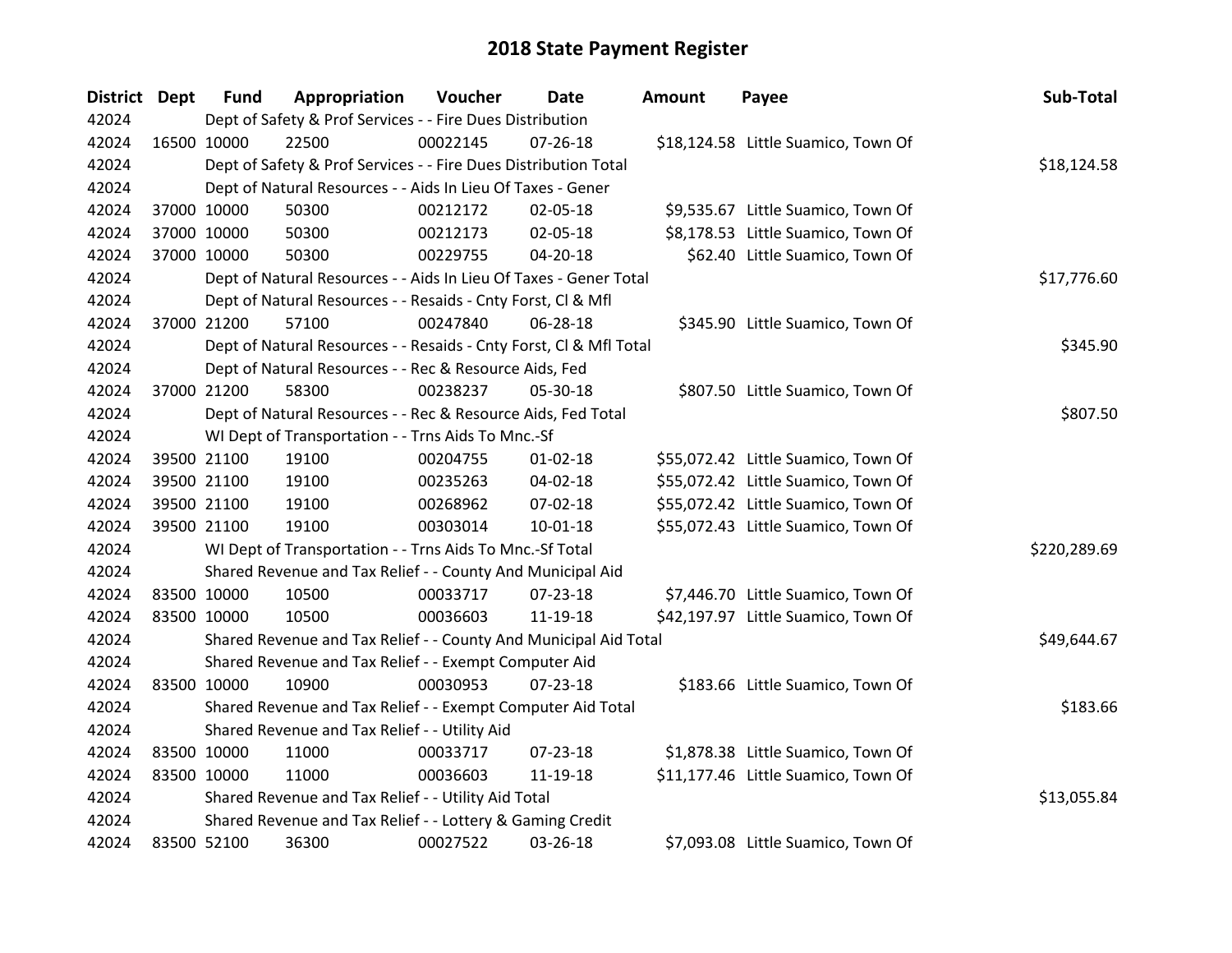| District Dept | Fund | Appropriation                                                   | Voucher | Date | Amount | Pavee | Sub-Total    |
|---------------|------|-----------------------------------------------------------------|---------|------|--------|-------|--------------|
| 42024         |      | Shared Revenue and Tax Relief - - Lottery & Gaming Credit Total |         |      |        |       | \$7,093.08   |
| 42024 Total   |      |                                                                 |         |      |        |       | \$327,321.52 |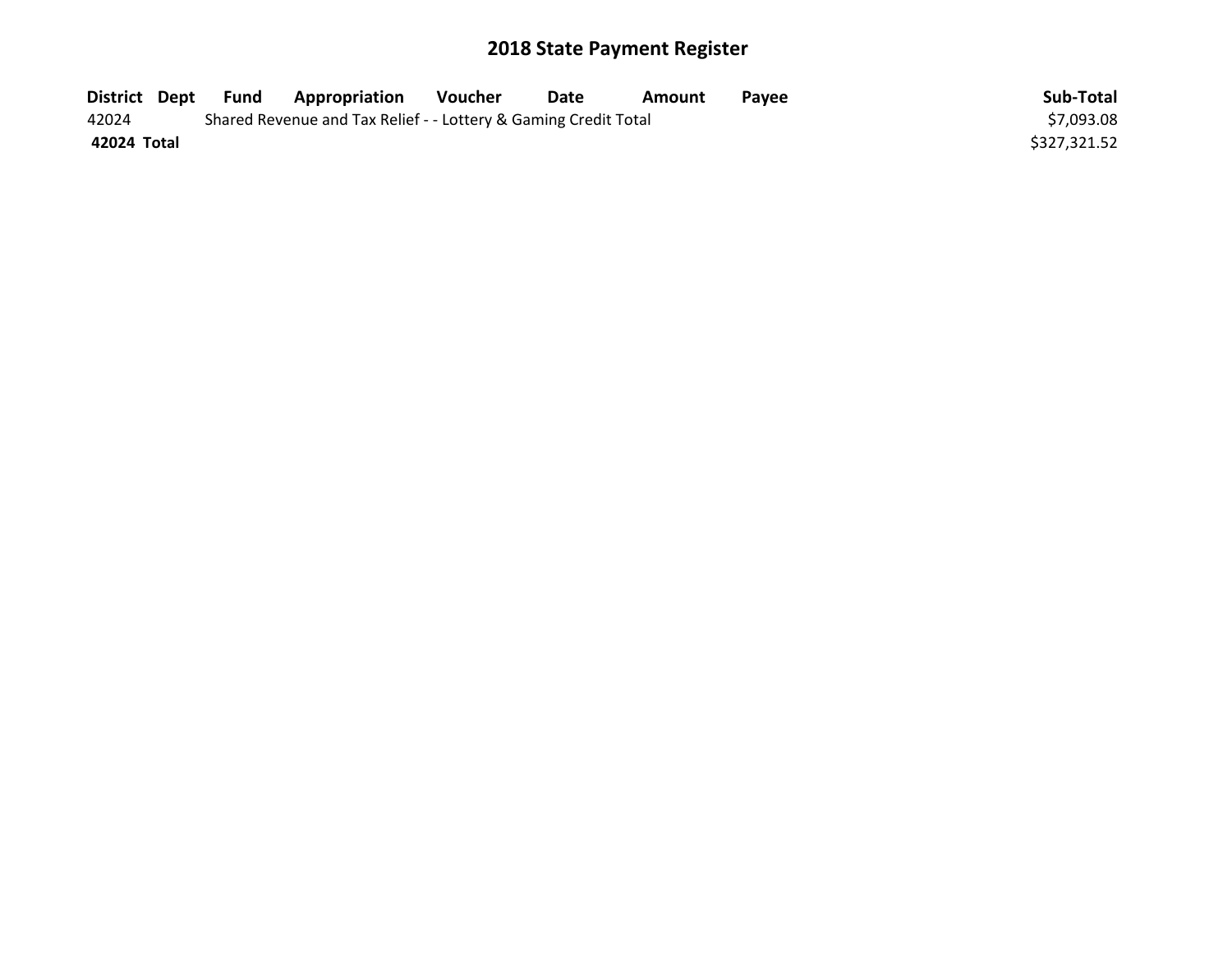| District Dept | <b>Fund</b> | Appropriation                                                      | Voucher  | Date           | <b>Amount</b> | Payee                            | Sub-Total    |
|---------------|-------------|--------------------------------------------------------------------|----------|----------------|---------------|----------------------------------|--------------|
| 42026         |             | Dept of Safety & Prof Services - - Fire Dues Distribution          |          |                |               |                                  |              |
| 42026         | 16500 10000 | 22500                                                              | 00022146 | 07-25-18       |               | \$1,851.86 Town Of Maple Valley  |              |
| 42026         |             | Dept of Safety & Prof Services - - Fire Dues Distribution Total    |          |                |               |                                  | \$1,851.86   |
| 42026         |             | Dept of Natural Resources - - Aids In Lieu Of Taxes - Gener        |          |                |               |                                  |              |
| 42026         | 37000 10000 | 50300                                                              | 00212139 | 02-05-18       |               | \$607.09 Town Of Maple Valley    |              |
| 42026         |             | Dept of Natural Resources - - Aids In Lieu Of Taxes - Gener Total  | \$607.09 |                |               |                                  |              |
| 42026         |             | Dept of Natural Resources - - Resaids - Cnty Forst, CI & Mfl       |          |                |               |                                  |              |
| 42026         | 37000 21200 | 57100                                                              | 00247841 | 06-28-18       |               | \$635.60 Town Of Maple Valley    |              |
| 42026         |             | Dept of Natural Resources - - Resaids - Cnty Forst, CI & Mfl Total |          |                |               |                                  | \$635.60     |
| 42026         |             | WI Dept of Transportation - - Trns Aids To Mnc.-Sf                 |          |                |               |                                  |              |
| 42026         | 39500 21100 | 19100                                                              | 00204756 | $01 - 02 - 18$ |               | \$21,626.19 Town Of Maple Valley |              |
| 42026         | 39500 21100 | 19100                                                              | 00235264 | $04 - 02 - 18$ |               | \$21,626.19 Town Of Maple Valley |              |
| 42026         | 39500 21100 | 19100                                                              | 00268963 | 07-02-18       |               | \$21,626.19 Town Of Maple Valley |              |
| 42026         | 39500 21100 | 19100                                                              | 00303015 | $10 - 01 - 18$ |               | \$21,626.21 Town Of Maple Valley |              |
| 42026         |             | WI Dept of Transportation - - Trns Aids To Mnc.-Sf Total           |          |                |               |                                  | \$86,504.78  |
| 42026         |             | Shared Revenue and Tax Relief - - County And Municipal Aid         |          |                |               |                                  |              |
| 42026         | 83500 10000 | 10500                                                              | 00033718 | $07 - 23 - 18$ |               | \$5,150.71 Town Of Maple Valley  |              |
| 42026         | 83500 10000 | 10500                                                              | 00036604 | 11-19-18       |               | \$29,187.38 Town Of Maple Valley |              |
| 42026         |             | Shared Revenue and Tax Relief - - County And Municipal Aid Total   |          |                |               |                                  | \$34,338.09  |
| 42026         |             | Shared Revenue and Tax Relief - - Exempt Computer Aid              |          |                |               |                                  |              |
| 42026         | 83500 10000 | 10900                                                              | 00030954 | 07-23-18       |               | \$3.04 Town Of Maple Valley      |              |
| 42026         |             | Shared Revenue and Tax Relief - - Exempt Computer Aid Total        |          |                |               |                                  | \$3.04       |
| 42026         |             | Shared Revenue and Tax Relief - - Utility Aid                      |          |                |               |                                  |              |
| 42026         | 83500 10000 | 11000                                                              | 00033718 | $07 - 23 - 18$ |               | \$88.70 Town Of Maple Valley     |              |
| 42026         | 83500 10000 | 11000                                                              | 00036604 | 11-19-18       |               | \$222.71 Town Of Maple Valley    |              |
| 42026         |             | Shared Revenue and Tax Relief - - Utility Aid Total                |          |                |               |                                  | \$311.41     |
| 42026 Total   |             |                                                                    |          |                |               |                                  | \$124,251.87 |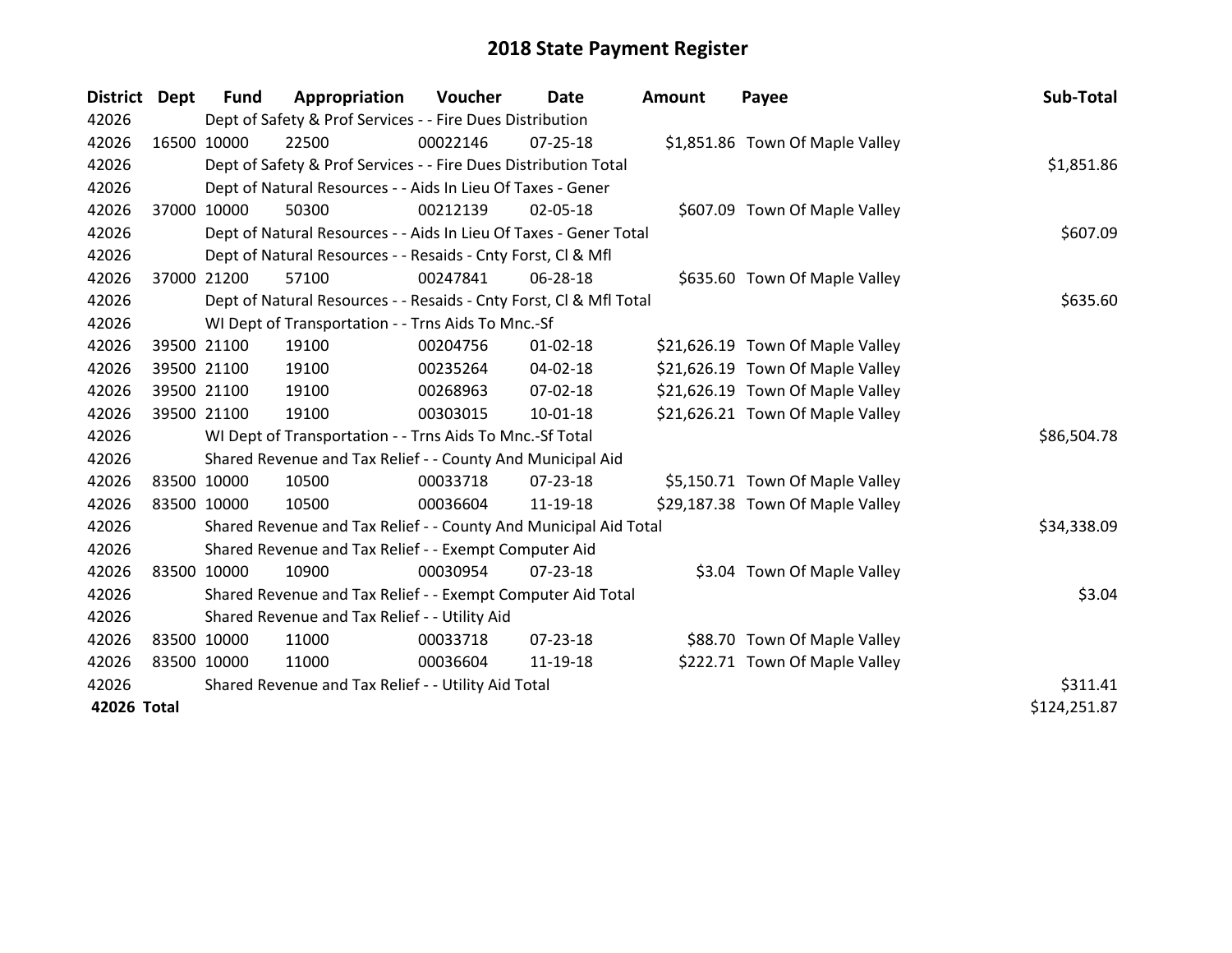| District Dept |             | <b>Fund</b> | Appropriation                                                        | <b>Voucher</b> | Date           | <b>Amount</b> | Payee                       | Sub-Total    |
|---------------|-------------|-------------|----------------------------------------------------------------------|----------------|----------------|---------------|-----------------------------|--------------|
| 42028         |             |             | Dept of Safety & Prof Services - - Fire Dues Distribution            |                |                |               |                             |              |
| 42028         |             | 16500 10000 | 22500                                                                | 00022147       | $07 - 24 - 18$ |               | \$3,303.41 Morgan, Town Of  |              |
| 42028         |             |             | Dept of Safety & Prof Services - - Fire Dues Distribution Total      |                |                |               |                             | \$3,303.41   |
| 42028         |             |             | Dept of Natural Resources - - Resaids - Cnty Forst, CI & Mfl         |                |                |               |                             |              |
| 42028         |             | 37000 21200 | 57100                                                                | 00247842       | 06-28-18       |               | \$1,003.75 Morgan, Town Of  |              |
| 42028         |             |             | Dept of Natural Resources - - Resaids - Cnty Forst, CI & Mfl Total   |                | \$1,003.75     |               |                             |              |
| 42028         |             |             | WI Dept of Transportation - - Trns Aids To Mnc.-Sf                   |                |                |               |                             |              |
| 42028         |             | 39500 21100 | 19100                                                                | 00204757       | $01 - 02 - 18$ |               | \$30,352.24 Morgan, Town Of |              |
| 42028         |             | 39500 21100 | 19100                                                                | 00235265       | 04-02-18       |               | \$30,352.24 Morgan, Town Of |              |
| 42028         |             | 39500 21100 | 19100                                                                | 00268964       | $07 - 02 - 18$ |               | \$30,352.24 Morgan, Town Of |              |
| 42028         |             | 39500 21100 | 19100                                                                | 00303016       | $10-01-18$     |               | \$30,352.26 Morgan, Town Of |              |
| 42028         |             |             | WI Dept of Transportation - - Trns Aids To Mnc.-Sf Total             |                |                |               |                             | \$121,408.98 |
| 42028         |             |             | Department of Administration - - Hv Trans Ln Annual Impact Fee       |                |                |               |                             |              |
| 42028         |             | 50500 10000 | 17400                                                                | 00078765       | 05-01-18       |               | \$24,189.00 Morgan, Town Of |              |
| 42028         |             | 50500 10000 | 17400                                                                | 00078766       | 05-01-18       |               | \$40,359.00 Morgan, Town Of |              |
| 42028         |             |             | Department of Administration - - Hv Trans Ln Annual Impact Fee Total |                |                |               |                             | \$64,548.00  |
| 42028         |             |             | Shared Revenue and Tax Relief - - County And Municipal Aid           |                |                |               |                             |              |
| 42028         |             | 83500 10000 | 10500                                                                | 00033719       | 07-23-18       |               | \$3,570.35 Morgan, Town Of  |              |
| 42028         |             | 83500 10000 | 10500                                                                | 00036605       | 11-19-18       |               | \$20,231.98 Morgan, Town Of |              |
| 42028         |             |             | Shared Revenue and Tax Relief - - County And Municipal Aid Total     |                |                |               |                             | \$23,802.33  |
| 42028         |             |             | Shared Revenue and Tax Relief - - Exempt Computer Aid                |                |                |               |                             |              |
| 42028         | 83500 10000 |             | 10900                                                                | 00030955       | $07 - 23 - 18$ |               | \$16.24 Morgan, Town Of     |              |
| 42028         |             |             | Shared Revenue and Tax Relief - - Exempt Computer Aid Total          |                | \$16.24        |               |                             |              |
| 42028         |             |             | Shared Revenue and Tax Relief - - Utility Aid                        |                |                |               |                             |              |
| 42028         |             | 83500 10000 | 11000                                                                | 00033719       | 07-23-18       |               | \$3,281.63 Morgan, Town Of  |              |
| 42028         | 83500 10000 |             | 11000                                                                | 00036605       | 11-19-18       |               | \$42,195.47 Morgan, Town Of |              |
| 42028         |             |             | Shared Revenue and Tax Relief - - Utility Aid Total                  |                | \$45,477.10    |               |                             |              |
| 42028 Total   |             |             |                                                                      |                |                |               |                             | \$259,559.81 |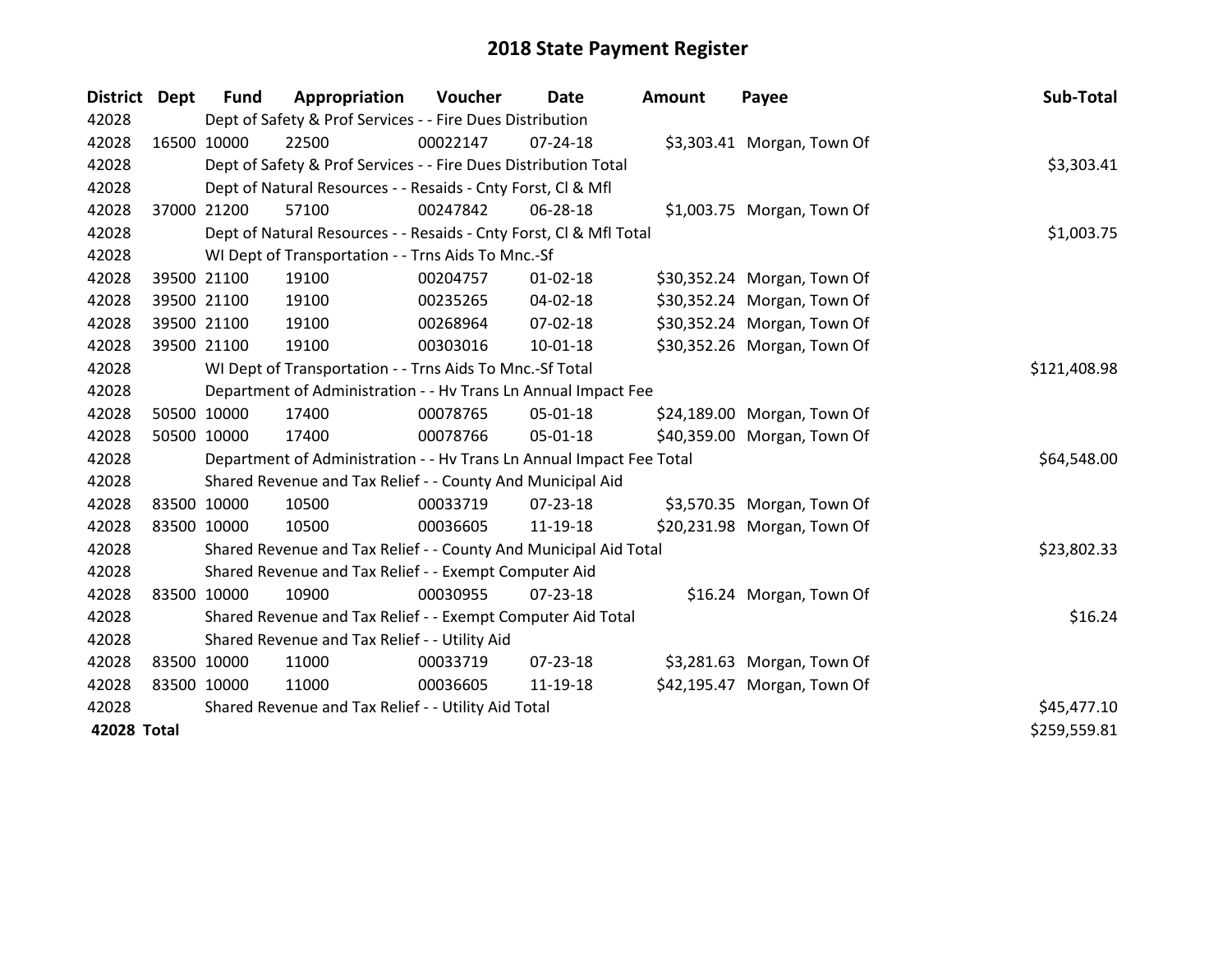| District Dept | <b>Fund</b> | Appropriation                                                      | Voucher  | Date           | <b>Amount</b> | Payee                        | Sub-Total    |
|---------------|-------------|--------------------------------------------------------------------|----------|----------------|---------------|------------------------------|--------------|
| 42029         |             | Dept of Safety & Prof Services - - Fire Dues Distribution          |          |                |               |                              |              |
| 42029         | 16500 10000 | 22500                                                              | 00022148 | $07 - 25 - 18$ |               | \$5,048.03 Town Of Mountain  |              |
| 42029         |             | Dept of Safety & Prof Services - - Fire Dues Distribution Total    |          |                |               |                              | \$5,048.03   |
| 42029         |             | Dept of Natural Resources - - Aids In Lieu Of Taxes - Gener        |          |                |               |                              |              |
| 42029         | 37000 10000 | 50300                                                              | 00212101 | 02-05-18       |               | \$158.29 Town Of Mountain    |              |
| 42029         | 37000 10000 | 50300                                                              | 00212102 | 02-05-18       |               | \$3,024.68 Town Of Mountain  |              |
| 42029         |             | Dept of Natural Resources - - Aids In Lieu Of Taxes - Gener Total  |          |                |               |                              | \$3,182.97   |
| 42029         |             | Dept of Natural Resources - - Gen Program Ops-State Funds-Fr       |          |                |               |                              |              |
| 42029         | 37000 21200 | 16600                                                              | 00206200 | 01-09-18       |               | \$7,498.05 Town Of Mountain  |              |
| 42029         |             | Dept of Natural Resources - - Gen Program Ops-State Funds-Fr Total |          |                |               |                              | \$7,498.05   |
| 42029         |             | Dept of Natural Resources - - Resaids - Cnty Forst, Cl & Mfl       |          |                |               |                              |              |
| 42029         | 37000 21200 | 57100                                                              | 00247843 | 06-28-18       |               | \$470.60 Town Of Mountain    |              |
| 42029         |             | Dept of Natural Resources - - Resaids - Cnty Forst, Cl & Mfl Total |          |                |               |                              | \$470.60     |
| 42029         |             | Dept of Natural Resources - - Resaids - Pymt In Lieu Tax Fed       |          |                |               |                              |              |
| 42029         | 37000 21200 | 58400                                                              | 00270497 | $10-01-18$     |               | \$49,164.81 Town Of Mountain |              |
| 42029         | 37000 21200 | 58400                                                              | 00285587 | 12-14-18       |               | \$16,361.00 Town Of Mountain |              |
| 42029         |             | Dept of Natural Resources - - Resaids - Pymt In Lieu Tax Fed Total |          |                |               |                              | \$65,525.81  |
| 42029         |             | WI Dept of Transportation - - Trns Aids To Mnc.-Sf                 |          |                |               |                              |              |
| 42029         | 39500 21100 | 19100                                                              | 00204758 | $01 - 02 - 18$ |               | \$53,618.92 Town Of Mountain |              |
| 42029         | 39500 21100 | 19100                                                              | 00235266 | 04-02-18       |               | \$53,618.92 Town Of Mountain |              |
| 42029         | 39500 21100 | 19100                                                              | 00268965 | 07-02-18       |               | \$53,618.92 Town Of Mountain |              |
| 42029         | 39500 21100 | 19100                                                              | 00303017 | $10 - 01 - 18$ |               | \$53,618.92 Town Of Mountain |              |
| 42029         |             | WI Dept of Transportation - - Trns Aids To Mnc.-Sf Total           |          |                |               |                              | \$214,475.68 |
| 42029         |             | Shared Revenue and Tax Relief - - County And Municipal Aid         |          |                |               |                              |              |
| 42029         | 83500 10000 | 10500                                                              | 00033720 | 07-23-18       |               | \$2,801.51 Town Of Mountain  |              |
| 42029         | 83500 10000 | 10500                                                              | 00036606 | 11-19-18       |               | \$15,875.20 Town Of Mountain |              |
| 42029         |             | Shared Revenue and Tax Relief - - County And Municipal Aid Total   |          |                |               |                              | \$18,676.71  |
| 42029         |             | Shared Revenue and Tax Relief - - Exempt Computer Aid              |          |                |               |                              |              |
| 42029         | 83500 10000 | 10900                                                              | 00030956 | $07 - 23 - 18$ |               | \$40.59 Town Of Mountain     |              |
| 42029         |             | Shared Revenue and Tax Relief - - Exempt Computer Aid Total        |          |                |               |                              | \$40.59      |
| 42029         |             | Shared Revenue and Tax Relief - - Utility Aid                      |          |                |               |                              |              |
| 42029         | 83500 10000 | 11000                                                              | 00033720 | $07 - 23 - 18$ |               | \$274.61 Town Of Mountain    |              |
| 42029         | 83500 10000 | 11000                                                              | 00036606 | 11-19-18       |               | \$1,694.12 Town Of Mountain  |              |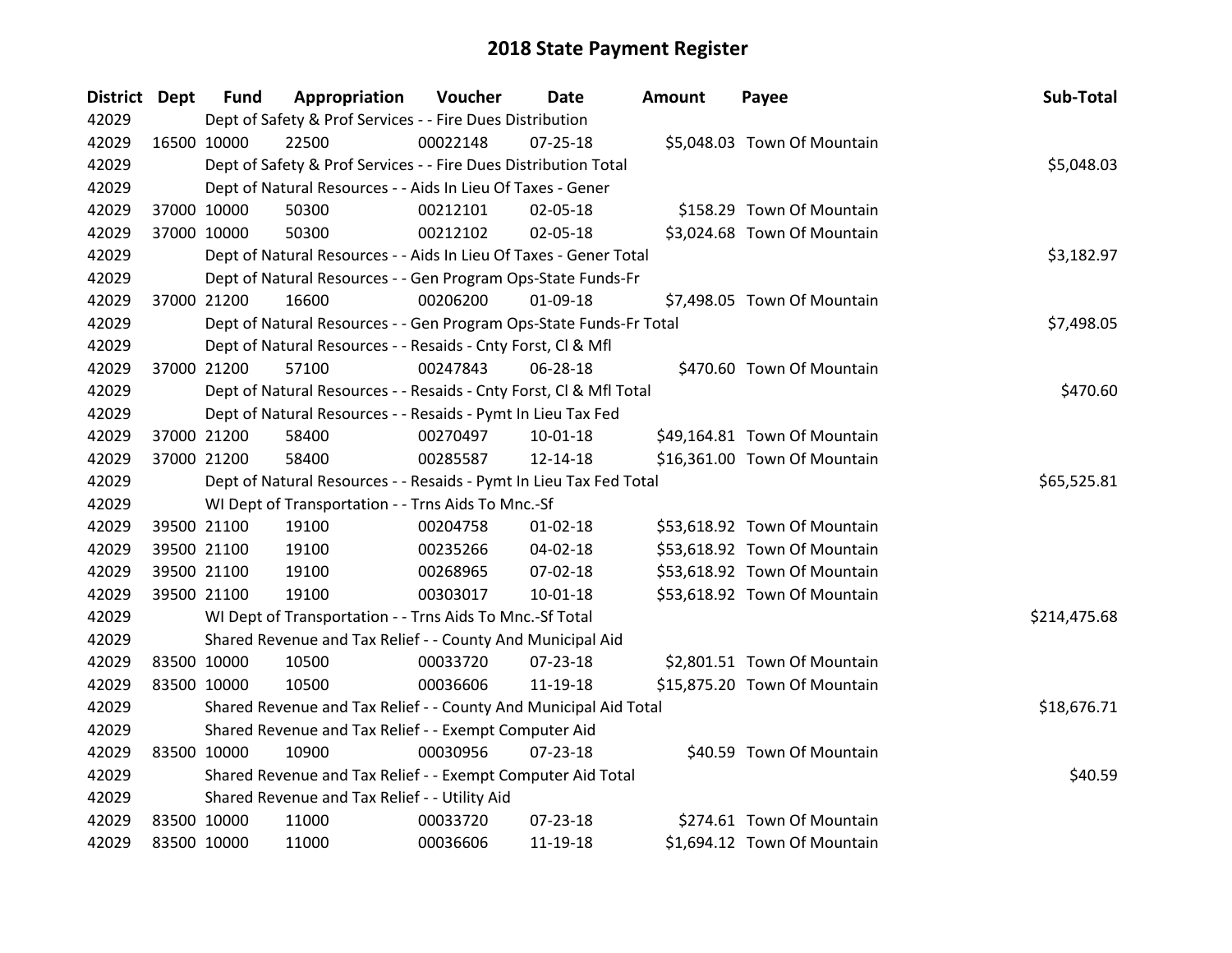|             | District Dept Fund | <b>Appropriation</b>                                | Voucher | Date | Amount | <b>Pavee</b> | Sub-Total    |
|-------------|--------------------|-----------------------------------------------------|---------|------|--------|--------------|--------------|
| 42029       |                    | Shared Revenue and Tax Relief - - Utility Aid Total |         |      |        |              | \$1,968.73   |
| 42029 Total |                    |                                                     |         |      |        |              | \$316,887.17 |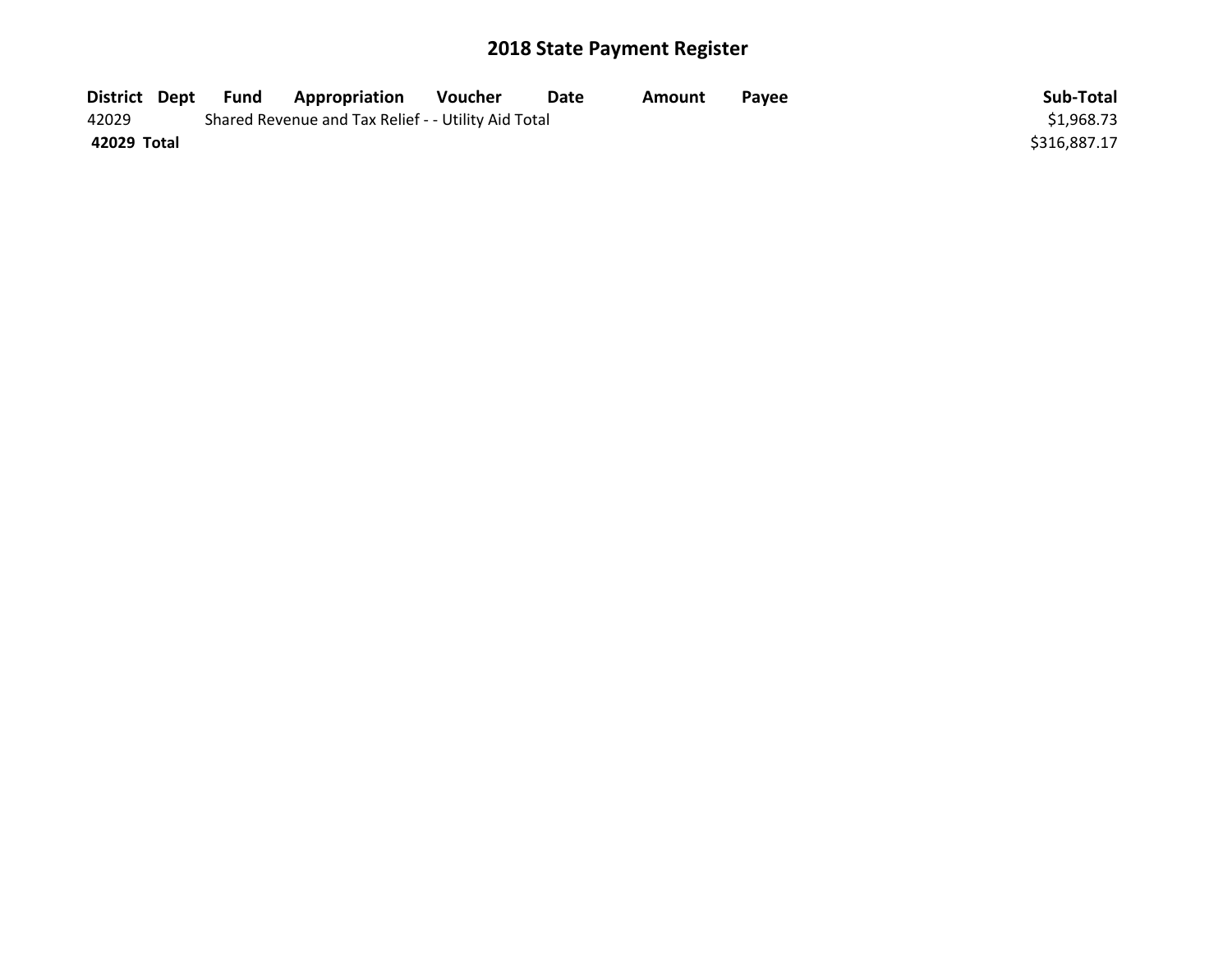| <b>District</b> | <b>Dept</b> | <b>Fund</b> | Appropriation                                                      | Voucher  | Date           | <b>Amount</b> | Payee                       | Sub-Total    |
|-----------------|-------------|-------------|--------------------------------------------------------------------|----------|----------------|---------------|-----------------------------|--------------|
| 42030           |             |             | Dept of Safety & Prof Services - - Fire Dues Distribution          |          |                |               |                             |              |
| 42030           | 16500 10000 |             | 22500                                                              | 00022149 | 07-24-18       |               | \$3,982.18 Oconto, Town Of  |              |
| 42030           |             |             | Dept of Safety & Prof Services - - Fire Dues Distribution Total    |          |                |               |                             | \$3,982.18   |
| 42030           |             |             | Dept of Natural Resources - - Aids In Lieu Of Taxes - Gener        |          |                |               |                             |              |
| 42030           | 37000 10000 |             | 50300                                                              | 00212283 | 02-05-18       |               | \$1,797.85 Oconto, Town Of  |              |
| 42030           |             | 37000 10000 | 50300                                                              | 00230589 | 04-20-18       |               | \$2.00 Oconto, Town Of      |              |
| 42030           |             |             | Dept of Natural Resources - - Aids In Lieu Of Taxes - Gener Total  |          | \$1,799.85     |               |                             |              |
| 42030           |             |             | Dept of Natural Resources - - Resaids - Cnty Forst, CI & Mfl       |          |                |               |                             |              |
| 42030           |             | 37000 21200 | 57100                                                              | 00247844 | 06-28-18       |               | \$722.44 Oconto, Town Of    |              |
| 42030           |             |             | Dept of Natural Resources - - Resaids - Cnty Forst, CI & Mfl Total |          |                |               |                             | \$722.44     |
| 42030           |             |             | Dept of Natural Resources - - Aids In Lieu Of Taxes - Sum S        |          |                |               |                             |              |
| 42030           |             | 37000 21200 | 57900                                                              | 00230588 | $04 - 20 - 18$ |               | \$0.20 Oconto, Town Of      |              |
| 42030           |             |             | Dept of Natural Resources - - Aids In Lieu Of Taxes - Sum S Total  |          |                |               |                             | \$0.20       |
| 42030           |             |             | WI Dept of Transportation - - Trns Aids To Mnc.-Sf                 |          |                |               |                             |              |
| 42030           |             | 39500 21100 | 19100                                                              | 00204759 | $01 - 02 - 18$ |               | \$33,696.84 Oconto, Town Of |              |
| 42030           |             | 39500 21100 | 19100                                                              | 00235267 | 04-02-18       |               | \$33,696.84 Oconto, Town Of |              |
| 42030           |             | 39500 21100 | 19100                                                              | 00268966 | 07-02-18       |               | \$33,696.84 Oconto, Town Of |              |
| 42030           |             | 39500 21100 | 19100                                                              | 00303018 | 10-01-18       |               | \$33,696.86 Oconto, Town Of |              |
| 42030           |             |             | WI Dept of Transportation - - Trns Aids To Mnc.-Sf Total           |          |                |               |                             | \$134,787.38 |
| 42030           |             |             | Shared Revenue and Tax Relief - - County And Municipal Aid         |          |                |               |                             |              |
| 42030           | 83500 10000 |             | 10500                                                              | 00033721 | 07-23-18       |               | \$6,704.26 Oconto, Town Of  |              |
| 42030           | 83500 10000 |             | 10500                                                              | 00036607 | 11-19-18       |               | \$37,990.82 Oconto, Town Of |              |
| 42030           |             |             | Shared Revenue and Tax Relief - - County And Municipal Aid Total   |          |                |               |                             | \$44,695.08  |
| 42030           |             |             | Shared Revenue and Tax Relief - - Exempt Computer Aid              |          |                |               |                             |              |
| 42030           | 83500 10000 |             | 10900                                                              | 00030957 | $07 - 23 - 18$ |               | \$11.16 Oconto, Town Of     |              |
| 42030           |             |             | Shared Revenue and Tax Relief - - Exempt Computer Aid Total        |          |                |               |                             | \$11.16      |
| 42030           |             |             | Shared Revenue and Tax Relief - - Utility Aid                      |          |                |               |                             |              |
| 42030           | 83500 10000 |             | 11000                                                              | 00033721 | 07-23-18       |               | \$1,269.07 Oconto, Town Of  |              |
| 42030           | 83500 10000 |             | 11000                                                              | 00036607 | 11-19-18       |               | \$16,776.39 Oconto, Town Of |              |
| 42030           |             |             | Shared Revenue and Tax Relief - - Utility Aid Total                |          |                |               |                             | \$18,045.46  |
| 42030 Total     |             |             |                                                                    |          |                |               |                             | \$204,043.75 |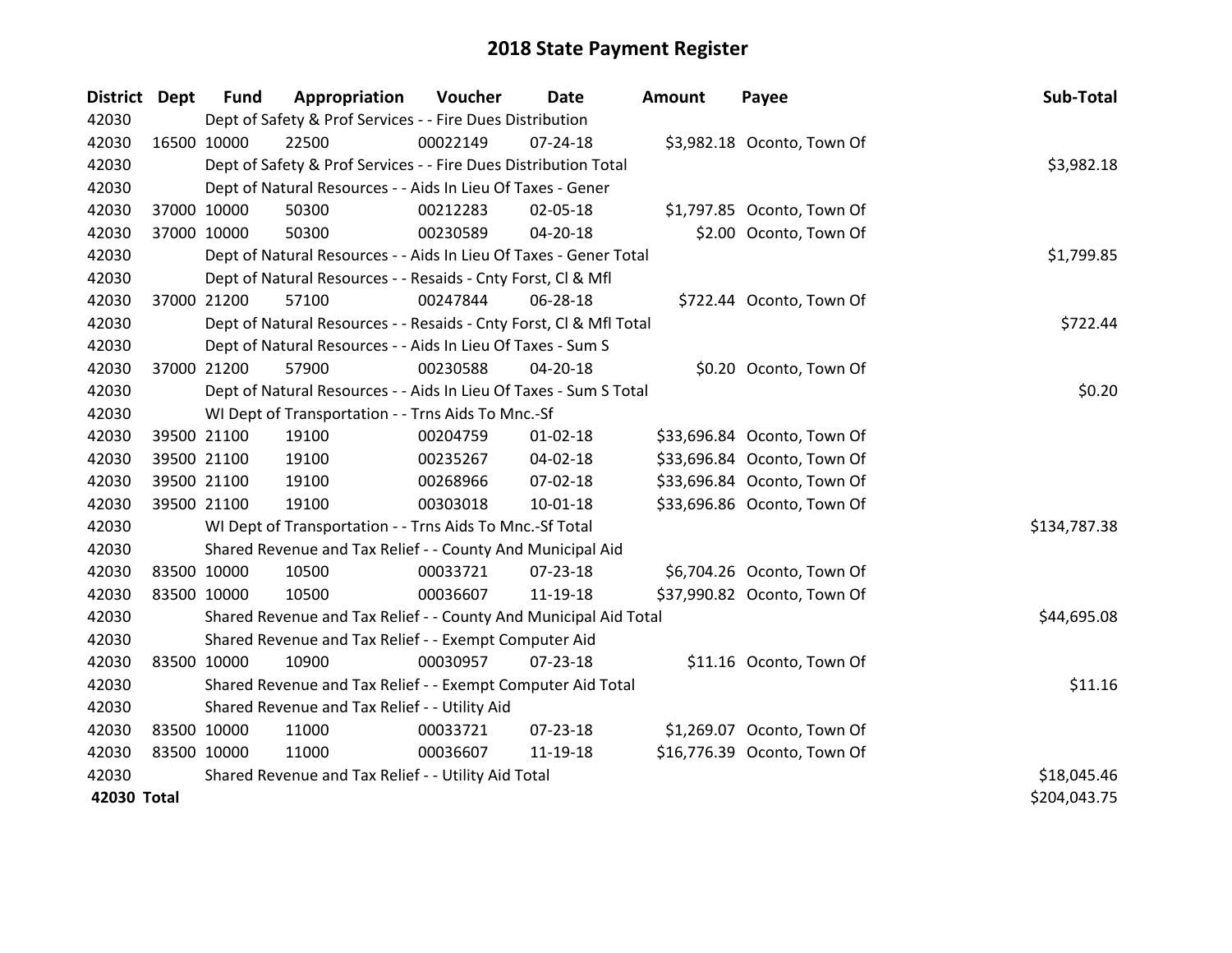| District Dept | <b>Fund</b> | Appropriation                                                      | <b>Voucher</b> | Date           | Amount | Payee                            | Sub-Total    |
|---------------|-------------|--------------------------------------------------------------------|----------------|----------------|--------|----------------------------------|--------------|
| 42032         |             | Dept of Safety & Prof Services - - Fire Dues Distribution          |                |                |        |                                  |              |
| 42032         | 16500 10000 | 22500                                                              | 00022150       | $07 - 24 - 18$ |        | \$3,961.94 Town Of Oconto Falls  |              |
| 42032         |             | Dept of Safety & Prof Services - - Fire Dues Distribution Total    |                |                |        |                                  | \$3,961.94   |
| 42032         |             | Dept of Natural Resources - - Resaids - Cnty Forst, CI & Mfl       |                |                |        |                                  |              |
| 42032         | 37000 21200 | 57100                                                              | 00247845       | 06-28-18       |        | \$232.89 Town Of Oconto Falls    |              |
| 42032         |             | Dept of Natural Resources - - Resaids - Cnty Forst, Cl & Mfl Total |                |                |        |                                  | \$232.89     |
| 42032         |             | WI Dept of Transportation - - Trns Aids To Mnc.-Sf                 |                |                |        |                                  |              |
| 42032         | 39500 21100 | 19100                                                              | 00204760       | $01 - 02 - 18$ |        | \$28,721.75 Town Of Oconto Falls |              |
| 42032         | 39500 21100 | 19100                                                              | 00235268       | $04 - 02 - 18$ |        | \$28,721.75 Town Of Oconto Falls |              |
| 42032         | 39500 21100 | 19100                                                              | 00268967       | 07-02-18       |        | \$28,721.75 Town Of Oconto Falls |              |
| 42032         | 39500 21100 | 19100                                                              | 00303019       | $10-01-18$     |        | \$28,721.76 Town Of Oconto Falls |              |
| 42032         |             | WI Dept of Transportation - - Trns Aids To Mnc.-Sf Total           |                |                |        |                                  | \$114,887.01 |
| 42032         |             | WI Dept of Transportation - - Loc Rd Imp Prg St Fd                 |                |                |        |                                  |              |
| 42032         | 39500 21100 | 27800                                                              | 00214569       | $01 - 25 - 18$ |        | \$21,825.34 Town Of Oconto Falls |              |
| 42032         |             | WI Dept of Transportation - - Loc Rd Imp Prg St Fd Total           |                |                |        |                                  | \$21,825.34  |
| 42032         |             | Shared Revenue and Tax Relief - - County And Municipal Aid         |                |                |        |                                  |              |
| 42032         | 83500 10000 | 10500                                                              | 00033722       | $07 - 23 - 18$ |        | \$4,731.74 Town Of Oconto Falls  |              |
| 42032         | 83500 10000 | 10500                                                              | 00036608       | 11-19-18       |        | \$26,813.17 Town Of Oconto Falls |              |
| 42032         |             | Shared Revenue and Tax Relief - - County And Municipal Aid Total   |                |                |        |                                  | \$31,544.91  |
| 42032         |             | Shared Revenue and Tax Relief - - Exempt Computer Aid              |                |                |        |                                  |              |
| 42032         | 83500 10000 | 10900                                                              | 00030958       | 07-23-18       |        | \$24.35 Town Of Oconto Falls     |              |
| 42032         |             | Shared Revenue and Tax Relief - - Exempt Computer Aid Total        |                |                |        |                                  | \$24.35      |
| 42032         |             | Shared Revenue and Tax Relief - - Utility Aid                      |                |                |        |                                  |              |
| 42032         | 83500 10000 | 11000                                                              | 00033722       | $07 - 23 - 18$ |        | \$593.64 Town Of Oconto Falls    |              |
| 42032         | 83500 10000 | 11000                                                              | 00036608       | 11-19-18       |        | \$3,454.81 Town Of Oconto Falls  |              |
| 42032         |             | Shared Revenue and Tax Relief - - Utility Aid Total                |                |                |        |                                  | \$4,048.45   |
| 42032 Total   |             |                                                                    |                |                |        |                                  | \$176,524.89 |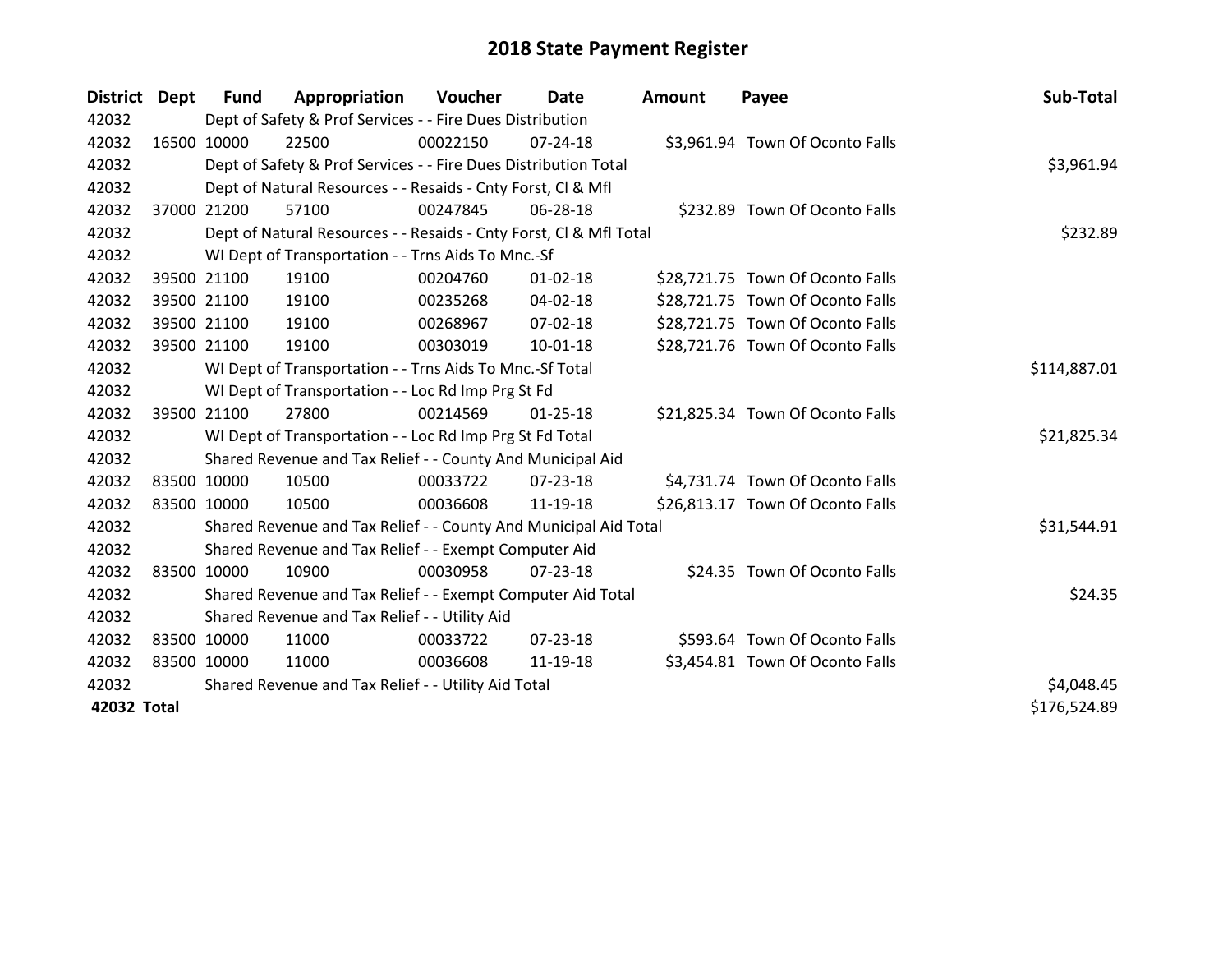| <b>District Dept</b> | <b>Fund</b> | Appropriation                                                      | Voucher  | Date           | <b>Amount</b> | Payee                         | Sub-Total    |
|----------------------|-------------|--------------------------------------------------------------------|----------|----------------|---------------|-------------------------------|--------------|
| 42034                |             | Dept of Safety & Prof Services - - Fire Dues Distribution          |          |                |               |                               |              |
| 42034                | 16500 10000 | 22500                                                              | 00022151 | $07 - 25 - 18$ |               | \$4,158.33 Town Of Pensaukee  |              |
| 42034                |             | Dept of Safety & Prof Services - - Fire Dues Distribution Total    |          |                |               |                               | \$4,158.33   |
| 42034                |             | Dept of Natural Resources - - Aids In Lieu Of Taxes - Gener        |          |                |               |                               |              |
| 42034                | 37000 10000 | 50300                                                              | 00212088 | 02-05-18       |               | \$6,824.30 Town Of Pensaukee  |              |
| 42034                | 37000 10000 | 50300                                                              | 00212089 | 02-05-18       |               | \$2,402.75 Town Of Pensaukee  |              |
| 42034                | 37000 10000 | 50300                                                              | 00229247 | 04-20-18       |               | \$255.17 Town Of Pensaukee    |              |
| 42034                | 37000 10000 | 50300                                                              | 00229248 | $04 - 20 - 18$ |               | \$48.69 Town Of Pensaukee     |              |
| 42034                |             | Dept of Natural Resources - - Aids In Lieu Of Taxes - Gener Total  |          |                |               |                               | \$9,530.91   |
| 42034                |             | Dept of Natural Resources - - Resaids - Cnty Forst, Cl & Mfl       |          |                |               |                               |              |
| 42034                | 37000 21200 | 57100                                                              | 00247846 | 06-29-18       |               | \$746.35 Town Of Pensaukee    |              |
| 42034                |             | Dept of Natural Resources - - Resaids - Cnty Forst, Cl & Mfl Total |          |                |               |                               | \$746.35     |
| 42034                |             | Dept of Natural Resources - - Aids In Lieu Of Taxes - Sum S        |          |                |               |                               |              |
| 42034                | 37000 21200 | 57900                                                              | 00229249 | $04 - 20 - 18$ |               | \$228.00 Town Of Pensaukee    |              |
| 42034                |             | Dept of Natural Resources - - Aids In Lieu Of Taxes - Sum S Total  |          |                |               |                               | \$228.00     |
| 42034                |             | Dept of Natural Resources - - Fin Asst For Responsible Units       |          |                |               |                               |              |
| 42034                | 37000 27400 | 67000                                                              | 00235967 | $05-11-18$     |               | \$1,435.95 Town Of Pensaukee  |              |
| 42034                |             | Dept of Natural Resources - - Fin Asst For Responsible Units Total |          |                |               |                               | \$1,435.95   |
| 42034                |             | WI Dept of Transportation - - Trns Aids To Mnc.-Sf                 |          |                |               |                               |              |
| 42034                | 39500 21100 | 19100                                                              | 00204761 | $01 - 02 - 18$ |               | \$35,010.79 Town Of Pensaukee |              |
| 42034                | 39500 21100 | 19100                                                              | 00235269 | 04-02-18       |               | \$35,010.79 Town Of Pensaukee |              |
| 42034                | 39500 21100 | 19100                                                              | 00268968 | 07-02-18       |               | \$35,010.79 Town Of Pensaukee |              |
| 42034                | 39500 21100 | 19100                                                              | 00303020 | $10-01-18$     |               | \$35,010.81 Town Of Pensaukee |              |
| 42034                |             | WI Dept of Transportation - - Trns Aids To Mnc.-Sf Total           |          |                |               |                               | \$140,043.18 |
| 42034                |             | Shared Revenue and Tax Relief - - County And Municipal Aid         |          |                |               |                               |              |
| 42034                | 83500 10000 | 10500                                                              | 00033723 | $07 - 23 - 18$ |               | \$3,594.40 Town Of Pensaukee  |              |
| 42034                | 83500 10000 | 10500                                                              | 00036609 | 11-19-18       |               | \$20,368.27 Town Of Pensaukee |              |
| 42034                |             | Shared Revenue and Tax Relief - - County And Municipal Aid Total   |          |                |               |                               | \$23,962.67  |
| 42034                |             | Shared Revenue and Tax Relief - - Exempt Computer Aid              |          |                |               |                               |              |
| 42034                | 83500 10000 | 10900                                                              | 00030959 | $07 - 23 - 18$ |               | \$6.09 Town Of Pensaukee      |              |
| 42034                |             | Shared Revenue and Tax Relief - - Exempt Computer Aid Total        |          |                |               |                               | \$6.09       |
| 42034                |             | Shared Revenue and Tax Relief - - Utility Aid                      |          |                |               |                               |              |
| 42034                | 83500 10000 | 11000                                                              | 00033723 | 07-23-18       |               | \$15.63 Town Of Pensaukee     |              |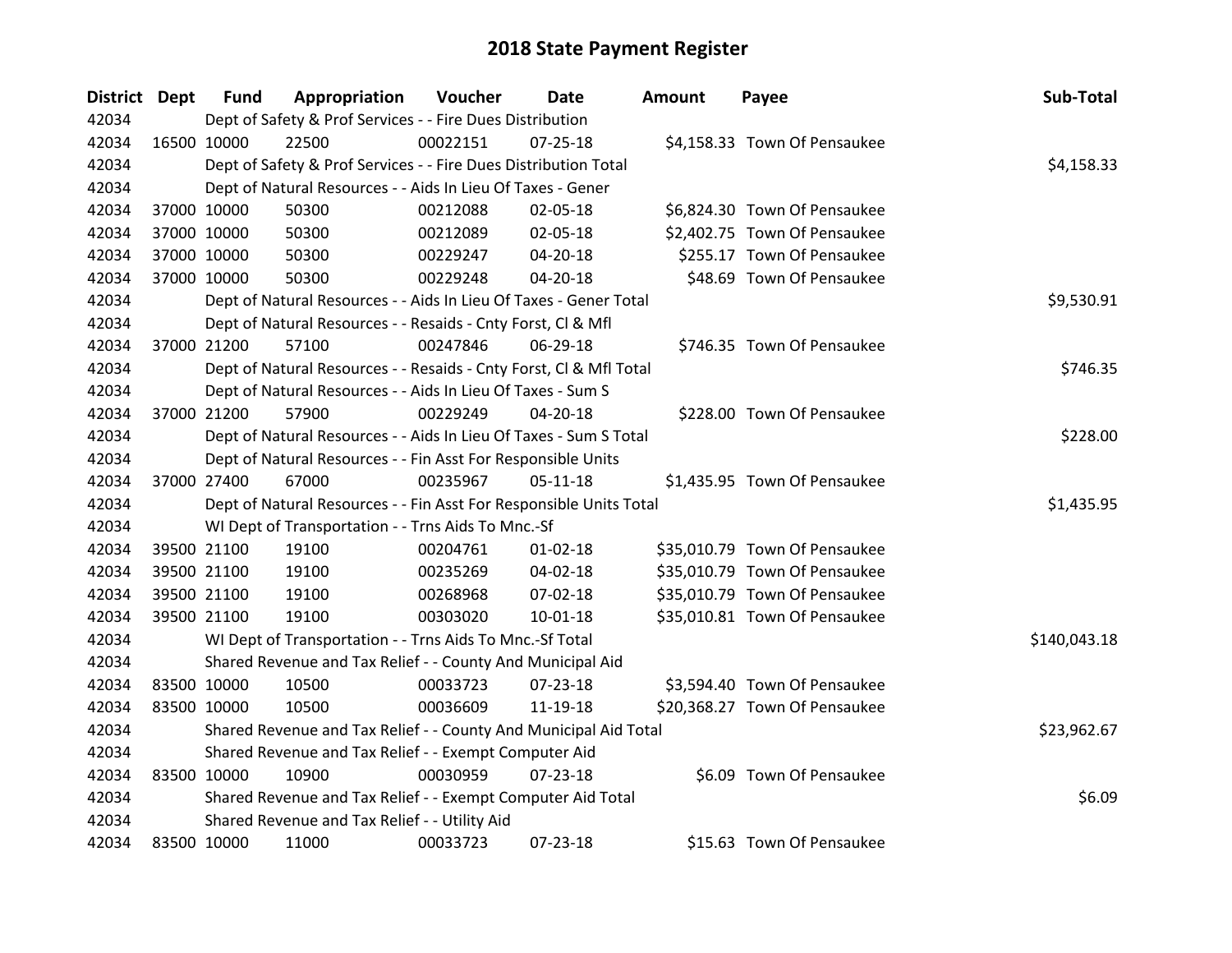| District Dept |             | Fund | Appropriation                                       | <b>Voucher</b> | Date     | Amount | <b>Pavee</b>              | Sub-Total    |
|---------------|-------------|------|-----------------------------------------------------|----------------|----------|--------|---------------------------|--------------|
| 42034         | 83500 10000 |      | 11000                                               | 00036609       | 11-19-18 |        | \$88.20 Town Of Pensaukee |              |
| 42034         |             |      | Shared Revenue and Tax Relief - - Utility Aid Total |                |          |        |                           | \$103.83     |
| 42034 Total   |             |      |                                                     |                |          |        |                           | \$180.215.31 |
|               |             |      |                                                     |                |          |        |                           |              |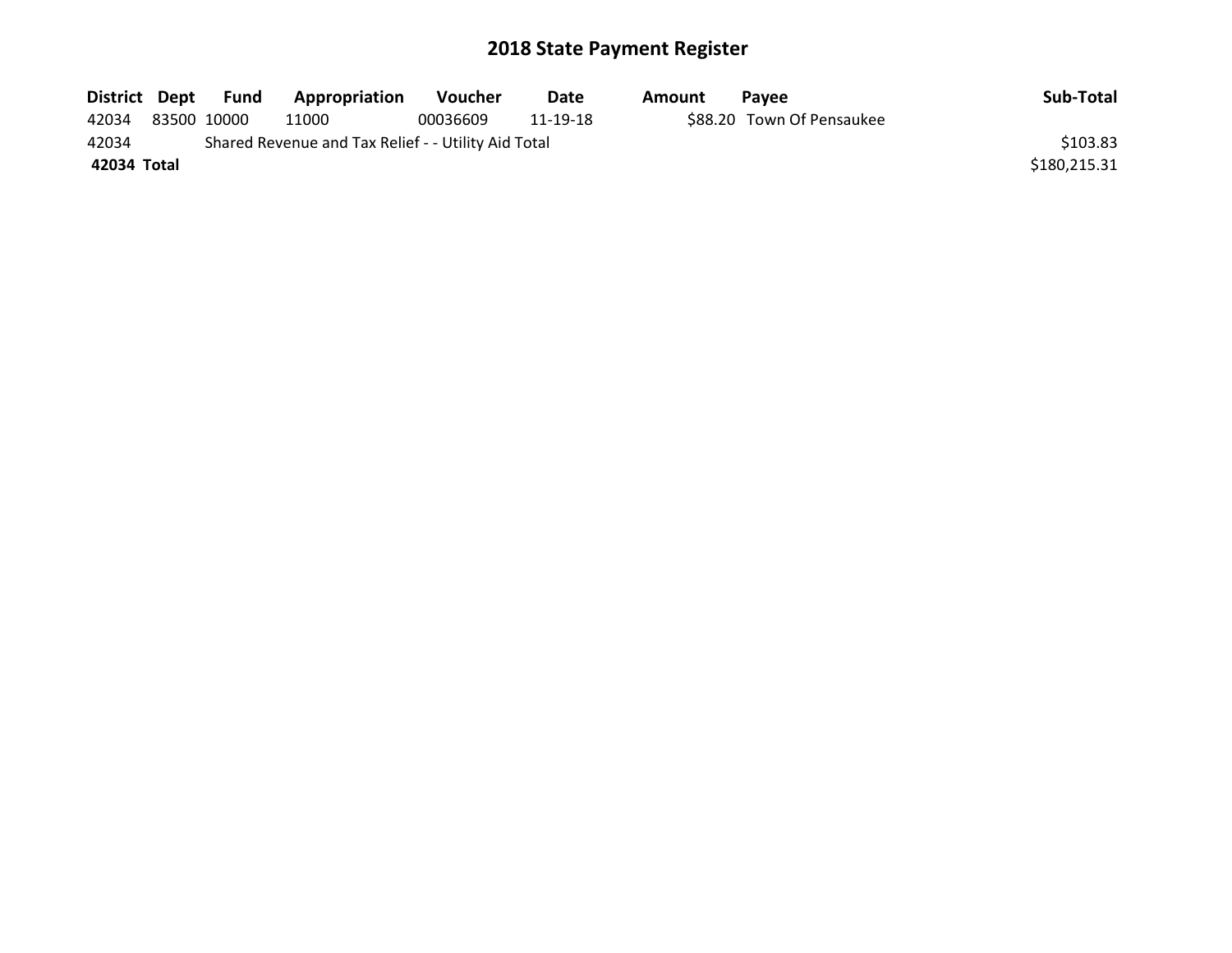| <b>District Dept</b> |             | <b>Fund</b> | Appropriation                                                                   | Voucher   | Date           | <b>Amount</b> | Payee                         | Sub-Total    |
|----------------------|-------------|-------------|---------------------------------------------------------------------------------|-----------|----------------|---------------|-------------------------------|--------------|
| 42036                |             |             | Dept of Safety & Prof Services - - Fire Dues Distribution                       |           |                |               |                               |              |
| 42036                | 16500 10000 |             | 22500                                                                           | 00022152  | $07 - 25 - 18$ |               | \$7,529.83 Town of Riverview  |              |
| 42036                |             |             | Dept of Safety & Prof Services - - Fire Dues Distribution Total                 |           |                |               |                               | \$7,529.83   |
| 42036                |             |             | Dept of Natural Resources - - Aids In Lieu Of Taxes - Gener                     |           |                |               |                               |              |
| 42036                |             | 37000 10000 | 50300                                                                           | 00212098  | $02 - 05 - 18$ |               | \$1,721.29 Town of Riverview  |              |
| 42036                |             |             | Dept of Natural Resources - - Aids In Lieu Of Taxes - Gener Total               |           |                |               |                               | \$1,721.29   |
| 42036                |             |             | Dept of Natural Resources - - Gen Program Ops-State Funds-Fr                    |           |                |               |                               |              |
| 42036                |             | 37000 21200 | 16600                                                                           | 00206500  | $01-17-18$     |               | \$6,180.00 Town of Riverview  |              |
| 42036                |             |             | Dept of Natural Resources - - Gen Program Ops-State Funds-Fr Total              |           |                |               |                               | \$6,180.00   |
| 42036                |             |             | Dept of Natural Resources - - Resaids - Cnty Forst, Cl & Mfl                    |           |                |               |                               |              |
| 42036                |             | 37000 21200 | 57100                                                                           | 00247847  | 06-28-18       |               | \$661.93 Town of Riverview    |              |
| 42036                |             |             | Dept of Natural Resources - - Resaids - Cnty Forst, CI & Mfl Total              |           |                |               |                               | \$661.93     |
| 42036                |             |             | Dept of Natural Resources - - Rec & Resource Aids, Fed                          |           |                |               |                               |              |
| 42036                |             | 37000 21200 | 58300                                                                           | 00261833  | $08-27-18$     |               | \$4,328.74 Town of Riverview  |              |
| 42036                |             |             | Dept of Natural Resources - - Rec & Resource Aids, Fed Total                    |           |                |               |                               | \$4,328.74   |
| 42036                |             |             | Dept of Natural Resources - - Resaids - Pymt In Lieu Tax Fed                    |           |                |               |                               |              |
| 42036                |             | 37000 21200 | 58400                                                                           | 00270498  | $10-01-18$     |               | \$59,985.49 Town of Riverview |              |
| 42036                |             |             | Dept of Natural Resources - - Resaids - Pymt In Lieu Tax Fed Total              |           |                |               |                               | \$59,985.49  |
| 42036                |             |             | Dept of Natural Resources - - Ea - Invasive Aqu & Lake Mon                      |           |                |               |                               |              |
| 42036                | 37000 21200 |             | 67800                                                                           | 00218443  | 03-05-18       |               | \$5,000.00 Town of Riverview  |              |
| 42036                |             |             | Dept of Natural Resources - - Ea - Invasive Aqu & Lake Mon Total                |           |                |               |                               | \$5,000.00   |
| 42036                |             |             | WI Dept of Transportation - - Trns Aids To Mnc.-Sf                              |           |                |               |                               |              |
| 42036                |             | 39500 21100 | 19100                                                                           | 00204762  | $01 - 02 - 18$ |               | \$59,050.10 Town of Riverview |              |
| 42036                |             | 39500 21100 | 19100                                                                           | 00235270  | 04-02-18       |               | \$59,050.10 Town of Riverview |              |
| 42036                |             | 39500 21100 | 19100                                                                           | 00268969  | 07-02-18       |               | \$59,050.10 Town of Riverview |              |
| 42036                |             | 39500 21100 | 19100                                                                           | 00303021  | 10-01-18       |               | \$59,050.13 Town of Riverview |              |
| 42036                |             |             | WI Dept of Transportation - - Trns Aids To Mnc.-Sf Total                        |           |                |               |                               | \$236,200.43 |
| 42036                |             |             | Department of Health Services - - Prepaid Medical Transport Reimbursement       |           |                |               |                               |              |
| 42036                | 43500 10000 |             | 16300                                                                           | AMBULANCE | 11-08-18       |               | \$2,000.00 Town of Riverview  |              |
| 42036                |             |             | Department of Health Services - - Prepaid Medical Transport Reimbursement Total |           |                |               |                               | \$2,000.00   |
| 42036                |             |             | Shared Revenue and Tax Relief - - County And Municipal Aid                      |           |                |               |                               |              |
| 42036                | 83500 10000 |             | 10500                                                                           | 00033724  | 07-23-18       |               | \$2,399.30 Town of Riverview  |              |
| 42036                | 83500 10000 |             | 10500                                                                           | 00036610  | 11-19-18       |               | \$11,596.06 Town of Riverview |              |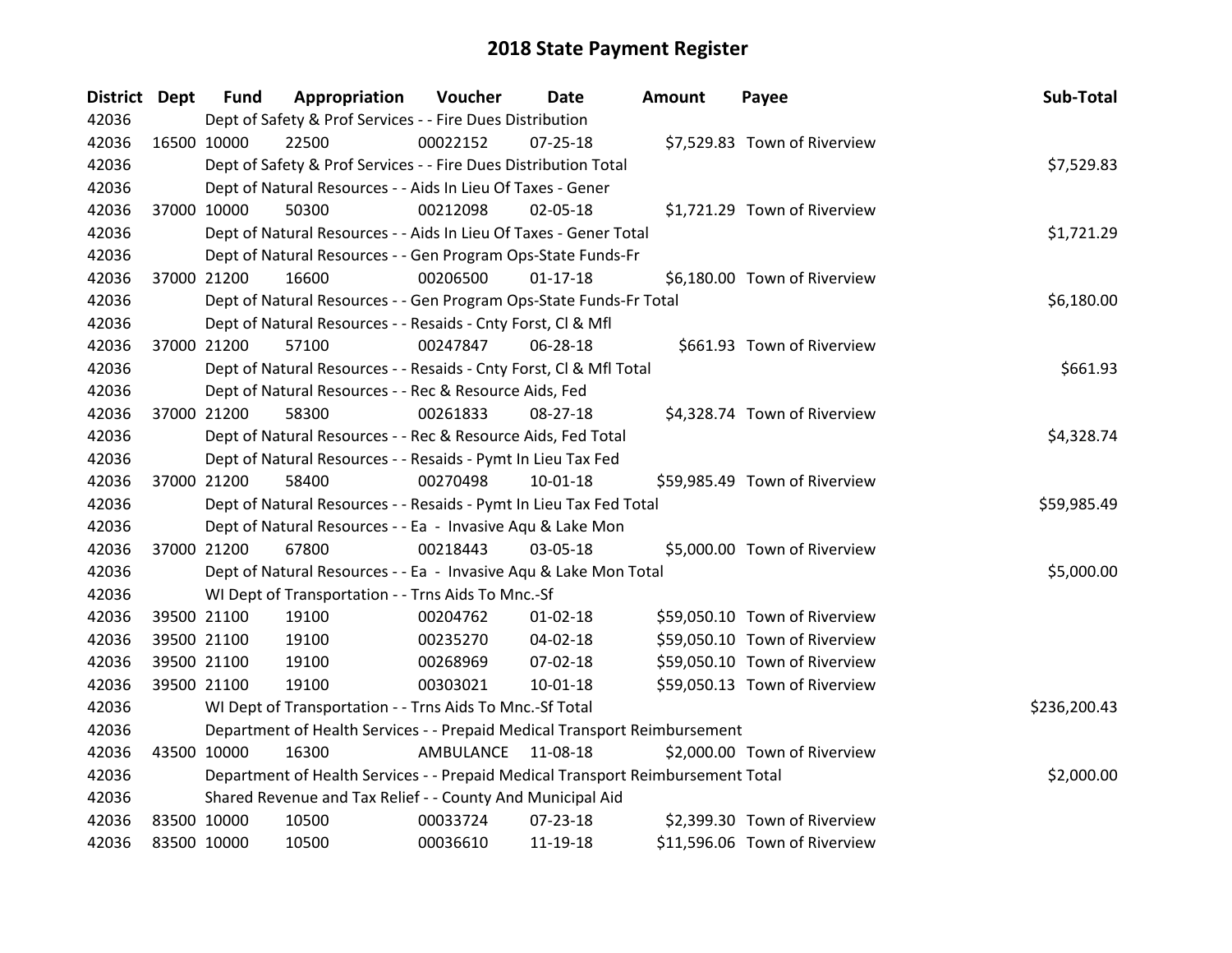| <b>District</b> | Dept  | <b>Fund</b> | Appropriation                                                    | <b>Voucher</b> | Date           | <b>Amount</b> | Payee                      | Sub-Total    |
|-----------------|-------|-------------|------------------------------------------------------------------|----------------|----------------|---------------|----------------------------|--------------|
| 42036           |       |             | Shared Revenue and Tax Relief - - County And Municipal Aid Total |                |                |               |                            | \$13,995.36  |
| 42036           |       |             | Shared Revenue and Tax Relief - - Exempt Computer Aid            |                |                |               |                            |              |
| 42036           | 83500 | 10000       | 10900                                                            | 00030960       | $07 - 23 - 18$ |               | \$205.98 Town of Riverview |              |
| 42036           |       |             | Shared Revenue and Tax Relief - - Exempt Computer Aid Total      |                | \$205.98       |               |                            |              |
| 42036           |       |             | Shared Revenue and Tax Relief - - Utility Aid                    |                |                |               |                            |              |
| 42036           |       | 83500 10000 | 11000                                                            | 00033724       | $07 - 23 - 18$ |               | \$81.62 Town of Riverview  |              |
| 42036           |       | 83500 10000 | 11000                                                            | 00036610       | 11-19-18       |               | \$473.52 Town of Riverview |              |
| 42036           |       |             | Shared Revenue and Tax Relief - - Utility Aid Total              |                |                |               |                            | \$555.14     |
| 42036 Total     |       |             |                                                                  |                |                |               |                            | \$338,364.19 |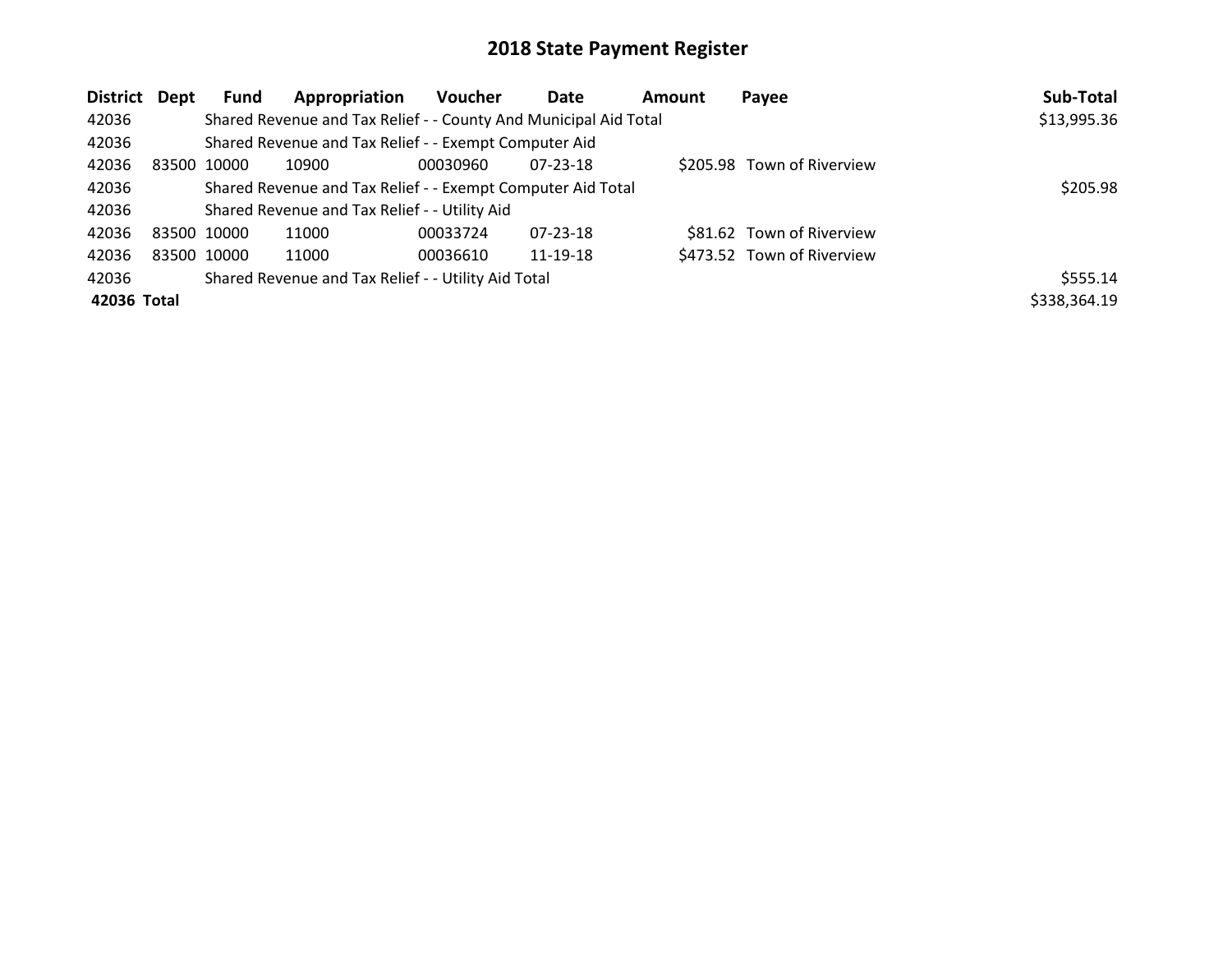| <b>District</b> | Dept  | Fund        | Appropriation                                                      | <b>Voucher</b> | Date           | <b>Amount</b> | Payee                      | Sub-Total    |
|-----------------|-------|-------------|--------------------------------------------------------------------|----------------|----------------|---------------|----------------------------|--------------|
| 42038           |       |             | Dept of Safety & Prof Services - - Fire Dues Distribution          |                |                |               |                            |              |
| 42038           |       | 16500 10000 | 22500                                                              | 00022153       | $07 - 24 - 18$ |               | \$3,349.00 Town Of Spruce  |              |
| 42038           |       |             | Dept of Safety & Prof Services - - Fire Dues Distribution Total    |                | \$3,349.00     |               |                            |              |
| 42038           |       |             | Dept of Natural Resources - - Resaids - Cnty Forst, CI & Mfl       |                |                |               |                            |              |
| 42038           | 37000 | 21200       | 57100                                                              | 00247848       | 06-28-18       |               | \$395.48 Town Of Spruce    |              |
| 42038           |       |             | Dept of Natural Resources - - Resaids - Cnty Forst, Cl & Mfl Total |                |                |               |                            | \$395.48     |
| 42038           |       |             | Dept of Natural Resources - - Fin Asst For Responsible Units       |                |                |               |                            |              |
| 42038           | 37000 | 27400       | 67000                                                              | 00235973       | 05-11-18       |               | \$694.99 Town Of Spruce    |              |
| 42038           |       |             | Dept of Natural Resources - - Fin Asst For Responsible Units Total |                |                |               |                            | \$694.99     |
| 42038           |       |             | WI Dept of Transportation - - Trns Aids To Mnc.-Sf                 |                |                |               |                            |              |
| 42038           |       | 39500 21100 | 19100                                                              | 00204763       | $01 - 02 - 18$ |               | \$22,650.44 Town Of Spruce |              |
| 42038           |       | 39500 21100 | 19100                                                              | 00235271       | 04-02-18       |               | \$22,650.44 Town Of Spruce |              |
| 42038           |       | 39500 21100 | 19100                                                              | 00268970       | 07-02-18       |               | \$22,650.44 Town Of Spruce |              |
| 42038           |       | 39500 21100 | 19100                                                              | 00303022       | $10 - 01 - 18$ |               | \$22,650.46 Town Of Spruce |              |
| 42038           |       |             | WI Dept of Transportation - - Trns Aids To Mnc.-Sf Total           |                |                |               |                            | \$90,601.78  |
| 42038           |       |             | Shared Revenue and Tax Relief - - County And Municipal Aid         |                |                |               |                            |              |
| 42038           |       | 83500 10000 | 10500                                                              | 00033725       | 07-23-18       |               | \$1,495.19 Town Of Spruce  |              |
| 42038           |       | 83500 10000 | 10500                                                              | 00036611       | 11-19-18       |               | \$8,571.91 Town Of Spruce  |              |
| 42038           |       |             | Shared Revenue and Tax Relief - - County And Municipal Aid Total   |                |                |               |                            | \$10,067.10  |
| 42038           |       |             | Shared Revenue and Tax Relief - - Exempt Computer Aid              |                |                |               |                            |              |
| 42038           |       | 83500 10000 | 10900                                                              | 00030961       | 07-23-18       |               | \$5.07 Town Of Spruce      |              |
| 42038           |       |             | Shared Revenue and Tax Relief - - Exempt Computer Aid Total        |                |                |               |                            | \$5.07       |
| 42038 Total     |       |             |                                                                    |                |                |               |                            | \$105,113.42 |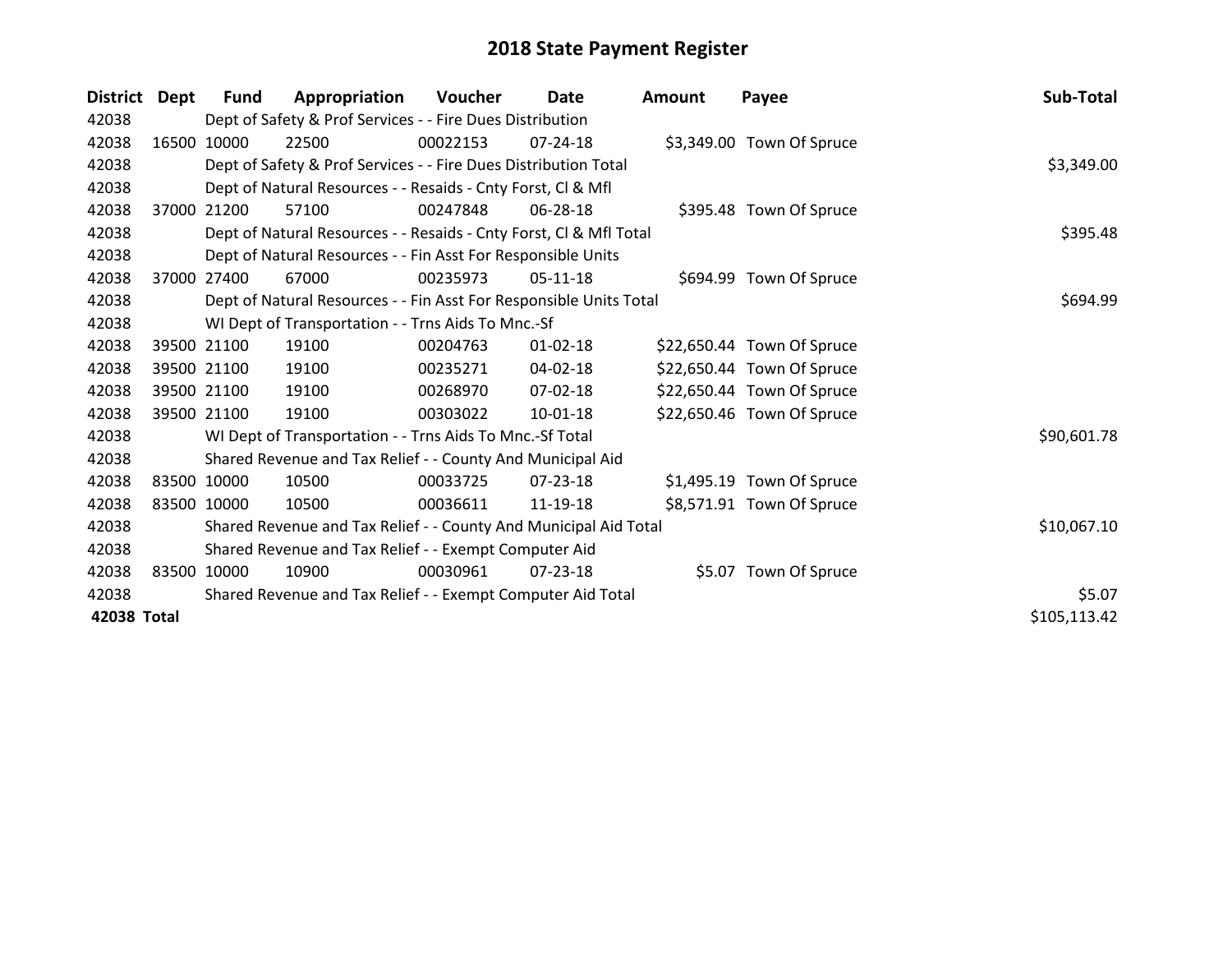| <b>District Dept</b> |             | <b>Fund</b> | Appropriation                                                      | Voucher  | Date           | <b>Amount</b> | Payee                      | Sub-Total    |
|----------------------|-------------|-------------|--------------------------------------------------------------------|----------|----------------|---------------|----------------------------|--------------|
| 42040                |             |             | Dept of Safety & Prof Services - - Fire Dues Distribution          |          |                |               |                            |              |
| 42040                |             | 16500 10000 | 22500                                                              | 00022154 | $07 - 24 - 18$ |               | \$4,528.49 Town Of Stiles  |              |
| 42040                |             |             | Dept of Safety & Prof Services - - Fire Dues Distribution Total    |          |                |               |                            | \$4,528.49   |
| 42040                |             |             | Dept of Natural Resources - - Aids In Lieu Of Taxes - Gener        |          |                |               |                            |              |
| 42040                |             | 37000 10000 | 50300                                                              | 00212049 | 02-05-18       |               | \$1,033.37 Town Of Stiles  |              |
| 42040                |             |             | Dept of Natural Resources - - Aids In Lieu Of Taxes - Gener Total  |          |                |               |                            | \$1,033.37   |
| 42040                |             |             | Dept of Natural Resources - - Resaids - Cnty Forst, CI & Mfl       |          |                |               |                            |              |
| 42040                |             | 37000 21200 | 57100                                                              | 00247849 | 06-28-18       |               | \$882.24 Town Of Stiles    |              |
| 42040                |             |             | Dept of Natural Resources - - Resaids - Cnty Forst, Cl & Mfl Total |          |                |               |                            | \$882.24     |
| 42040                |             |             | WI Dept of Transportation - - Trns Aids To Mnc.-Sf                 |          |                |               |                            |              |
| 42040                |             | 39500 21100 | 19100                                                              | 00204764 | $01 - 02 - 18$ |               | \$28,650.08 Town Of Stiles |              |
| 42040                |             | 39500 21100 | 19100                                                              | 00235272 | 04-02-18       |               | \$28,650.08 Town Of Stiles |              |
| 42040                |             | 39500 21100 | 19100                                                              | 00268971 | 07-02-18       |               | \$28,650.08 Town Of Stiles |              |
| 42040                |             | 39500 21100 | 19100                                                              | 00303023 | $10 - 01 - 18$ |               | \$28,650.09 Town Of Stiles |              |
| 42040                |             |             | WI Dept of Transportation - - Trns Aids To Mnc.-Sf Total           |          |                |               |                            | \$114,600.33 |
| 42040                |             |             | Shared Revenue and Tax Relief - - County And Municipal Aid         |          |                |               |                            |              |
| 42040                |             | 83500 10000 | 10500                                                              | 00033726 | 07-23-18       |               | \$7,709.26 Town Of Stiles  |              |
| 42040                |             | 83500 10000 | 10500                                                              | 00036612 | 11-19-18       |               | \$43,685.80 Town Of Stiles |              |
| 42040                |             |             | Shared Revenue and Tax Relief - - County And Municipal Aid Total   |          |                |               |                            | \$51,395.06  |
| 42040                |             |             | Shared Revenue and Tax Relief - - Exempt Computer Aid              |          |                |               |                            |              |
| 42040                |             | 83500 10000 | 10900                                                              | 00030962 | $07 - 23 - 18$ |               | \$81.18 Town Of Stiles     |              |
| 42040                |             |             | Shared Revenue and Tax Relief - - Exempt Computer Aid Total        |          |                |               |                            | \$81.18      |
| 42040                |             |             | Shared Revenue and Tax Relief - - Utility Aid                      |          |                |               |                            |              |
| 42040                |             | 83500 10000 | 11000                                                              | 00033726 | 07-23-18       |               | \$2,032.31 Town Of Stiles  |              |
| 42040                |             | 83500 10000 | 11000                                                              | 00036612 | 11-19-18       |               | \$15,601.24 Town Of Stiles |              |
| 42040                |             |             | Shared Revenue and Tax Relief - - Utility Aid Total                |          |                |               |                            | \$17,633.55  |
| 42040                |             |             | Shared Revenue and Tax Relief - - Lottery & Gaming Credit          |          |                |               |                            |              |
| 42040                | 83500 52100 |             | 36300                                                              | 00028913 | 06-18-18       |               | \$2,183.42 Town Of Stiles  |              |
| 42040                |             |             | Shared Revenue and Tax Relief - - Lottery & Gaming Credit Total    |          |                |               |                            | \$2,183.42   |
| 42040 Total          |             |             |                                                                    |          |                |               |                            | \$192,337.64 |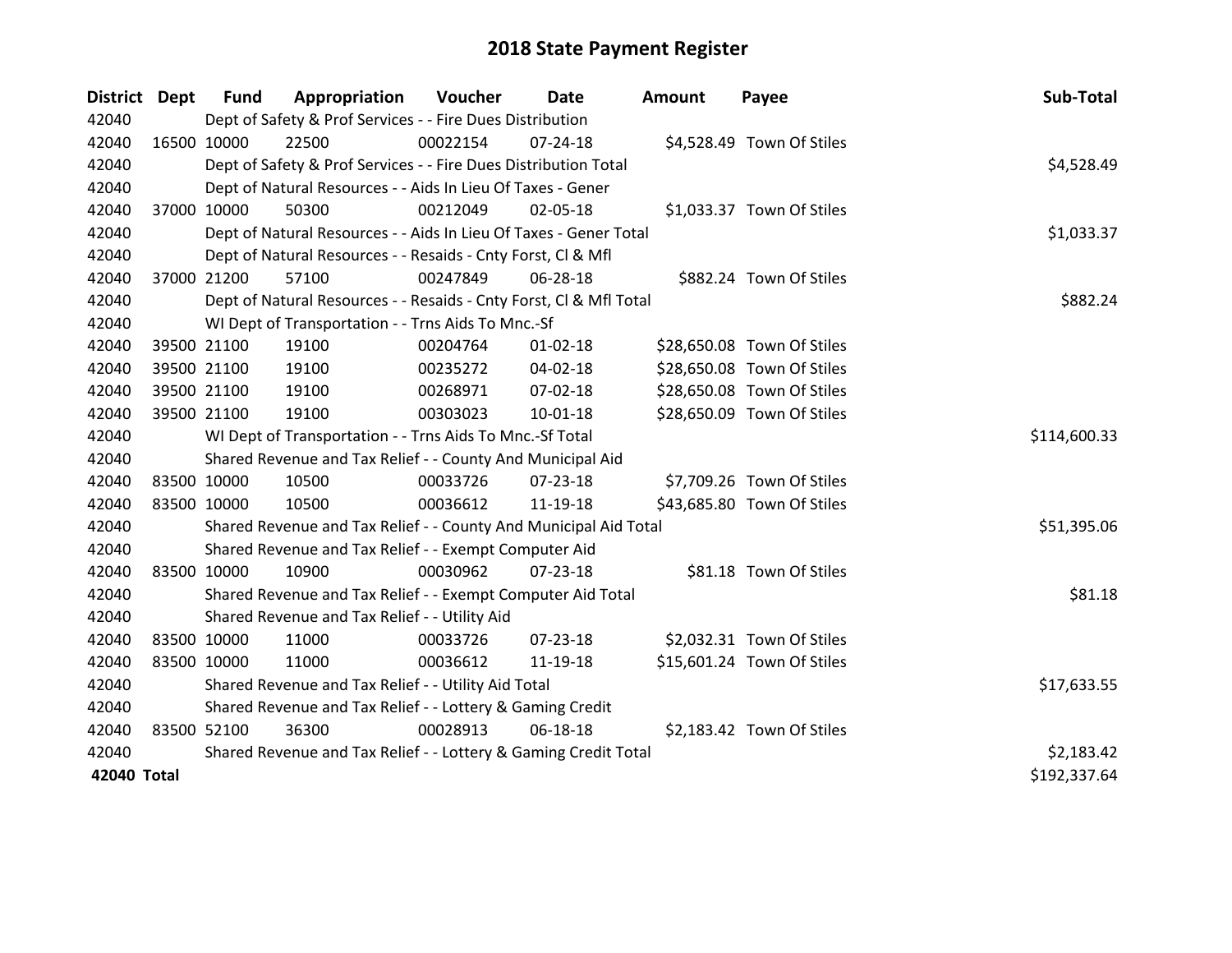| <b>District Dept</b> | <b>Fund</b> | Appropriation                                                      | Voucher  | Date           | <b>Amount</b> | Payee                        | Sub-Total    |
|----------------------|-------------|--------------------------------------------------------------------|----------|----------------|---------------|------------------------------|--------------|
| 42042                |             | Dept of Safety & Prof Services - - Fire Dues Distribution          |          |                |               |                              |              |
| 42042                | 16500 10000 | 22500                                                              | 00022155 | 07-25-18       |               | \$8,103.32 Town Of Townsend  |              |
| 42042                |             | Dept of Safety & Prof Services - - Fire Dues Distribution Total    |          |                |               |                              | \$8,103.32   |
| 42042                |             | Dept of Natural Resources - - Aids In Lieu Of Taxes - Gener        |          |                |               |                              |              |
| 42042                | 37000 10000 | 50300                                                              | 00212066 | 02-05-18       |               | \$2,064.90 Town Of Townsend  |              |
| 42042                |             | Dept of Natural Resources - - Aids In Lieu Of Taxes - Gener Total  |          |                |               |                              | \$2,064.90   |
| 42042                |             | Dept of Natural Resources - - Gen Program Ops-State Funds-Fr       |          |                |               |                              |              |
| 42042                | 37000 21200 | 16600                                                              | 00206503 | $01 - 26 - 18$ |               | \$5,000.00 Town Of Townsend  |              |
| 42042                |             | Dept of Natural Resources - - Gen Program Ops-State Funds-Fr Total |          |                |               |                              | \$5,000.00   |
| 42042                |             | Dept of Natural Resources - - Resaids - Cnty Forst, Cl & Mfl       |          |                |               |                              |              |
| 42042                | 37000 21200 | 57100                                                              | 00247850 | 06-28-18       |               | \$300.60 Town Of Townsend    |              |
| 42042                |             | Dept of Natural Resources - - Resaids - Cnty Forst, CI & Mfl Total |          |                |               |                              | \$300.60     |
| 42042                |             | Dept of Natural Resources - - Resaids - Pymt In Lieu Tax Fed       |          |                |               |                              |              |
| 42042                | 37000 21200 | 58400                                                              | 00270499 | 10-01-18       |               | \$34,397.69 Town Of Townsend |              |
| 42042                |             | Dept of Natural Resources - - Resaids - Pymt In Lieu Tax Fed Total |          |                |               |                              | \$34,397.69  |
| 42042                |             | WI Dept of Transportation - - Trns Aids To Mnc.-Sf                 |          |                |               |                              |              |
| 42042                | 39500 21100 | 19100                                                              | 00204765 | $01 - 02 - 18$ |               | \$58,446.88 Town Of Townsend |              |
| 42042                | 39500 21100 | 19100                                                              | 00235273 | $04 - 02 - 18$ |               | \$58,446.88 Town Of Townsend |              |
| 42042                | 39500 21100 | 19100                                                              | 00268972 | 07-02-18       |               | \$58,446.88 Town Of Townsend |              |
| 42042                | 39500 21100 | 19100                                                              | 00303024 | $10 - 01 - 18$ |               | \$58,446.90 Town Of Townsend |              |
| 42042                |             | WI Dept of Transportation - - Trns Aids To Mnc.-Sf Total           |          |                |               |                              | \$233,787.54 |
| 42042                |             | Shared Revenue and Tax Relief - - County And Municipal Aid         |          |                |               |                              |              |
| 42042                | 83500 10000 | 10500                                                              | 00033727 | 07-23-18       |               | \$1,574.53 Town Of Townsend  |              |
| 42042                | 83500 10000 | 10500                                                              | 00036613 | 11-19-18       |               | \$8,922.33 Town Of Townsend  |              |
| 42042                |             | Shared Revenue and Tax Relief - - County And Municipal Aid Total   |          |                |               |                              | \$10,496.86  |
| 42042                |             | Shared Revenue and Tax Relief - - Exempt Computer Aid              |          |                |               |                              |              |
| 42042                | 83500 10000 | 10900                                                              | 00030963 | $07 - 23 - 18$ |               | \$84.22 Town Of Townsend     |              |
| 42042                |             | Shared Revenue and Tax Relief - - Exempt Computer Aid Total        |          |                |               |                              | \$84.22      |
| 42042                |             | Shared Revenue and Tax Relief - - Utility Aid                      |          |                |               |                              |              |
| 42042                | 83500 10000 | 11000                                                              | 00033727 | 07-23-18       |               | \$45.75 Town Of Townsend     |              |
| 42042                |             | Shared Revenue and Tax Relief - - Utility Aid Total                |          |                |               |                              | \$45.75      |
| 42042                |             | Shared Revenue and Tax Relief - - Lottery & Gaming Credit          |          |                |               |                              |              |
| 42042                | 83500 52100 | 36300                                                              | 00027523 | 03-26-18       |               | \$492.96 Town Of Townsend    |              |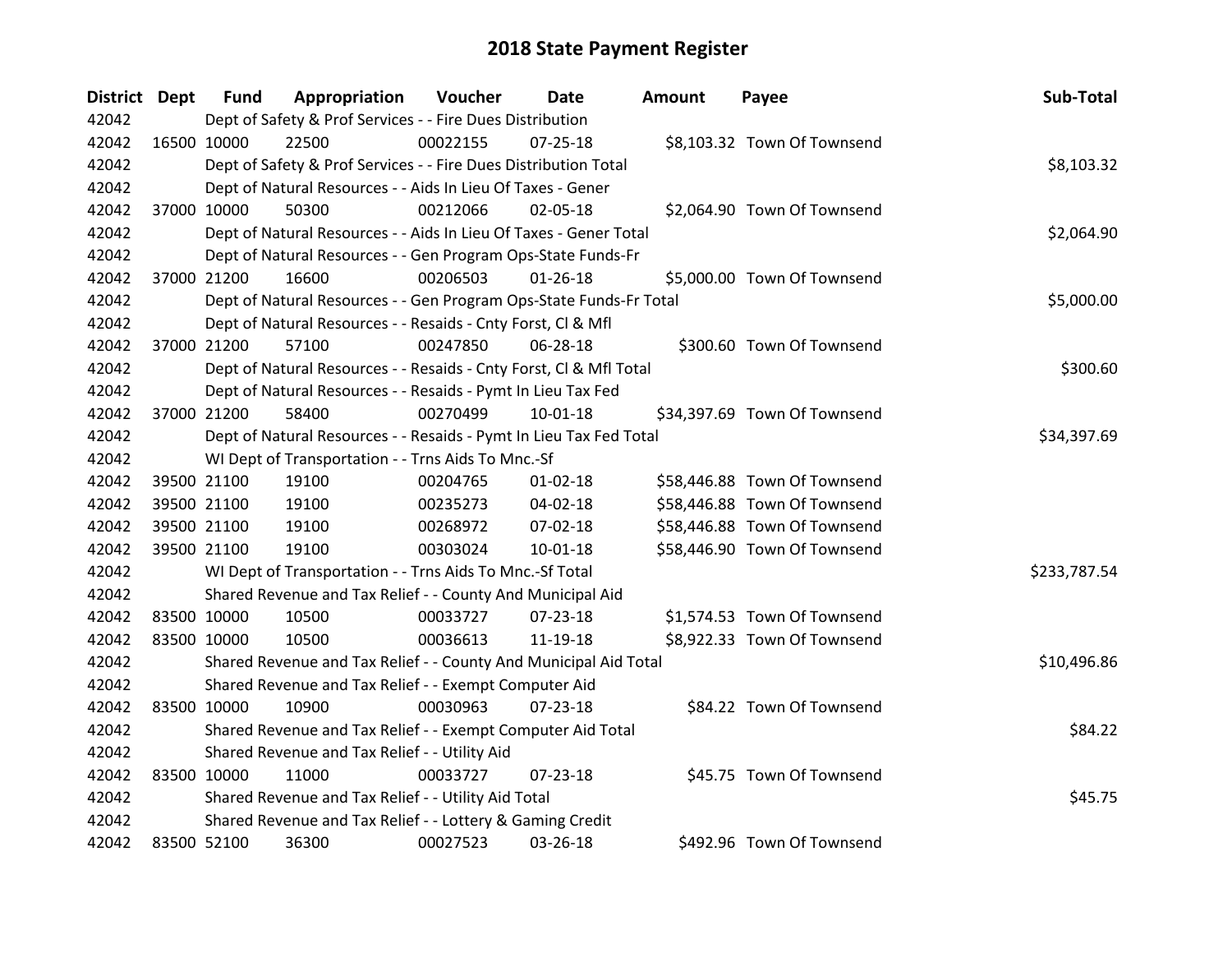| District Dept | Fund | <b>Appropriation</b>                                            | Voucher | <b>Date</b> | Amount | <b>Pavee</b> | Sub-Total    |
|---------------|------|-----------------------------------------------------------------|---------|-------------|--------|--------------|--------------|
| 42042         |      | Shared Revenue and Tax Relief - - Lottery & Gaming Credit Total |         |             |        |              | \$492.96     |
| 42042 Total   |      |                                                                 |         |             |        |              | \$294,773.84 |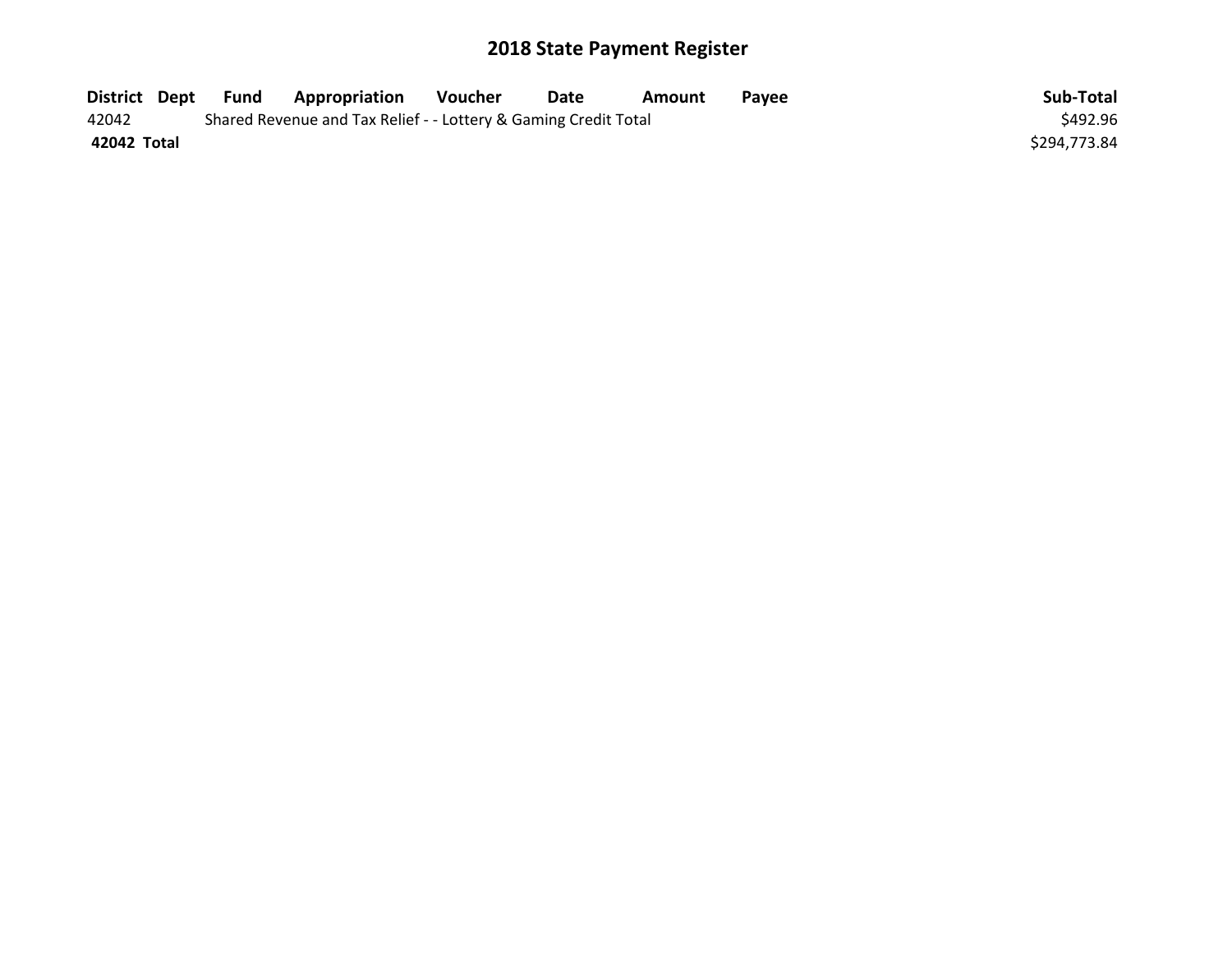| District Dept | <b>Fund</b> | Appropriation                                                      | Voucher     | <b>Date</b>    | <b>Amount</b> | Payee                         | Sub-Total   |
|---------------|-------------|--------------------------------------------------------------------|-------------|----------------|---------------|-------------------------------|-------------|
| 42044         |             | Dept of Safety & Prof Services - - Fire Dues Distribution          |             |                |               |                               |             |
| 42044         | 16500 10000 | 22500                                                              | 00022156    | $07 - 26 - 18$ |               | \$2,611.45 Town Of Underhill  |             |
| 42044         |             | Dept of Safety & Prof Services - - Fire Dues Distribution Total    |             |                |               |                               | \$2,611.45  |
| 42044         |             | Dept of Natural Resources - - Aids In Lieu Of Taxes - Gener        |             |                |               |                               |             |
| 42044         | 37000 10000 | 50300                                                              | 00212109    | 02-05-18       |               | \$636.03 Town Of Underhill    |             |
| 42044         |             | Dept of Natural Resources - - Aids In Lieu Of Taxes - Gener Total  |             |                |               |                               | \$636.03    |
| 42044         |             | Dept of Natural Resources - - Gen Program Ops-State Funds          |             |                |               |                               |             |
| 42044         | 37000 21200 | 16100                                                              | 00210116    | $01 - 26 - 18$ |               | \$50.00 Town Of Underhill     |             |
| 42044         |             | Dept of Natural Resources - - Gen Program Ops-State Funds Total    |             |                |               |                               | \$50.00     |
| 42044         |             | Dept of Natural Resources - - General Program Operations --        |             |                |               |                               |             |
| 42044         | 37000 21200 | 25400                                                              | 00235995    | 05-14-18       |               | \$115.00 Town Of Underhill    |             |
| 42044         | 37000 21200 | 25400                                                              | 00244511    | $06 - 21 - 18$ |               | \$325.00 Town Of Underhill    |             |
| 42044         | 37000 21200 | 25400                                                              | 00260058    | 08-27-18       |               | \$195.00 Town Of Underhill    |             |
| 42044         |             | Dept of Natural Resources - - General Program Operations -- Total  |             |                |               |                               | \$635.00    |
| 42044         |             | Dept of Natural Resources - - Resaids - Cnty Forst, CI & Mfl       |             |                |               |                               |             |
| 42044         | 37000 21200 | 57100                                                              | 00247851    | 06-28-18       |               | \$878.93 Town Of Underhill    |             |
| 42044         |             | Dept of Natural Resources - - Resaids - Cnty Forst, Cl & Mfl Total |             |                |               |                               | \$878.93    |
| 42044         |             | Dept of Natural Resources - - Fin Asst For Responsible Units       |             |                |               |                               |             |
| 42044         | 37000 27400 | 67000                                                              | 00235900    | $05 - 11 - 18$ |               | \$1,327.38 Town Of Underhill  |             |
| 42044         |             | Dept of Natural Resources - - Fin Asst For Responsible Units Total |             |                |               |                               | \$1,327.38  |
| 42044         |             | WI Dept of Transportation - - Trns Aids To Mnc.-Sf                 |             |                |               |                               |             |
| 42044         | 39500 21100 | 19100                                                              | 00204766    | $01 - 02 - 18$ |               | \$22,605.91 Town Of Underhill |             |
| 42044         | 39500 21100 | 19100                                                              | 00235274    | 04-02-18       |               | \$22,605.91 Town Of Underhill |             |
| 42044         | 39500 21100 | 19100                                                              | 00268973    | 07-02-18       |               | \$22,605.91 Town Of Underhill |             |
| 42044         | 39500 21100 | 19100                                                              | 00303025    | $10 - 01 - 18$ |               | \$22,605.92 Town Of Underhill |             |
| 42044         |             | WI Dept of Transportation - - Trns Aids To Mnc.-Sf Total           |             |                |               |                               | \$90,423.65 |
| 42044         |             | Shared Revenue and Tax Relief - - County And Municipal Aid         |             |                |               |                               |             |
| 42044         | 83500 10000 | 10500                                                              | 00033728    | 07-23-18       |               | \$2,061.75 Town Of Underhill  |             |
| 42044         | 83500 10000 | 10500                                                              | 00036614    | 11-19-18       |               | \$11,683.22 Town Of Underhill |             |
| 42044         |             | Shared Revenue and Tax Relief - - County And Municipal Aid Total   | \$13,744.97 |                |               |                               |             |
| 42044         |             | Shared Revenue and Tax Relief - - Exempt Computer Aid              |             |                |               |                               |             |
| 42044         | 83500 10000 | 10900                                                              | 00030964    | $07 - 23 - 18$ |               | \$11.16 Town Of Underhill     |             |
| 42044         |             | Shared Revenue and Tax Relief - - Exempt Computer Aid Total        |             |                |               |                               | \$11.16     |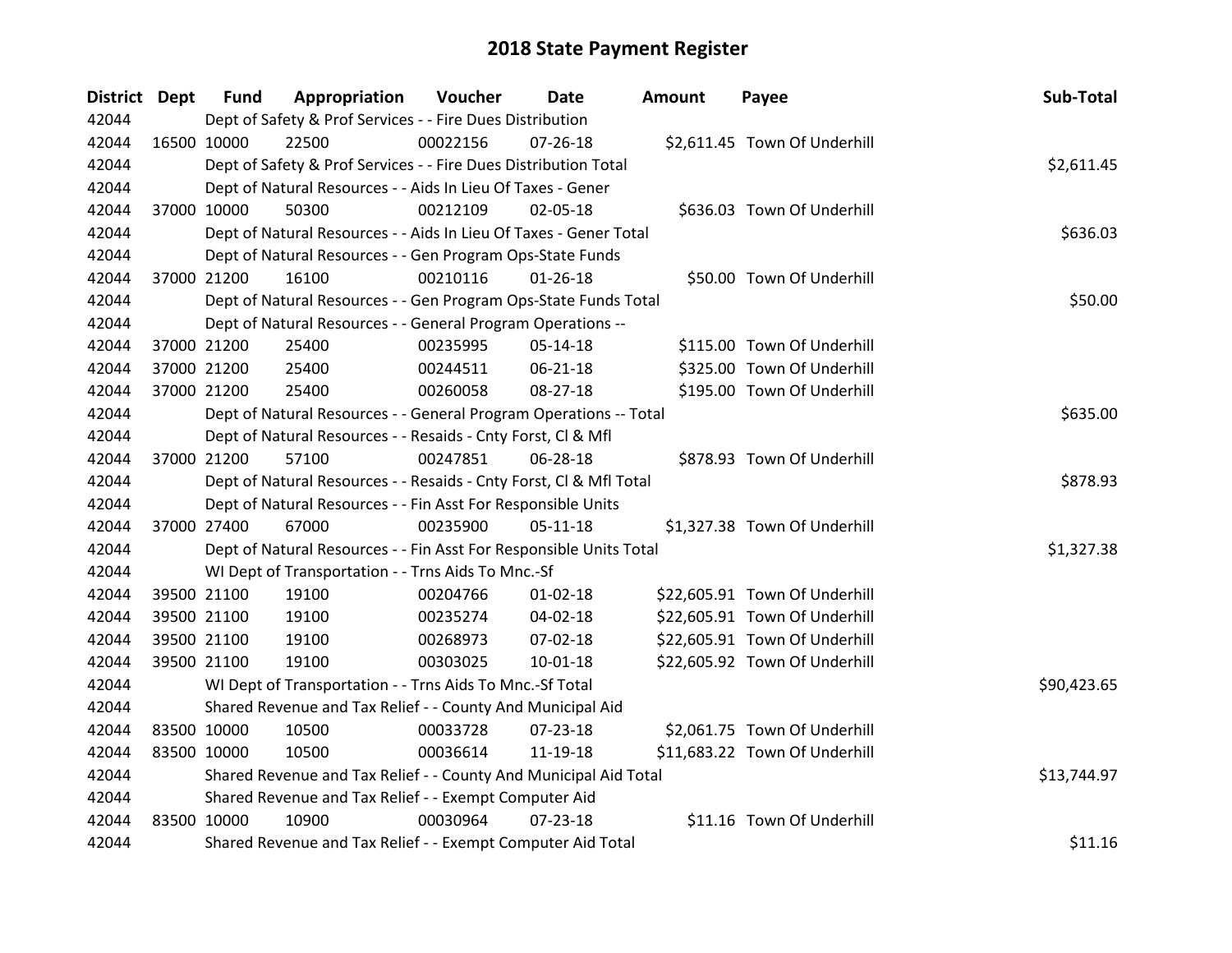| District Dept | Fund        | Appropriation                                       | Voucher  | Date           | Amount | Pavee                      | Sub-Total    |
|---------------|-------------|-----------------------------------------------------|----------|----------------|--------|----------------------------|--------------|
| 42044         |             | Shared Revenue and Tax Relief - - Utility Aid       |          |                |        |                            |              |
| 42044         | 83500 10000 | 11000                                               | 00033728 | $07 - 23 - 18$ |        | \$49.86 Town Of Underhill  |              |
| 42044         | 83500 10000 | 11000                                               | 00036614 | 11-19-18       |        | \$270.25 Town Of Underhill |              |
| 42044         |             | Shared Revenue and Tax Relief - - Utility Aid Total |          |                |        |                            | \$320.11     |
| 42044 Total   |             |                                                     |          |                |        |                            | \$110,638.68 |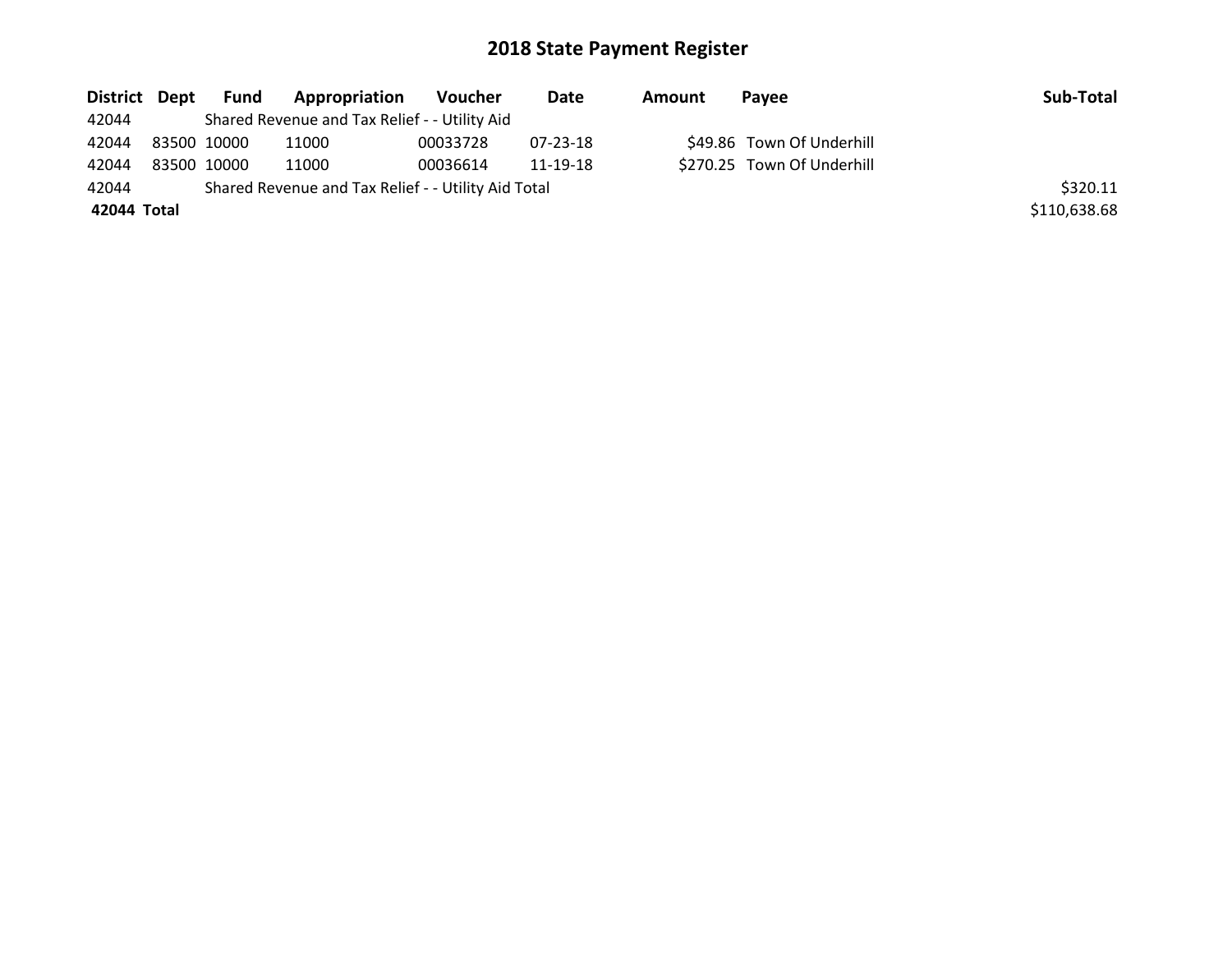| District Dept |             | <b>Fund</b> | Appropriation                                                     | Voucher  | <b>Date</b>    | <b>Amount</b> | Payee                        | Sub-Total    |
|---------------|-------------|-------------|-------------------------------------------------------------------|----------|----------------|---------------|------------------------------|--------------|
| 42146         |             |             | Dept of Safety & Prof Services - - Fire Dues Distribution         |          |                |               |                              |              |
| 42146         | 16500 10000 |             | 22500                                                             | 00022157 | 07-25-18       |               | \$1,369.71 Village Of Lena   |              |
| 42146         |             |             | Dept of Safety & Prof Services - - Fire Dues Distribution Total   |          |                |               |                              | \$1,369.71   |
| 42146         |             |             | Dept of Natural Resources - - General Program Operations --       |          |                |               |                              |              |
| 42146         |             | 37000 21200 | 25400                                                             | 00241277 | 06-07-18       |               | \$330.00 Village Of Lena     |              |
| 42146         |             | 37000 21200 | 25400                                                             | 00244498 | $06 - 21 - 18$ |               | \$135.00 Village Of Lena     |              |
| 42146         |             |             | Dept of Natural Resources - - General Program Operations -- Total | \$465.00 |                |               |                              |              |
| 42146         |             |             | Dept of Natural Resources - - Rec & Resource Aids, Fed            |          |                |               |                              |              |
| 42146         |             | 37000 21200 | 58300                                                             | 00262121 | $08-27-18$     |               | \$1,150.00 Village Of Lena   |              |
| 42146         |             |             | Dept of Natural Resources - - Rec & Resource Aids, Fed Total      |          |                |               |                              | \$1,150.00   |
| 42146         |             |             | WI Dept of Transportation - - Trns Aids To Mnc.-Sf                |          |                |               |                              |              |
| 42146         |             | 39500 21100 | 19100                                                             | 00204767 | $01 - 02 - 18$ |               | \$8,535.34 Village Of Lena   |              |
| 42146         |             | 39500 21100 | 19100                                                             | 00235275 | 04-02-18       |               | \$8,535.34 Village Of Lena   |              |
| 42146         |             | 39500 21100 | 19100                                                             | 00268974 | 07-02-18       |               | \$8,535.34 Village Of Lena   |              |
| 42146         |             | 39500 21100 | 19100                                                             | 00303026 | $10 - 01 - 18$ |               | \$8,535.36 Village Of Lena   |              |
| 42146         |             |             | WI Dept of Transportation - - Trns Aids To Mnc.-Sf Total          |          |                |               |                              | \$34,141.38  |
| 42146         |             |             | Department of Justice - - Law Enforcement Train, Local            |          |                |               |                              |              |
| 42146         | 45500 10000 |             | 23100                                                             | 00053295 | $10 - 18 - 18$ |               | \$320.00 Village Of Lena     |              |
| 42146         |             |             | Department of Justice - - Law Enforcement Train, Local Total      |          |                |               |                              | \$320.00     |
| 42146         |             |             | Shared Revenue and Tax Relief - - County And Municipal Aid        |          |                |               |                              |              |
| 42146         | 83500 10000 |             | 10500                                                             | 00033729 | 07-23-18       |               | \$24,812.10 Village Of Lena  |              |
| 42146         |             | 83500 10000 | 10500                                                             | 00036615 | 11-19-18       |               | \$140,601.90 Village Of Lena |              |
| 42146         |             |             | Shared Revenue and Tax Relief - - County And Municipal Aid Total  |          |                |               |                              | \$165,414.00 |
| 42146         |             |             | Shared Revenue and Tax Relief - - Exempt Computer Aid             |          |                |               |                              |              |
| 42146         |             | 83500 10000 | 10900                                                             | 00030965 | 07-23-18       |               | \$283.10 Village Of Lena     |              |
| 42146         |             |             | Shared Revenue and Tax Relief - - Exempt Computer Aid Total       |          |                |               |                              | \$283.10     |
| 42146         |             |             | Shared Revenue and Tax Relief - - Utility Aid                     |          |                |               |                              |              |
| 42146         | 83500 10000 |             | 11000                                                             | 00033729 | 07-23-18       |               | \$49.92 Village Of Lena      |              |
| 42146         | 83500 10000 |             | 11000                                                             | 00036615 | 11-19-18       |               | \$284.29 Village Of Lena     |              |
| 42146         |             |             | Shared Revenue and Tax Relief - - Utility Aid Total               |          |                |               |                              | \$334.21     |
| 42146 Total   |             |             |                                                                   |          |                |               |                              | \$203,477.40 |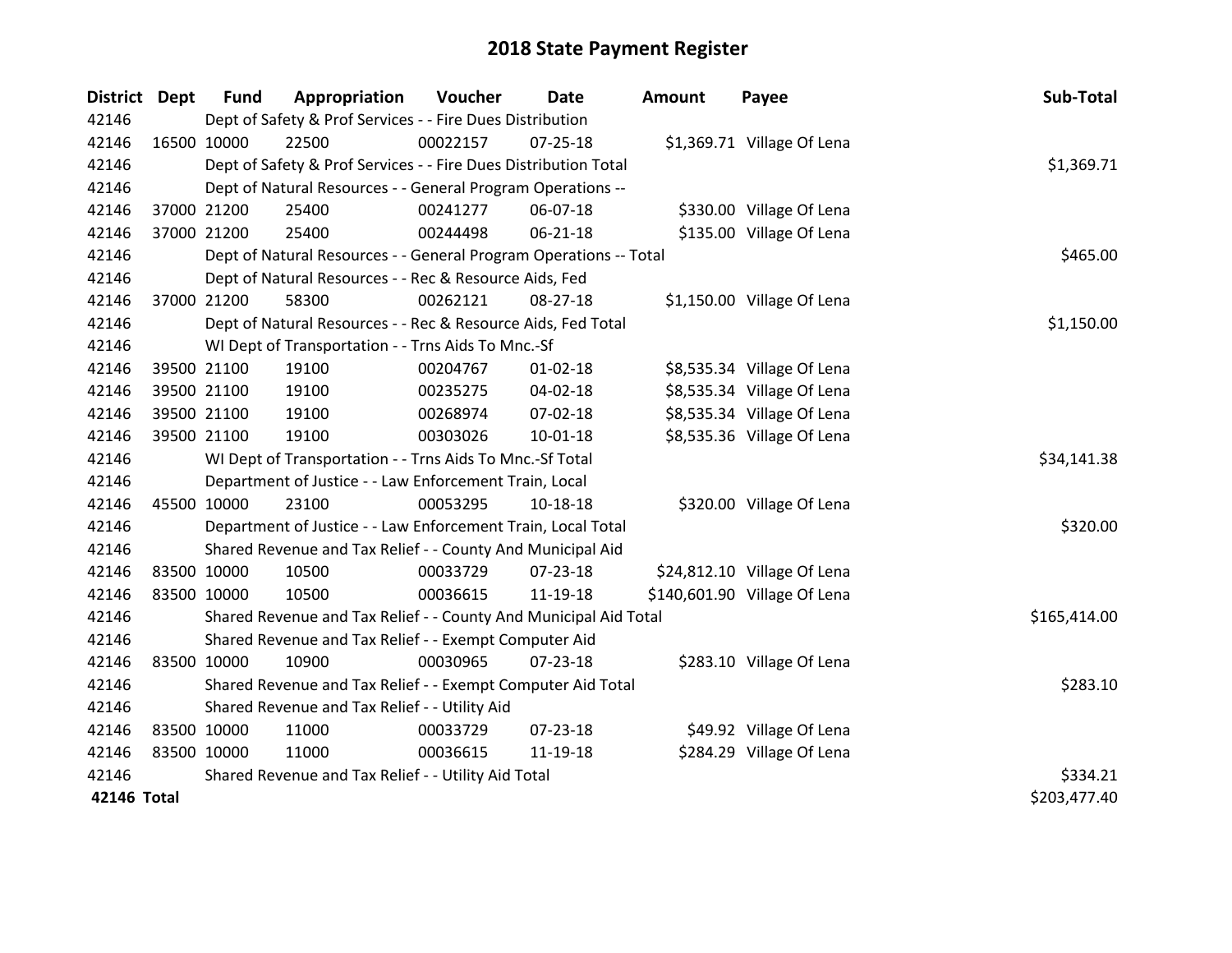|             | District Dept Fund | <b>Appropriation</b>                                              | Voucher  | Date     | Amount | Pavee                       | Sub-Total |
|-------------|--------------------|-------------------------------------------------------------------|----------|----------|--------|-----------------------------|-----------|
| 42171       |                    | Dept of Natural Resources - - Aids In Lieu Of Taxes - Gener       |          |          |        |                             |           |
| 42171       | 37000 10000        | 50300                                                             | 00212290 | 02-05-18 |        | \$184.00 Village Of Pulaski |           |
| 42171       |                    | Dept of Natural Resources - - Aids In Lieu Of Taxes - Gener Total |          |          |        |                             | \$184.00  |
| 42171 Total |                    |                                                                   |          |          |        |                             | \$184.00  |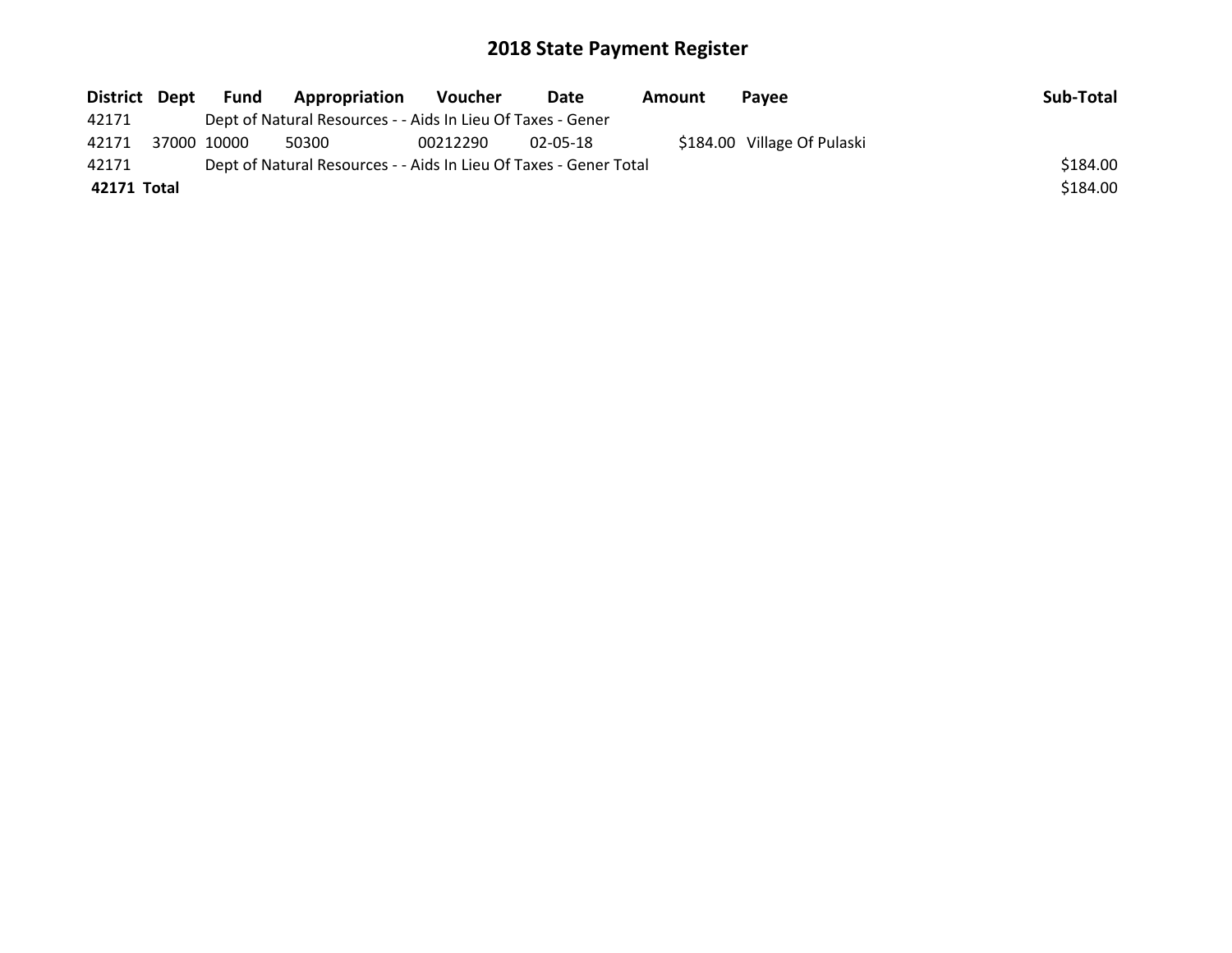| District Dept | <b>Fund</b>                                                 | Appropriation                                                         | Voucher     | <b>Date</b>    | <b>Amount</b> | Payee                          | Sub-Total    |
|---------------|-------------------------------------------------------------|-----------------------------------------------------------------------|-------------|----------------|---------------|--------------------------------|--------------|
| 42181         |                                                             | Dept of Safety & Prof Services - - Fire Dues Distribution             |             |                |               |                                |              |
| 42181         | 16500 10000                                                 | 22500                                                                 | 00022158    | $07 - 24 - 18$ |               | \$1,079.31 Village Of Suring   |              |
| 42181         |                                                             | Dept of Safety & Prof Services - - Fire Dues Distribution Total       |             |                |               |                                | \$1,079.31   |
| 42181         |                                                             | Dept of Natural Resources - - Aids In Lieu Of Taxes - Gener           |             |                |               |                                |              |
| 42181         | 37000 10000                                                 | 50300                                                                 | 00212278    | 02-05-18       |               | \$125.93 Village Of Suring     |              |
| 42181         |                                                             | Dept of Natural Resources - - Aids In Lieu Of Taxes - Gener Total     |             |                |               |                                | \$125.93     |
| 42181         |                                                             | Dept of Natural Resources - - General Program Operations --           |             |                |               |                                |              |
| 42181         | 37000 21200                                                 | 25400                                                                 | 00238665    | $05 - 24 - 18$ |               | \$135.00 Village Of Suring     |              |
| 42181         | 37000 21200                                                 | 25400                                                                 | 00241678    | 06-08-18       |               | \$155.00 Village Of Suring     |              |
| 42181         |                                                             | Dept of Natural Resources - - General Program Operations -- Total     |             |                |               |                                | \$290.00     |
| 42181         |                                                             | WI Dept of Transportation - - Trns Aids To Mnc.-Sf                    |             |                |               |                                |              |
| 42181         | 39500 21100                                                 | 19100                                                                 | 00204768    | $01 - 02 - 18$ |               | \$8,564.98 Village Of Suring   |              |
| 42181         | 39500 21100                                                 | 19100                                                                 | 00235276    | 04-02-18       |               | \$8,564.98 Village Of Suring   |              |
| 42181         | 39500 21100                                                 | 19100                                                                 | 00268975    | 07-02-18       |               | \$8,564.98 Village Of Suring   |              |
| 42181         | 39500 21100                                                 | 19100                                                                 | 00303027    | $10 - 01 - 18$ |               | \$8,565.00 Village Of Suring   |              |
| 42181         |                                                             | WI Dept of Transportation - - Trns Aids To Mnc.-Sf Total              | \$34,259.94 |                |               |                                |              |
| 42181         |                                                             | Department of Justice - - Law Enforcement Train, Local                |             |                |               |                                |              |
| 42181         | 45500 10000                                                 | 23100                                                                 | 00053766    | $10 - 25 - 18$ |               | \$160.00 Village Of Suring     |              |
| 42181         |                                                             | Department of Justice - - Law Enforcement Train, Local Total          |             |                |               |                                | \$160.00     |
| 42181         |                                                             | Shared Revenue and Tax Relief - - Expenditure Restraint Program       |             |                |               |                                |              |
| 42181         | 83500 10000                                                 | 10100                                                                 | 00033730    | $07 - 23 - 18$ |               | \$8,478.31 Village Of Suring   |              |
| 42181         |                                                             | Shared Revenue and Tax Relief - - Expenditure Restraint Program Total |             |                |               |                                | \$8,478.31   |
| 42181         |                                                             | Shared Revenue and Tax Relief - - County And Municipal Aid            |             |                |               |                                |              |
| 42181         | 83500 10000                                                 | 10500                                                                 | 00033730    | 07-23-18       |               | \$25,013.27 Village Of Suring  |              |
| 42181         | 83500 10000                                                 | 10500                                                                 | 00036616    | 11-19-18       |               | \$141,741.85 Village Of Suring |              |
| 42181         |                                                             | Shared Revenue and Tax Relief - - County And Municipal Aid Total      |             |                |               |                                | \$166,755.12 |
| 42181         |                                                             | Shared Revenue and Tax Relief - - Exempt Computer Aid                 |             |                |               |                                |              |
| 42181         | 83500 10000                                                 | 10900                                                                 | 00030966    | 07-23-18       |               | \$1,343.46 Village Of Suring   |              |
| 42181         | 83500 10000                                                 | 10900                                                                 | 00032436    | 07-23-18       |               | \$120.67 Village Of Suring     |              |
| 42181         | Shared Revenue and Tax Relief - - Exempt Computer Aid Total |                                                                       |             |                |               |                                | \$1,464.13   |
| 42181         |                                                             | Shared Revenue and Tax Relief - - Lottery & Gaming Credit             |             |                |               |                                |              |
| 42181         | 83500 52100                                                 | 36300                                                                 | 00027524    | 03-26-18       |               | \$606.66 Village Of Suring     |              |
| 42181         |                                                             | Shared Revenue and Tax Relief - - Lottery & Gaming Credit Total       |             |                |               |                                | \$606.66     |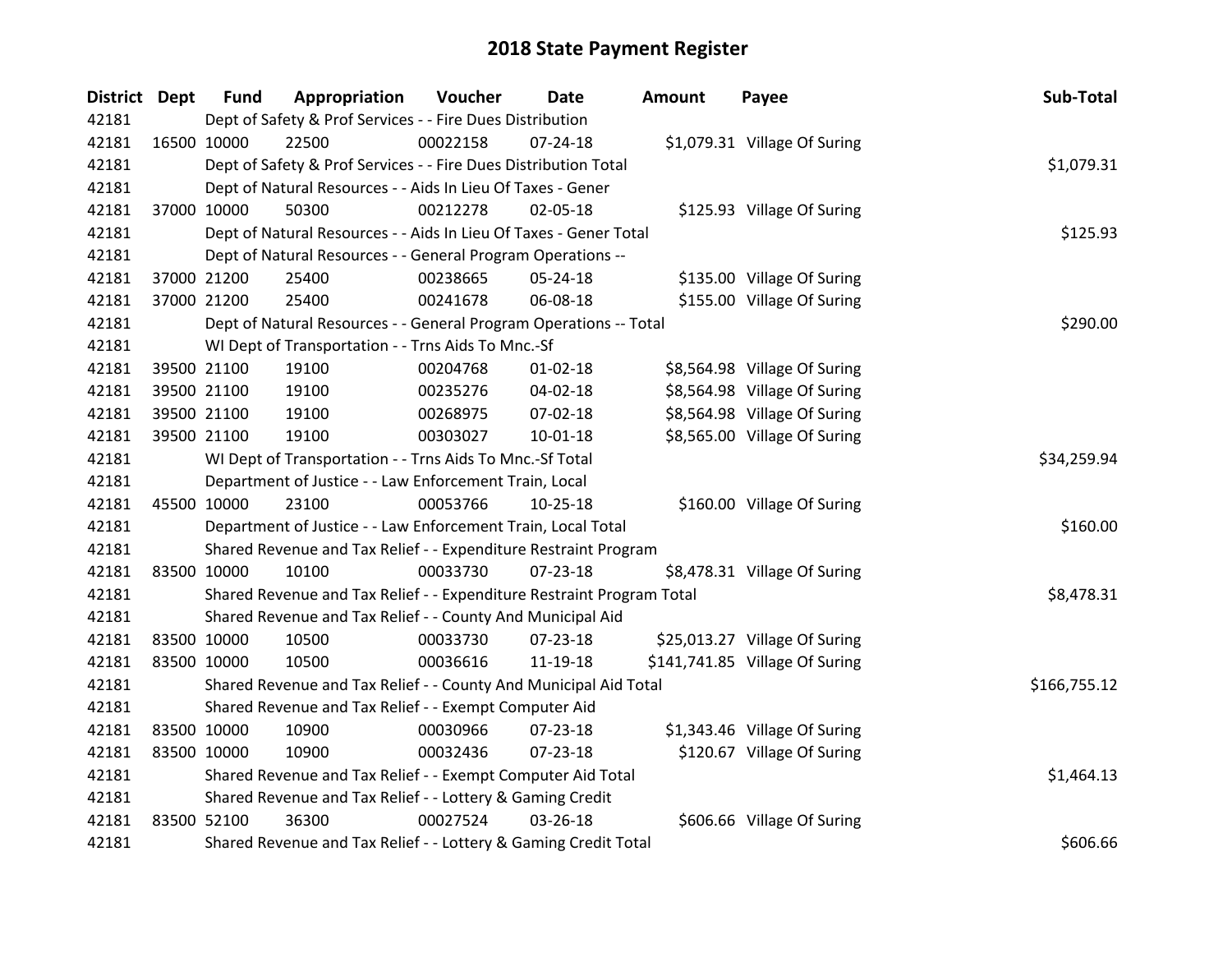| District Dept | <b>Fund Appropriation</b> | Voucher | <b>Date</b> | Amount | Pavee | Sub-Total    |
|---------------|---------------------------|---------|-------------|--------|-------|--------------|
| 42181 Total   |                           |         |             |        |       | \$213,219.40 |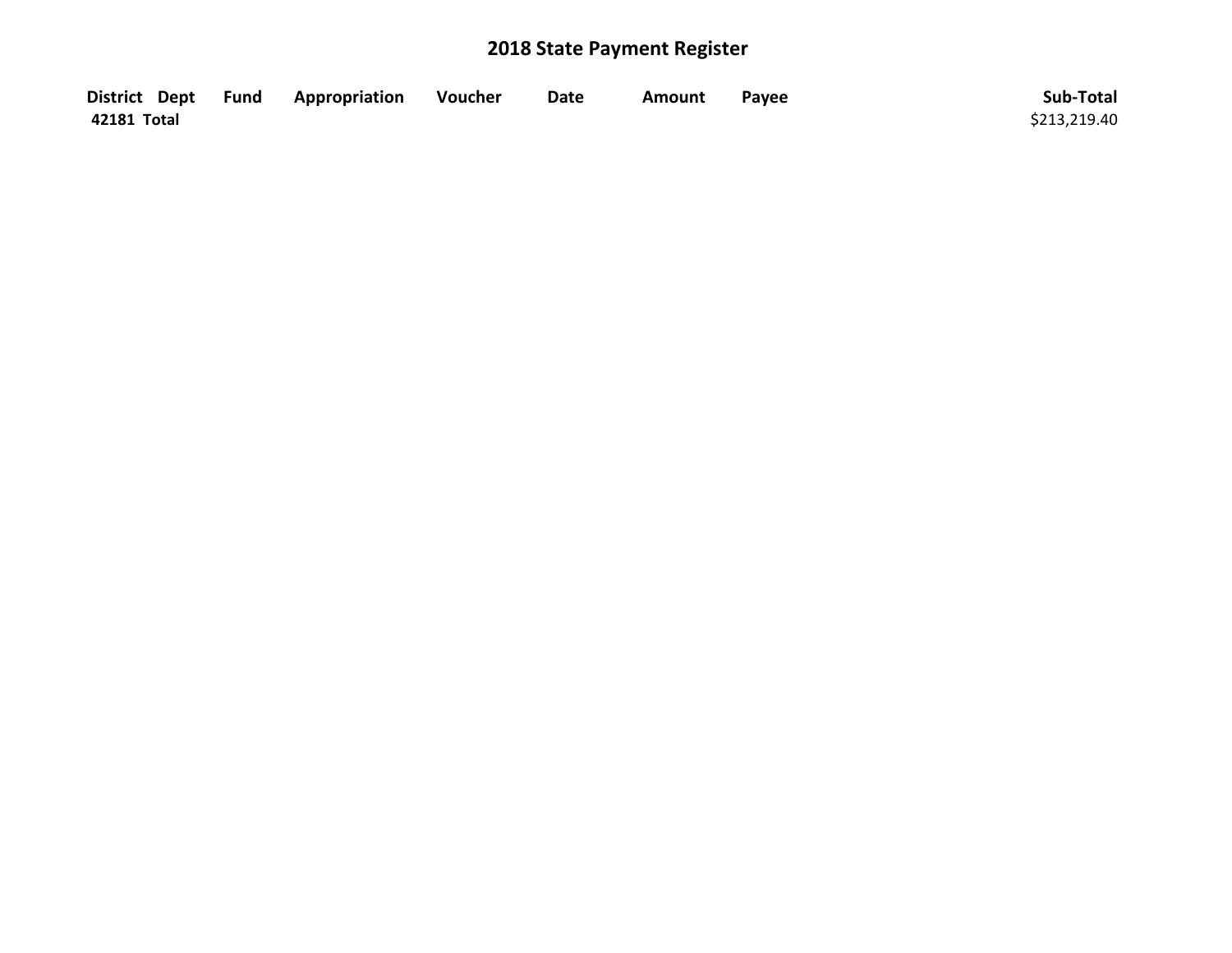| <b>District Dept</b> | <b>Fund</b> | Appropriation                                                         | Voucher  | Date           | Amount | Payee                        | Sub-Total    |
|----------------------|-------------|-----------------------------------------------------------------------|----------|----------------|--------|------------------------------|--------------|
| 42231                |             | Dept of Safety & Prof Services - - Fire Dues Distribution             |          |                |        |                              |              |
| 42231                | 16500 10000 | 22500                                                                 | 00025285 | 07-26-18       |        | \$2,685.83 City Of Gillett   |              |
| 42231                |             | Dept of Safety & Prof Services - - Fire Dues Distribution Total       |          |                |        |                              | \$2,685.83   |
| 42231                |             | Dept of Natural Resources - - Resaids - Cnty Forst, Cl & Mfl          |          |                |        |                              |              |
| 42231                | 37000 21200 | 57100                                                                 | 00247852 | 06-28-18       |        | \$8.47 City Of Gillett       |              |
| 42231                |             | Dept of Natural Resources - - Resaids - Cnty Forst, Cl & Mfl Total    |          |                |        |                              | \$8.47       |
| 42231                |             | Dept of Natural Resources - - Resaids - Urban Forestry Grant          |          |                |        |                              |              |
| 42231                | 37000 21200 | 58700                                                                 | 00240303 | 05-30-18       |        | \$5,000.00 City Of Gillett   |              |
| 42231                |             | Dept of Natural Resources - - Resaids - Urban Forestry Grant Total    |          |                |        |                              | \$5,000.00   |
| 42231                |             | Dept of Natural Resources - - Fin Asst For Responsible Units          |          |                |        |                              |              |
| 42231                | 37000 27400 | 67000                                                                 | 00235383 | $05 - 11 - 18$ |        | \$4,837.22 City Of Gillett   |              |
| 42231                |             | Dept of Natural Resources - - Fin Asst For Responsible Units Total    |          |                |        |                              | \$4,837.22   |
| 42231                |             | WI Dept of Transportation - - Trns Aids To Mnc.-Sf                    |          |                |        |                              |              |
| 42231                | 39500 21100 | 19100                                                                 | 00204769 | $01 - 02 - 18$ |        | \$21,913.96 City Of Gillett  |              |
| 42231                | 39500 21100 | 19100                                                                 | 00235277 | 04-02-18       |        | \$21,913.96 City Of Gillett  |              |
| 42231                | 39500 21100 | 19100                                                                 | 00268976 | 07-02-18       |        | \$21,913.96 City Of Gillett  |              |
| 42231                | 39500 21100 | 19100                                                                 | 00303028 | 10-01-18       |        | \$21,913.99 City Of Gillett  |              |
| 42231                |             | WI Dept of Transportation - - Trns Aids To Mnc.-Sf Total              |          |                |        |                              | \$87,655.87  |
| 42231                |             | Department of Justice - - Law Enforcement Train, Local                |          |                |        |                              |              |
| 42231                | 45500 10000 | 23100                                                                 | 00053123 | $10-11-18$     |        | \$640.00 City Of Gillett     |              |
| 42231                |             | Department of Justice - - Law Enforcement Train, Local Total          |          |                |        |                              | \$640.00     |
| 42231                |             | Shared Revenue and Tax Relief - - Expenditure Restraint Program       |          |                |        |                              |              |
| 42231                | 83500 10000 | 10100                                                                 | 00033731 | 07-23-18       |        | \$8,377.30 City Of Gillett   |              |
| 42231                |             | Shared Revenue and Tax Relief - - Expenditure Restraint Program Total |          |                |        |                              | \$8,377.30   |
| 42231                |             | Shared Revenue and Tax Relief - - County And Municipal Aid            |          |                |        |                              |              |
| 42231                | 83500 10000 | 10500                                                                 | 00033731 | $07 - 23 - 18$ |        | \$70,648.24 City Of Gillett  |              |
| 42231                | 83500 10000 | 10500                                                                 | 00036617 | 11-19-18       |        | \$400,340.00 City Of Gillett |              |
| 42231                |             | Shared Revenue and Tax Relief - - County And Municipal Aid Total      |          |                |        |                              | \$470,988.24 |
| 42231                |             | Shared Revenue and Tax Relief - - Exempt Computer Aid                 |          |                |        |                              |              |
| 42231                | 83500 10000 | 10900                                                                 | 00030967 | 07-23-18       |        | \$338.91 City Of Gillett     |              |
| 42231                | 83500 10000 | 10900                                                                 | 00032437 | 07-23-18       |        | \$590.76 City Of Gillett     |              |
| 42231                |             | Shared Revenue and Tax Relief - - Exempt Computer Aid Total           |          |                |        |                              | \$929.67     |
| 42231                |             | Shared Revenue and Tax Relief - - Utility Aid                         |          |                |        |                              |              |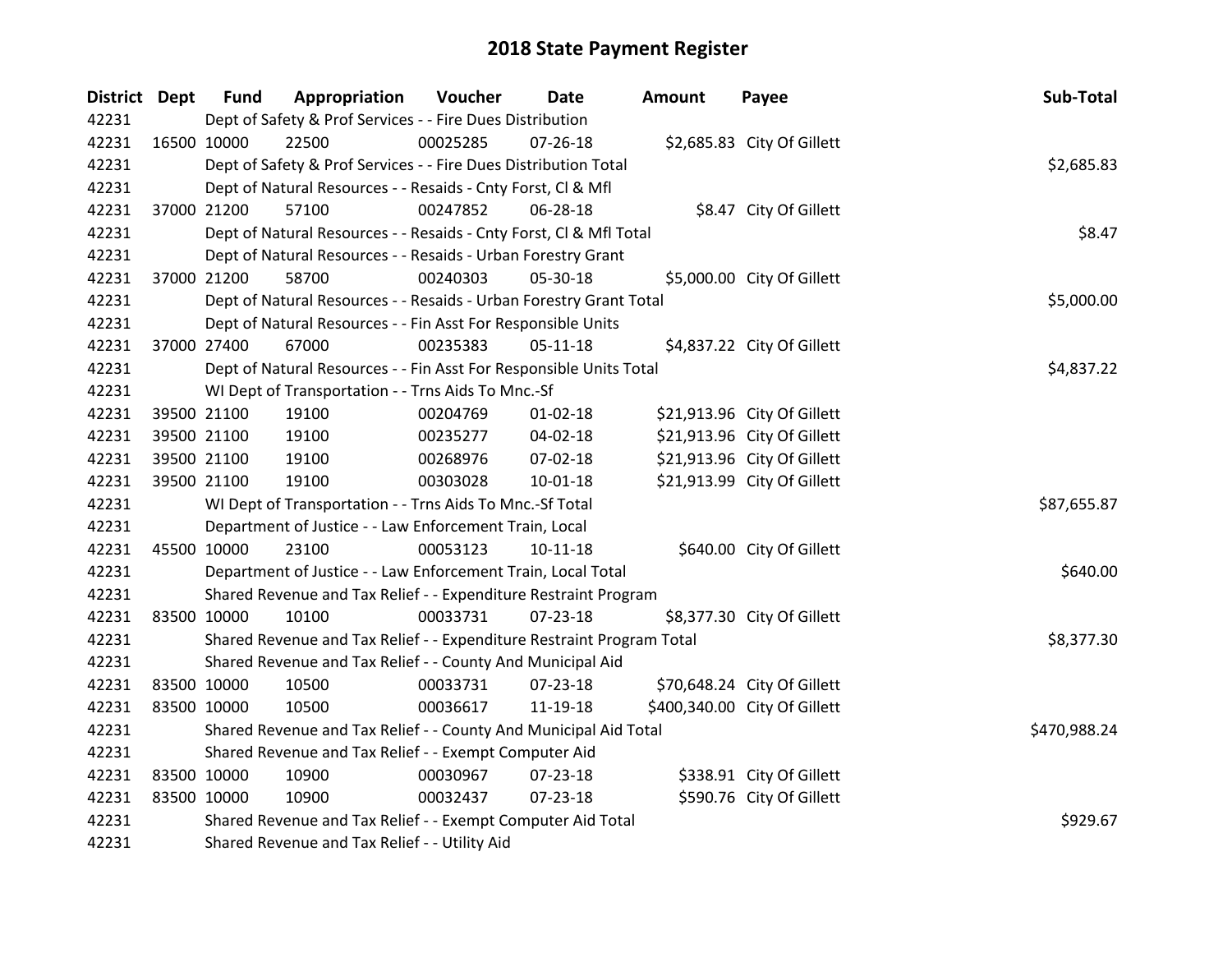| District Dept |             | <b>Fund</b> | Appropriation                                             | Voucher  | Date     | Amount | Pavee                      | Sub-Total    |
|---------------|-------------|-------------|-----------------------------------------------------------|----------|----------|--------|----------------------------|--------------|
| 42231         | 83500 10000 |             | 11000                                                     | 00033731 | 07-23-18 |        | \$495.94 City Of Gillett   |              |
| 42231         | 83500 10000 |             | 11000                                                     | 00036617 | 11-19-18 |        | \$2,870.17 City Of Gillett |              |
| 42231         |             | \$3,366.11  |                                                           |          |          |        |                            |              |
| 42231         |             |             | Shared Revenue and Tax Relief - - Lottery & Gaming Credit |          |          |        |                            |              |
| 42231         |             | 83500 52100 | 36300                                                     | 00028415 | 04-30-18 |        | \$1,346.69 City Of Gillett |              |
| 42231         |             | \$1,346.69  |                                                           |          |          |        |                            |              |
| 42231 Total   |             |             |                                                           |          |          |        |                            | \$585,835.40 |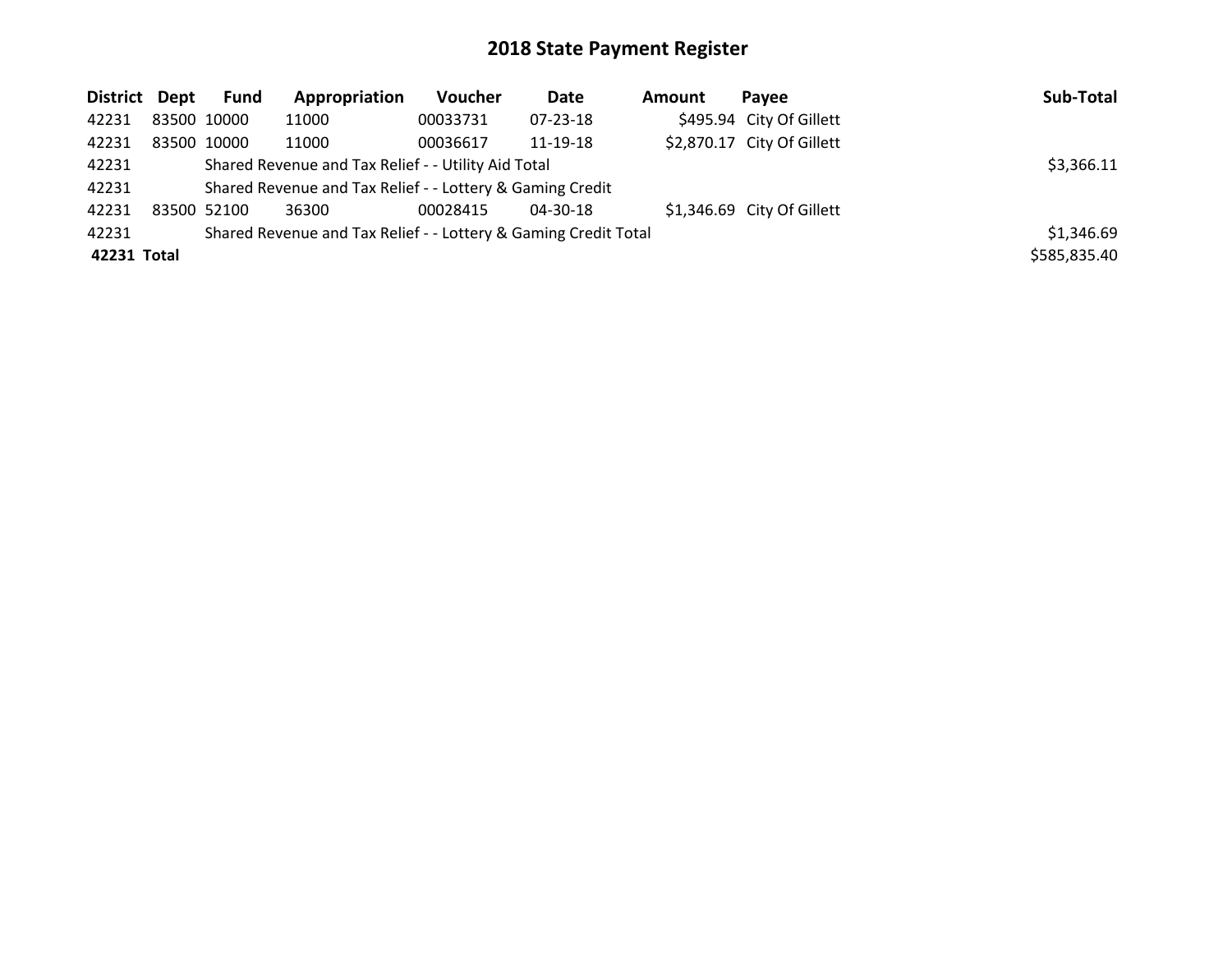| District Dept | <b>Fund</b> | Appropriation                                                          | Voucher  | <b>Date</b>    | <b>Amount</b> | Payee                      | Sub-Total    |
|---------------|-------------|------------------------------------------------------------------------|----------|----------------|---------------|----------------------------|--------------|
| 42265         |             | Dept of Safety & Prof Services - - Fire Dues Distribution              |          |                |               |                            |              |
| 42265         | 16500 10000 | 22500                                                                  | 00017562 | $07 - 02 - 18$ |               | \$8,965.14 City Of Oconto  |              |
| 42265         |             | Dept of Safety & Prof Services - - Fire Dues Distribution Total        |          |                |               |                            | \$8,965.14   |
| 42265         |             | Dept of Natural Resources - - Aids In Lieu Of Taxes - Gener            |          |                |               |                            |              |
| 42265         | 37000 10000 | 50300                                                                  | 00229815 | 04-20-18       |               | \$10.82 City Of Oconto     |              |
| 42265         | 37000 10000 | 50300                                                                  | 00229817 | 04-20-18       |               | \$21.54 City Of Oconto     |              |
| 42265         | 37000 10000 | 50300                                                                  | 00229818 | 04-20-18       |               | \$11.74 City Of Oconto     |              |
| 42265         |             | Dept of Natural Resources - - Aids In Lieu Of Taxes - Gener Total      |          |                |               |                            | \$44.10      |
| 42265         |             | Dept of Natural Resources - - Gen Program Ops-State Funds              |          |                |               |                            |              |
| 42265         | 37000 21200 | 16100                                                                  | 00264597 | 09-28-18       |               | \$3,600.00 City Of Oconto  |              |
| 42265         |             | Dept of Natural Resources - - Gen Program Ops-State Funds Total        |          |                |               |                            | \$3,600.00   |
| 42265         |             | Dept of Natural Resources - - Aids In Lieu Of Taxes - Sum S            |          |                |               |                            |              |
| 42265         | 37000 21200 | 57900                                                                  | 00229814 | 04-20-18       |               | \$22.26 City Of Oconto     |              |
| 42265         | 37000 21200 | 57900                                                                  | 00229816 | 04-20-18       |               | \$224.87 City Of Oconto    |              |
| 42265         |             | Dept of Natural Resources - - Aids In Lieu Of Taxes - Sum S Total      | \$247.13 |                |               |                            |              |
| 42265         |             | Dept of Natural Resources - - Rec & Resource Aids, Fed                 |          |                |               |                            |              |
| 42265         | 37000 21200 | 58300                                                                  | 00238243 | 05-30-18       |               | \$757.99 City Of Oconto    |              |
| 42265         |             | Dept of Natural Resources - - Rec & Resource Aids, Fed Total           |          |                |               |                            | \$757.99     |
| 42265         |             | Dept of Natural Resources - - Fin Asst For Responsible Units           |          |                |               |                            |              |
| 42265         | 37000 27400 | 67000                                                                  | 00235543 | $05-11-18$     |               | \$14,501.36 City Of Oconto |              |
| 42265         |             | Dept of Natural Resources - - Fin Asst For Responsible Units Total     |          |                |               |                            | \$14,501.36  |
| 42265         |             | Dept of Natural Resources - - Land Acquisition                         |          |                |               |                            |              |
| 42265         | 37000 36300 | <b>TA100</b>                                                           | 00240309 | 05-30-18       |               | \$75,000.00 City Of Oconto |              |
| 42265         |             | Dept of Natural Resources - - Land Acquisition Total                   |          |                |               |                            | \$75,000.00  |
| 42265         |             | WI Dept of Transportation - - Trns Aids To Mnc.-Sf                     |          |                |               |                            |              |
| 42265         | 39500 21100 | 19100                                                                  | 00204770 | $01 - 02 - 18$ |               | \$61,022.25 City Of Oconto |              |
| 42265         | 39500 21100 | 19100                                                                  | 00235278 | 04-02-18       |               | \$61,022.25 City Of Oconto |              |
| 42265         | 39500 21100 | 19100                                                                  | 00268977 | 07-02-18       |               | \$61,022.25 City Of Oconto |              |
| 42265         | 39500 21100 | 19100                                                                  | 00303029 | 10-01-18       |               | \$61,022.27 City Of Oconto |              |
| 42265         |             | WI Dept of Transportation - - Trns Aids To Mnc.-Sf Total               |          |                |               |                            | \$244,089.02 |
| 42265         |             | Department of Health Services - - Emergency Medical Services, Ai       |          |                |               |                            |              |
| 42265         | 43500 10000 | 11900                                                                  | 00229407 | 08-31-18       |               | \$5,083.86 City Of Oconto  |              |
| 42265         |             | Department of Health Services - - Emergency Medical Services, Ai Total |          |                |               |                            | \$5,083.86   |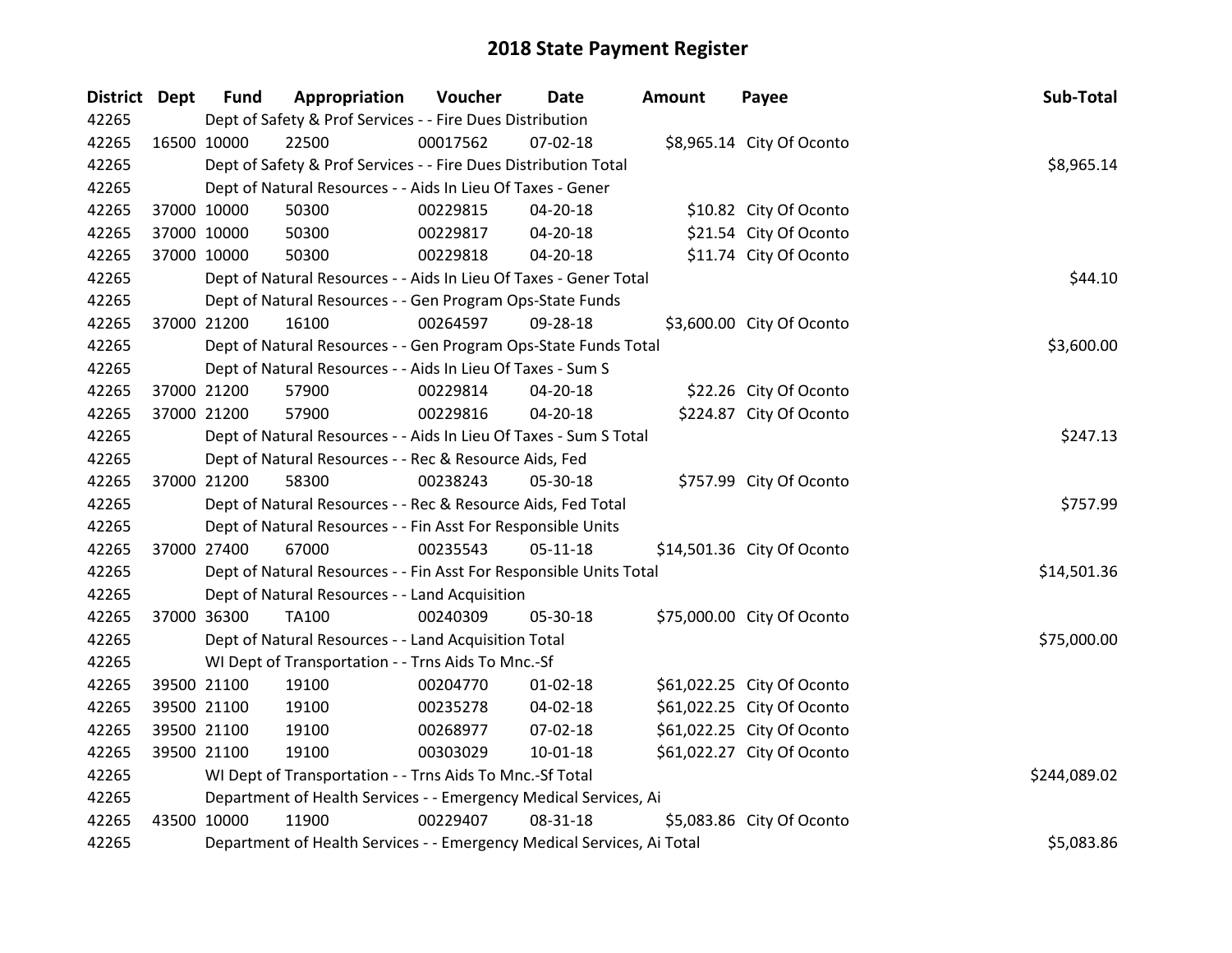| District Dept |       | <b>Fund</b> | Appropriation                                                                   | Voucher    | Date           | <b>Amount</b> | Payee                         | Sub-Total      |
|---------------|-------|-------------|---------------------------------------------------------------------------------|------------|----------------|---------------|-------------------------------|----------------|
| 42265         |       |             | Department of Health Services - - Prepaid Medical Transport Reimbursement       |            |                |               |                               |                |
| 42265         |       | 43500 10000 | 16300                                                                           | AMBULANCE  | 11-08-18       |               | \$16,013.41 City Of Oconto    |                |
| 42265         |       |             | Department of Health Services - - Prepaid Medical Transport Reimbursement Total |            |                |               |                               | \$16,013.41    |
| 42265         |       |             | Department of Justice - - Law Enforcement Train, Local                          |            |                |               |                               |                |
| 42265         | 45500 | 10000       | 23100                                                                           | 00045763   | 05-14-18       |               | \$1,440.00 City Of Oconto     |                |
| 42265         |       |             | Department of Justice - - Law Enforcement Train, Local Total                    | \$1,440.00 |                |               |                               |                |
| 42265         |       |             | Department of Revenue - - Payments For Municipal Svcs                           |            |                |               |                               |                |
| 42265         | 56600 | 10000       | 50100                                                                           | 00026863   | $01 - 31 - 18$ |               | \$381.65 City Of Oconto       |                |
| 42265         |       |             | Department of Revenue - - Payments For Municipal Svcs Total                     | \$381.65   |                |               |                               |                |
| 42265         |       |             | Shared Revenue and Tax Relief - - County And Municipal Aid                      |            |                |               |                               |                |
| 42265         |       | 83500 10000 | 10500                                                                           | 00033732   | $07 - 23 - 18$ |               | \$264,763.19 City Of Oconto   |                |
| 42265         |       | 83500 10000 | 10500                                                                           | 00036618   | 11-19-18       |               | \$1,484,311.32 City Of Oconto |                |
| 42265         |       |             | Shared Revenue and Tax Relief - - County And Municipal Aid Total                |            |                |               |                               | \$1,749,074.51 |
| 42265         |       |             | Shared Revenue and Tax Relief - - Exempt Computer Aid                           |            |                |               |                               |                |
| 42265         |       | 83500 10000 | 10900                                                                           | 00030968   | $07 - 23 - 18$ |               | \$7,864.94 City Of Oconto     |                |
| 42265         |       | 83500 10000 | 10900                                                                           | 00032438   | $07 - 23 - 18$ |               | \$5,228.68 City Of Oconto     |                |
| 42265         |       |             | Shared Revenue and Tax Relief - - Exempt Computer Aid Total                     |            |                |               |                               | \$13,093.62    |
| 42265         |       |             | Shared Revenue and Tax Relief - - Utility Aid                                   |            |                |               |                               |                |
| 42265         |       | 83500 10000 | 11000                                                                           | 00033732   | $07 - 23 - 18$ |               | \$411.17 City Of Oconto       |                |
| 42265         |       | 83500 10000 | 11000                                                                           | 00036618   | 11-19-18       |               | \$2,535.79 City Of Oconto     |                |
| 42265         |       |             | Shared Revenue and Tax Relief - - Utility Aid Total                             |            |                |               |                               | \$2,946.96     |
| 42265         |       |             | Shared Revenue and Tax Relief - - Lottery & Gaming Credit                       |            |                |               |                               |                |
| 42265         |       | 83500 52100 | 36300                                                                           | 00027525   | 03-26-18       |               | \$4,080.23 City Of Oconto     |                |
| 42265         |       |             | Shared Revenue and Tax Relief - - Lottery & Gaming Credit Total                 |            |                |               |                               | \$4,080.23     |
| 42265 Total   |       |             |                                                                                 |            |                |               |                               | \$2,139,318.98 |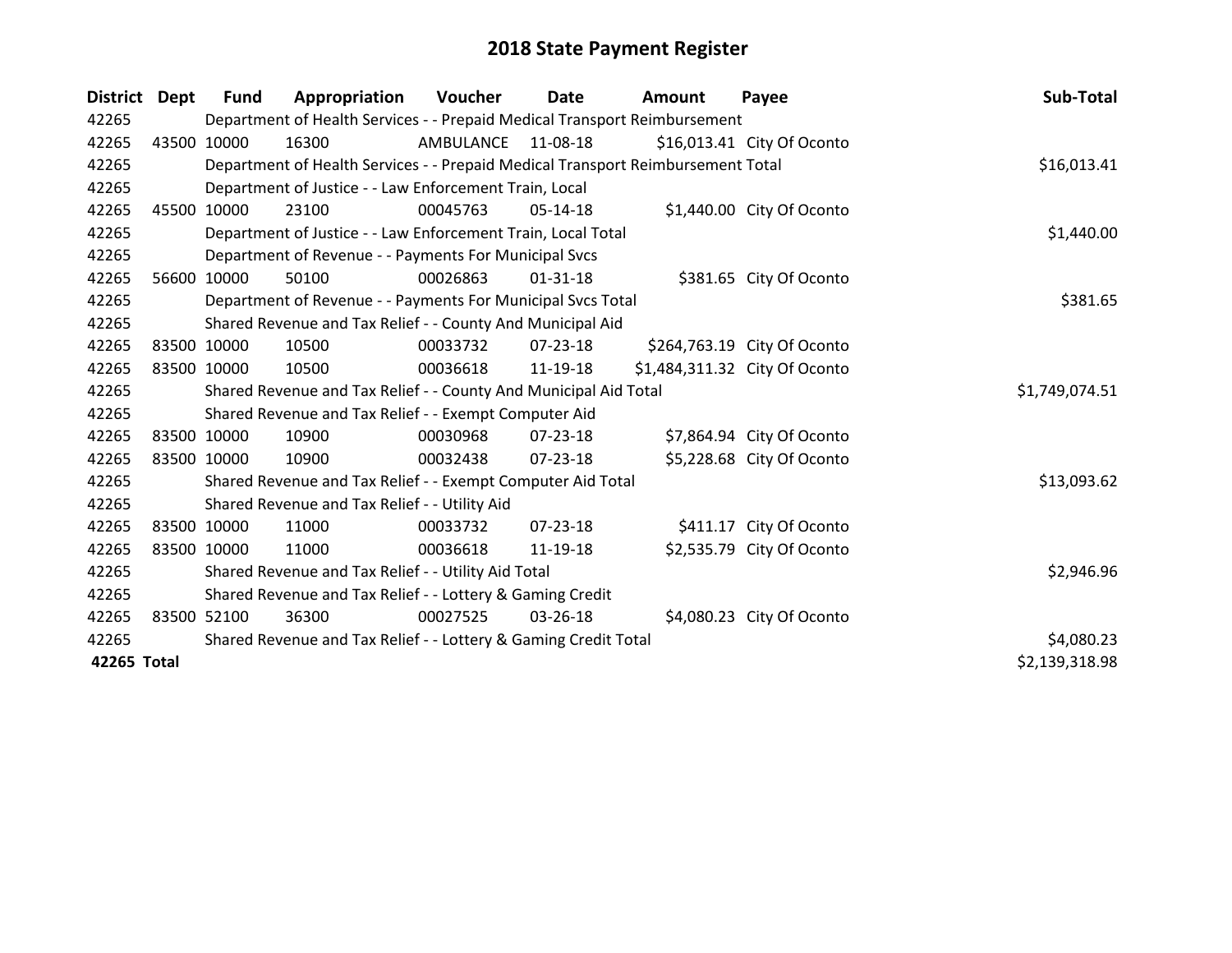| District Dept | <b>Fund</b>                                          | Appropriation                                                     | Voucher  | Date           | Amount | Payee                            | Sub-Total   |
|---------------|------------------------------------------------------|-------------------------------------------------------------------|----------|----------------|--------|----------------------------------|-------------|
| 42266         |                                                      | Dept of Safety & Prof Services - - Fire Dues Distribution         |          |                |        |                                  |             |
| 42266         | 16500 10000                                          | 22500                                                             | 00022160 | $07 - 25 - 18$ |        | \$7,049.50 City Of Oconto Falls  |             |
| 42266         |                                                      | Dept of Safety & Prof Services - - Fire Dues Distribution Total   |          |                |        |                                  | \$7,049.50  |
| 42266         |                                                      | Dept of Natural Resources - - Aids In Lieu Of Taxes - Gener       |          |                |        |                                  |             |
| 42266         | 37000 10000                                          | 50300                                                             | 00212187 | 02-05-18       |        | \$62.12 City Of Oconto Falls     |             |
| 42266         |                                                      | Dept of Natural Resources - - Aids In Lieu Of Taxes - Gener Total |          |                |        |                                  | \$62.12     |
| 42266         |                                                      | Dept of Natural Resources - - Gpo--State Funds                    |          |                |        |                                  |             |
| 42266         | 37000 21200                                          | 36100                                                             | 00209458 | $01-23-18$     |        | \$18.12 City Of Oconto Falls     |             |
| 42266         | 37000 21200                                          | 36100                                                             | 00216316 | $02 - 21 - 18$ |        | \$18.24 City Of Oconto Falls     |             |
| 42266         | 37000 21200                                          | 36100                                                             | 00221769 | $03 - 21 - 18$ |        | \$18.03 City Of Oconto Falls     |             |
| 42266         | 37000 21200                                          | 36100                                                             | 00226736 | $04-12-18$     |        | \$18.62 City Of Oconto Falls     |             |
| 42266         | 37000 21200                                          | 36100                                                             | 00234543 | 05-09-18       |        | \$18.14 City Of Oconto Falls     |             |
| 42266         | 37000 21200                                          | 36100                                                             | 00252809 | 07-13-18       |        | \$17.91 City Of Oconto Falls     |             |
| 42266         | 37000 21200                                          | 36100                                                             | 00260021 | 08-23-18       |        | \$17.72 City Of Oconto Falls     |             |
| 42266         | 37000 21200                                          | 36100                                                             | 00265410 | 09-11-18       |        | \$18.26 City Of Oconto Falls     |             |
| 42266         | Dept of Natural Resources - - Gpo--State Funds Total | \$145.04                                                          |          |                |        |                                  |             |
| 42266         |                                                      | Dept of Natural Resources - - Aids In Lieu Of Taxes - Sum S       |          |                |        |                                  |             |
| 42266         | 37000 21200                                          | 57900                                                             | 00229819 | $04 - 20 - 18$ |        | \$7.90 City Of Oconto Falls      |             |
| 42266         |                                                      | Dept of Natural Resources - - Aids In Lieu Of Taxes - Sum S Total |          |                |        |                                  | \$7.90      |
| 42266         |                                                      | Dept of Natural Resources - - Rec & Resource Aids, Fed            |          |                |        |                                  |             |
| 42266         | 37000 21200                                          | 58300                                                             | 00262130 | 08-27-18       |        | \$1,279.96 City Of Oconto Falls  |             |
| 42266         |                                                      | Dept of Natural Resources - - Rec & Resource Aids, Fed Total      |          |                |        |                                  | \$1,279.96  |
| 42266         |                                                      | WI Dept of Transportation - - Conn Hwy Aids St Fds                |          |                |        |                                  |             |
| 42266         | 39500 21100                                          | 16200                                                             | 00205606 | $01 - 02 - 18$ |        | \$5,374.52 City Of Oconto Falls  |             |
| 42266         | 39500 21100                                          | 16200                                                             | 00236114 | 04-02-18       |        | \$5,374.52 City Of Oconto Falls  |             |
| 42266         | 39500 21100                                          | 16200                                                             | 00269813 | 07-02-18       |        | \$5,374.52 City Of Oconto Falls  |             |
| 42266         | 39500 21100                                          | 16200                                                             | 00303865 | $10 - 01 - 18$ |        | \$5,374.53 City Of Oconto Falls  |             |
| 42266         |                                                      | WI Dept of Transportation - - Conn Hwy Aids St Fds Total          |          |                |        |                                  | \$21,498.09 |
| 42266         | WI Dept of Transportation - - Trns Aids To Mnc.-Sf   |                                                                   |          |                |        |                                  |             |
| 42266         | 39500 21100                                          | 19100                                                             | 00204771 | $01 - 02 - 18$ |        | \$44,022.21 City Of Oconto Falls |             |
| 42266         | 39500 21100                                          | 19100                                                             | 00235279 | 04-02-18       |        | \$44,022.21 City Of Oconto Falls |             |
| 42266         | 39500 21100                                          | 19100                                                             | 00268978 | 07-02-18       |        | \$44,022.21 City Of Oconto Falls |             |
| 42266         | 39500 21100                                          | 19100                                                             | 00303030 | 10-01-18       |        | \$44,022.22 City Of Oconto Falls |             |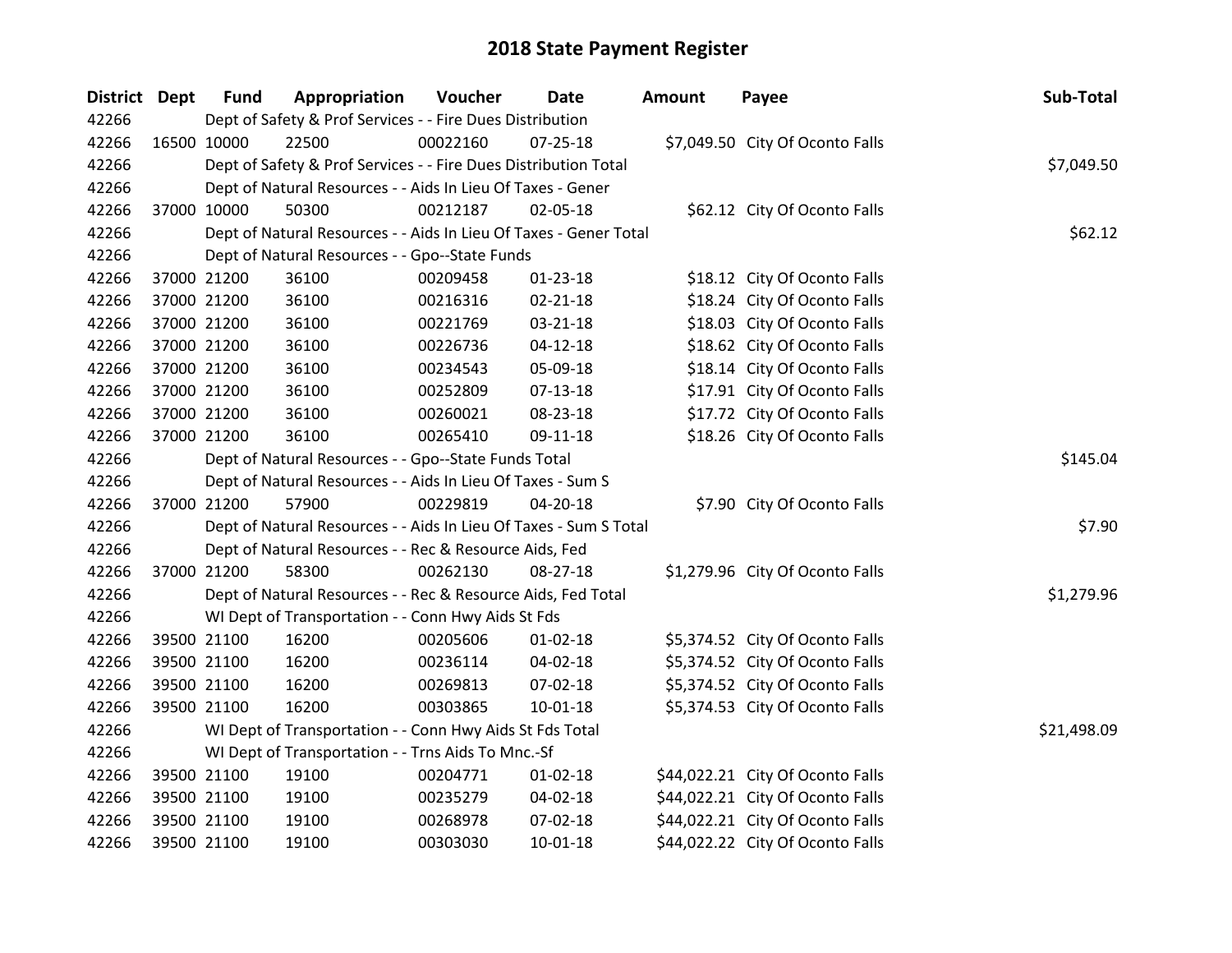| <b>District</b> | Dept  | Fund        | Appropriation                                                         | <b>Voucher</b> | Date           | Amount | Payee                             | Sub-Total    |
|-----------------|-------|-------------|-----------------------------------------------------------------------|----------------|----------------|--------|-----------------------------------|--------------|
| 42266           |       |             | WI Dept of Transportation - - Trns Aids To Mnc.-Sf Total              |                |                |        |                                   | \$176,088.85 |
| 42266           |       |             | Department of Justice - - Law Enforcement Train, Local                |                |                |        |                                   |              |
| 42266           | 45500 | 10000       | 23100                                                                 | 00053528       | 10-18-18       |        | \$1,120.00 City Of Oconto Falls   |              |
| 42266           |       |             | Department of Justice - - Law Enforcement Train, Local Total          |                |                |        |                                   | \$1,120.00   |
| 42266           |       |             | Department of Revenue - - Payments For Municipal Svcs                 |                |                |        |                                   |              |
| 42266           | 56600 | 10000       | 50100                                                                 | 00026864       | $01 - 31 - 18$ |        | \$367.27 City Of Oconto Falls     |              |
| 42266           |       |             | Department of Revenue - - Payments For Municipal Svcs Total           |                |                |        |                                   | \$367.27     |
| 42266           |       |             | Shared Revenue and Tax Relief - - Expenditure Restraint Program       |                |                |        |                                   |              |
| 42266           |       | 83500 10000 | 10100                                                                 | 00033733       | $07 - 23 - 18$ |        | \$29,838.75 City Of Oconto Falls  |              |
| 42266           |       |             | Shared Revenue and Tax Relief - - Expenditure Restraint Program Total |                |                |        |                                   | \$29,838.75  |
| 42266           |       |             | Shared Revenue and Tax Relief - - County And Municipal Aid            |                |                |        |                                   |              |
| 42266           |       | 83500 10000 | 10500                                                                 | 00033733       | $07 - 23 - 18$ |        | \$71,833.85 City Of Oconto Falls  |              |
| 42266           |       | 83500 10000 | 10500                                                                 | 00036619       | 11-19-18       |        | \$407,058.49 City Of Oconto Falls |              |
| 42266           |       |             | Shared Revenue and Tax Relief - - County And Municipal Aid Total      |                |                |        |                                   | \$478,892.34 |
| 42266           |       |             | Shared Revenue and Tax Relief - - Exempt Computer Aid                 |                |                |        |                                   |              |
| 42266           |       | 83500 10000 | 10900                                                                 | 00030969       | $07 - 23 - 18$ |        | \$4,906.07 City Of Oconto Falls   |              |
| 42266           |       | 83500 10000 | 10900                                                                 | 00032439       | $07 - 23 - 18$ |        | \$7,917.96 City Of Oconto Falls   |              |
| 42266           |       |             | Shared Revenue and Tax Relief - - Exempt Computer Aid Total           |                |                |        |                                   | \$12,824.03  |
| 42266           |       |             | Shared Revenue and Tax Relief - - Lottery & Gaming Credit             |                |                |        |                                   |              |
| 42266           |       | 83500 52100 | 36300                                                                 | 00027526       | 03-26-18       |        | \$1,046.05 City Of Oconto Falls   |              |
| 42266           |       |             | Shared Revenue and Tax Relief - - Lottery & Gaming Credit Total       |                |                |        |                                   | \$1,046.05   |
| 42266 Total     |       |             |                                                                       |                |                |        |                                   | \$730,219.90 |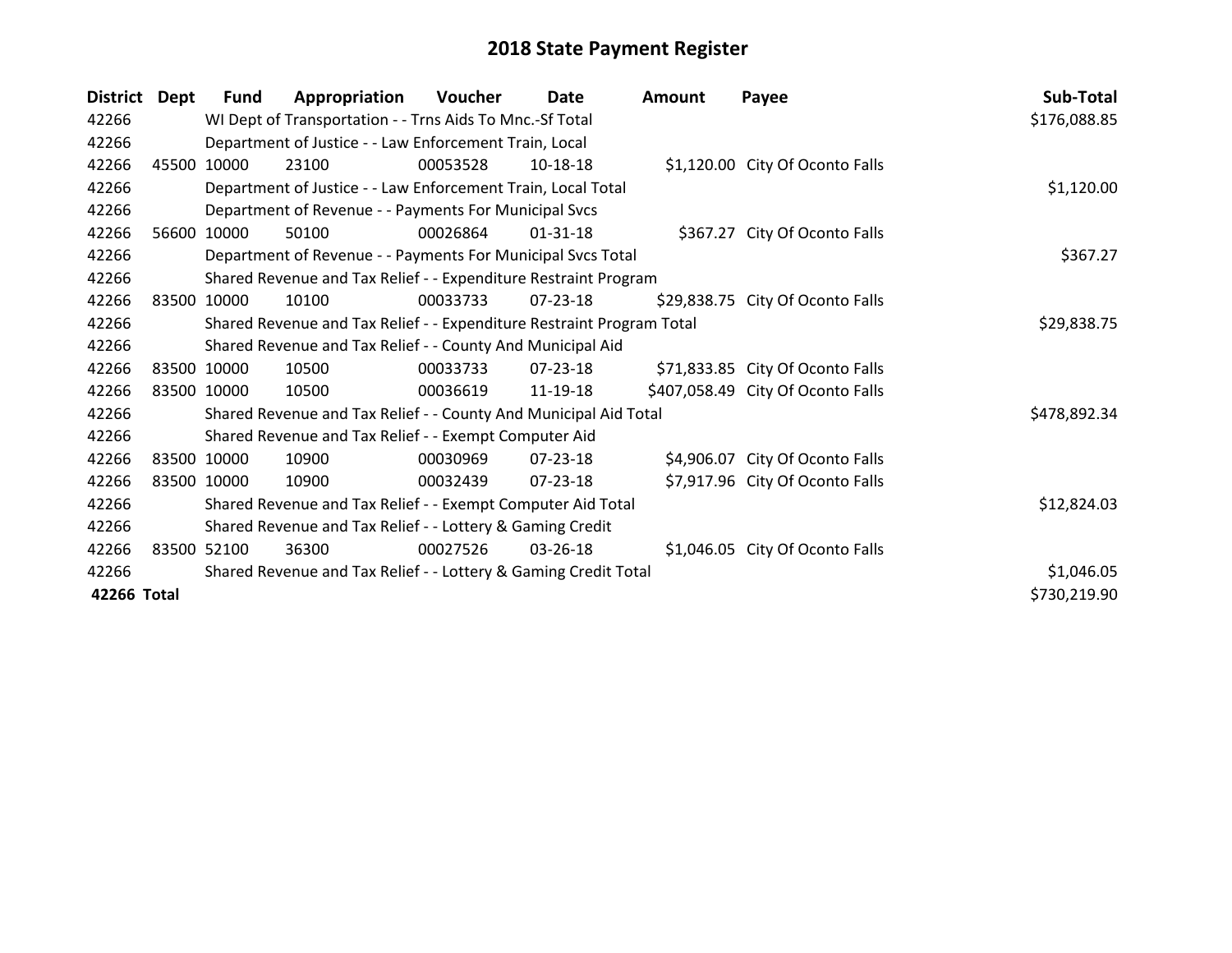| 42000 |             | WI Dept of Transportation - - Eldly&Disa Co/Aid Sf       |                   |                |                            |                |
|-------|-------------|----------------------------------------------------------|-------------------|----------------|----------------------------|----------------|
| 42000 | 39500 21100 | 16800                                                    | 00238279 04-04-18 |                | \$101,115.00 Oconto County |                |
| 42000 |             | WI Dept of Transportation - - Eldly&Disa Co/Aid Sf Total |                   |                |                            | \$101,115.00   |
| 42000 |             | WI Dept of Transportation - - County Forest Aids         |                   |                |                            |                |
| 42000 | 39500 21100 | 17000                                                    | 00223737 02-21-18 |                | \$11,630.53 Oconto County  |                |
| 42000 |             | WI Dept of Transportation - - County Forest Aids Total   |                   |                |                            | \$11,630.53    |
| 42000 |             | WI Dept of Transportation - - Trans Aids To Co.-Sf       |                   |                |                            |                |
| 42000 | 39500 21100 | 19000                                                    | 00203654 01-02-18 |                | \$269,350.60 Oconto County |                |
| 42000 | 39500 21100 | 19000                                                    | 00267862 07-02-18 |                | \$538,701.20 Oconto County |                |
| 42000 | 39500 21100 | 19000                                                    | 00301914          | $10-01-18$     | \$269,350.62 Oconto County |                |
| 42000 |             | WI Dept of Transportation - - Trans Aids To Co.-Sf Total |                   |                |                            | \$1,077,402.42 |
| 42000 |             | WI Dept of Transportation - - Loc Rd Imp Prg St Fd       |                   |                |                            |                |
| 42000 | 39500 21100 | 27800                                                    | 00278489 07-25-18 |                | \$6,876.78 Oconto County   |                |
| 42000 | 39500 21100 | 27800                                                    | 00334856          | 12-21-18       | \$158,743.40 Oconto County |                |
| 42000 |             | WI Dept of Transportation - - Loc Rd Imp Prg St Fd Total |                   |                |                            | \$165,620.18   |
| 42000 |             | WI Dept of Transportation - - St Hwy Rehab, Sf           |                   |                |                            |                |
| 42000 | 39500 21100 | 36300                                                    | 00212929          | $01 - 18 - 18$ | \$19,513.32 Oconto County  |                |
| 42000 | 39500 21100 | 36300                                                    | 00212930          | $01 - 18 - 18$ | \$591.69 Oconto County     |                |
| 42000 | 39500 21100 | 36300                                                    | 00212931          | $01 - 18 - 18$ | \$18.28 Oconto County      |                |
| 42000 | 39500 21100 | 36300                                                    | 00230455          | 03-30-18       | \$25.00 Oconto County      |                |
| 42000 | 39500 21100 | 36300                                                    | 00274581          | $07-12-18$     | \$30.00 Oconto County      |                |
| 42000 | 39500 21100 | 36300                                                    | 00290327          | 09-07-18       | \$30.00 Oconto County      |                |
| 42000 | 39500 21100 | 36300                                                    | 00303915          | 09-28-18       | \$90.00 Oconto County      |                |
| 42000 | 39500 21100 | 36300                                                    | 00309121          | 10-10-18       | \$30.00 Oconto County      |                |
| 42000 | 39500 21100 | 36300                                                    | 00312768          | 10-26-18       | \$30.00 Oconto County      |                |
| 42000 | 39500 21100 | 36300                                                    | 00319516          | 11-07-18       | \$888.68 Oconto County     |                |
| 42000 | 39500 21100 | 36300                                                    | 00326667          | 11-30-18       | \$60.00 Oconto County      |                |
| 42000 |             | WI Dept of Transportation - - St Hwy Rehab, Sf Total     |                   |                |                            | \$21,306.97    |
| 42000 |             | WI Dept of Transportation - - Hwy Mgmt & Opers Sf        |                   |                |                            |                |
| 42000 | 39500 21100 | 36500                                                    | 00211865          | $01 - 16 - 18$ | \$297.00 Oconto County     |                |
| 42000 | 39500 21100 | 36500                                                    | 00212930          | $01 - 18 - 18$ | \$565.33 Oconto County     |                |
| 42000 | 39500 21100 | 36500                                                    | 00212931          | 01-18-18       | \$5,681.52 Oconto County   |                |
| 42000 | 39500 21100 | 36500                                                    | 00215515          | 01-26-18       | \$270.00 Oconto County     |                |
| 42000 | 39500 21100 | 36500                                                    | 00229606          | 03-13-18       | \$12,433.76 Oconto County  |                |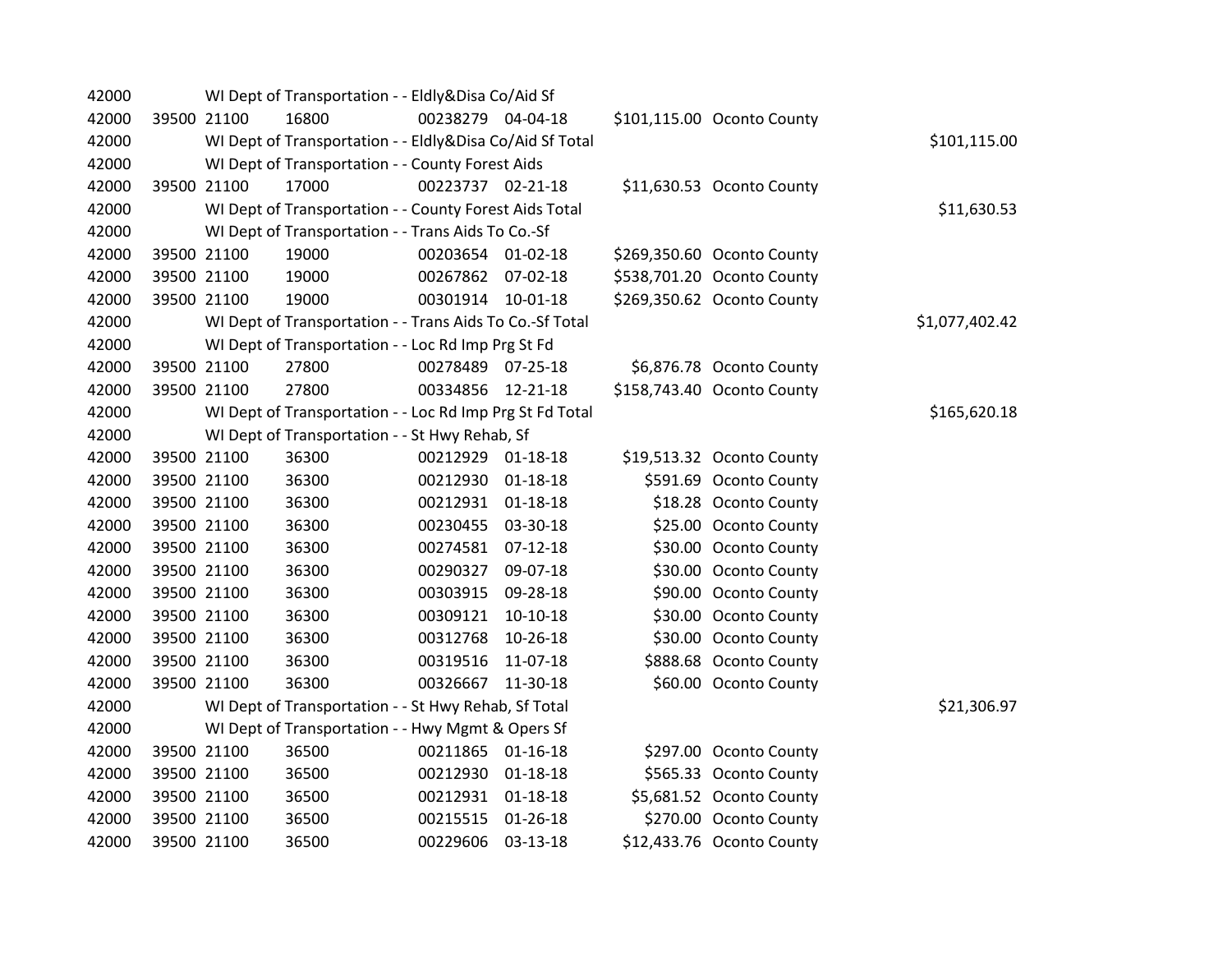| 42000 | 39500 21100 | 36500 | 00232760                                                | 03-23-18       | \$13,250.43 Oconto County  |                |
|-------|-------------|-------|---------------------------------------------------------|----------------|----------------------------|----------------|
| 42000 | 39500 21100 | 36500 | 00238632                                                | 04-04-18       | \$5,119.43 Oconto County   |                |
| 42000 | 39500 21100 | 36500 | 00241473                                                | 04-13-18       | \$2,828.76 Oconto County   |                |
| 42000 | 39500 21100 | 36500 | 00252159                                                | 05-10-18       | \$126.76 Oconto County     |                |
| 42000 | 39500 21100 | 36500 | 00256886                                                | 05-24-18       | \$2,409.24 Oconto County   |                |
| 42000 | 39500 21100 | 36500 | 00275313                                                | 07-16-18       | \$3,409.94 Oconto County   |                |
| 42000 | 39500 21100 | 36500 | 00283980                                                | 08-08-18       | \$4,108.97 Oconto County   |                |
| 42000 | 39500 21100 | 36500 | 00294441                                                | 09-10-18       | \$52,648.27 Oconto County  |                |
| 42000 | 39500 21100 | 36500 | 00308098                                                | 10-09-18       | \$57,089.52 Oconto County  |                |
| 42000 | 39500 21100 | 36500 | 00319516                                                | 11-07-18       | \$35,775.12 Oconto County  |                |
| 42000 | 39500 21100 | 36500 | 00327077                                                | 11-28-18       | \$35,975.52 Oconto County  |                |
| 42000 | 39500 21100 | 36500 | 00331747 12-28-18                                       |                | \$39,364.89 Oconto County  |                |
| 42000 |             |       | WI Dept of Transportation - - Hwy Mgmt & Opers Sf Total |                |                            | \$271,354.46   |
| 42000 |             |       | WI Dept of Transportation - - Routine Maint Sf          |                |                            |                |
| 42000 | 39500 21100 | 36800 | 00212930 01-18-18                                       |                | \$376,321.70 Oconto County |                |
| 42000 | 39500 21100 | 36800 | 00212931                                                | $01 - 18 - 18$ | \$190,253.56 Oconto County |                |
| 42000 | 39500 21100 | 36800 | 00229606                                                | 03-13-18       | \$190,886.21 Oconto County |                |
| 42000 | 39500 21100 | 36800 | 00232760                                                | 03-23-18       | \$6,061.12 Oconto County   |                |
| 42000 | 39500 21100 | 36800 | 00238632                                                | 04-04-18       | \$108,995.88 Oconto County |                |
| 42000 | 39500 21100 | 36800 | 00241473                                                | 04-13-18       | \$160,988.27 Oconto County |                |
| 42000 | 39500 21100 | 36800 | 00251057                                                | 05-09-18       | \$37,433.31 Oconto County  |                |
| 42000 | 39500 21100 | 36800 | 00256886                                                | 05-24-18       | \$217,371.56 Oconto County |                |
| 42000 | 39500 21100 | 36800 | 00275313                                                | 07-16-18       | \$244,261.96 Oconto County |                |
| 42000 | 39500 21100 | 36800 | 00279574                                                | $07 - 27 - 18$ | \$25,756.36 Oconto County  |                |
| 42000 | 39500 21100 | 36800 | 00283980                                                | 08-08-18       | \$92,204.44 Oconto County  |                |
| 42000 | 39500 21100 | 36800 | 00286965                                                | 08-16-18       | \$326.39 Oconto County     |                |
| 42000 | 39500 21100 | 36800 | 00293907                                                | 09-10-18       | \$193,973.50 Oconto County |                |
| 42000 | 39500 21100 | 36800 | 00294441                                                | 09-10-18       | \$29,676.64 Oconto County  |                |
| 42000 | 39500 21100 | 36800 | 00307375                                                | 10-05-18       | \$2,595.04 Oconto County   |                |
| 42000 | 39500 21100 | 36800 | 00308098                                                | 10-09-18       | \$37,516.66 Oconto County  |                |
| 42000 | 39500 21100 | 36800 | 00319516                                                | 11-07-18       | \$26,551.73 Oconto County  |                |
| 42000 | 39500 21100 | 36800 | 00327077                                                | 11-28-18       | \$33,607.21 Oconto County  |                |
| 42000 | 39500 21100 | 36800 | 00331747                                                | 12-28-18       | \$29,919.27 Oconto County  |                |
| 42000 |             |       | WI Dept of Transportation - - Routine Maint Sf Total    |                |                            | \$2,004,700.81 |